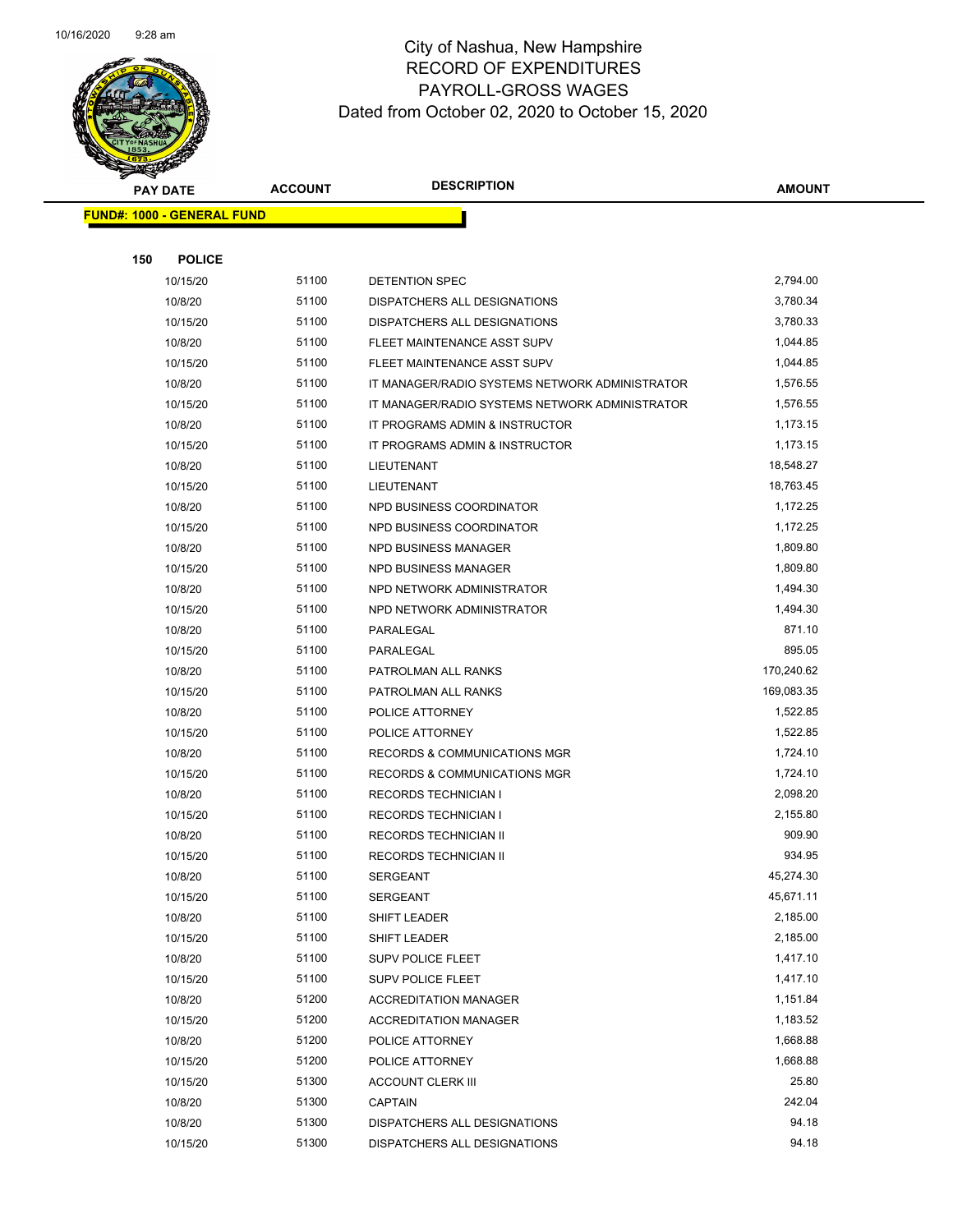

Page 56 of 104

|     | <b>PAY DATE</b>                    | <b>ACCOUNT</b> | <b>DESCRIPTION</b>                         | <b>AMOUNT</b>    |
|-----|------------------------------------|----------------|--------------------------------------------|------------------|
|     | <u> FUND#: 1000 - GENERAL FUND</u> |                |                                            |                  |
|     |                                    |                |                                            |                  |
| 150 | <b>POLICE</b>                      |                |                                            |                  |
|     | 10/8/20                            | 51300          | LIEUTENANT                                 | 238.05           |
|     | 10/8/20                            | 51300          | PATROLMAN ALL RANKS                        | 3,122.88         |
|     | 10/15/20                           | 51300          | PATROLMAN ALL RANKS                        | 2,866.90         |
|     | 10/8/20                            | 51300          | <b>SERGEANT</b>                            | (233.78)         |
|     | 10/15/20                           | 51300          | <b>SERGEANT</b>                            | 664.76           |
|     | 10/8/20                            | 51309          | LIEUTENANT                                 | 576.57           |
|     | 10/8/20                            | 51309          | PATROLMAN ALL RANKS                        | 958.91           |
|     | 10/15/20                           | 51309          | PATROLMAN ALL RANKS                        | 947.94           |
|     | 10/8/20                            | 51309          | SERGEANT                                   | 2,299.74         |
|     | 10/8/20                            | 51315          | 1ST YR OFFICERS CERTIFIED SPEC             | 124.98           |
|     | 10/15/20                           | 51315          | 1st YR SPECIAL OFFICER CERTIFIED II        | 329.80<br>665.80 |
|     | 10/8/20                            | 51315          | PATROLMAN ALL RANKS<br>PATROLMAN ALL RANKS | 1,193.88         |
|     | 10/15/20<br>10/8/20                | 51315<br>51315 | SERGEANT                                   | 73.42            |
|     | 10/8/20                            | 51322          | <b>1ST YEAR OFFICERS</b>                   | 298.95           |
|     | 10/15/20                           | 51322          | <b>1ST YEAR OFFICERS</b>                   | 538.11           |
|     | 10/15/20                           | 51322          | 1ST YR OFFICERS CERTIFIED SPEC             | 62.49            |
|     | 10/8/20                            | 51322          | 1st YR SPECIAL OFFICER CERTIFIED II        | 82.45            |
|     | 10/15/20                           | 51322          | 1st YR SPECIAL OFFICER CERTIFIED II        | 384.77           |
|     | 10/8/20                            | 51322          | PATROLMAN ALL RANKS                        | 6,847.04         |
|     | 10/15/20                           | 51322          | PATROLMAN ALL RANKS                        | 2,828.47         |
|     | 10/8/20                            | 51322          | <b>SERGEANT</b>                            | 921.74           |
|     | 10/15/20                           | 51322          | <b>SERGEANT</b>                            | 402.19           |
|     | 10/8/20                            | 51330          | 1st YR SPECIAL OFFICER CERTIFIED II        | 659.61           |
|     | 10/15/20                           | 51330          | 1st YR SPECIAL OFFICER CERTIFIED II        | 659.61           |
|     | 10/8/20                            | 51330          | ADMIN ASSISTANT I DETECTIVES               | 314.73           |
|     | 10/8/20                            | 51330          | COMM TECH ALL DESIGNATIONS                 | 1,213.41         |
|     | 10/15/20                           | 51330          | COMM TECH ALL DESIGNATIONS                 | 1,296.55         |
|     | 10/8/20                            | 51330          | DETENTION SPEC                             | 627.99           |
|     | 10/8/20                            | 51330          | DISPATCHERS ALL DESIGNATIONS               | 251.14           |
|     | 10/15/20                           | 51330          | DISPATCHERS ALL DESIGNATIONS               | 560.05           |
|     | 10/8/20                            | 51330          | LIEUTENANT                                 | 633.50           |
|     | 6/30/20                            | 51330          | PATROLMAN ALL RANKS                        | (581.66)         |
|     | 10/8/20                            | 51330          | PATROLMAN ALL RANKS                        | 24,402.87        |
|     | 10/15/20                           | 51330          | PATROLMAN ALL RANKS                        | 22,797.49        |
|     | 10/8/20                            | 51330          | <b>SERGEANT</b>                            | 7,584.18         |
|     | 10/15/20                           | 51330          | <b>SERGEANT</b>                            | 7,559.30         |
|     | 10/8/20                            | 51330          | <b>SHIFT LEADER</b>                        | 981.77           |
|     | 10/8/20                            | 51412          | PER DIEM                                   | 199.74           |
|     | 10/15/20                           | 51412          | PER DIEM                                   | 199.74           |
|     | 10/15/20                           | 51600          | <b>ACCOUNT CLERK III</b>                   | 300.00           |
|     | 10/8/20                            | 51600          | ADMIN ASSISTANT III PROF STANDARDS         | 1,400.00         |
|     | 10/8/20                            | 51600          | <b>CAPTAIN</b>                             | 937.50           |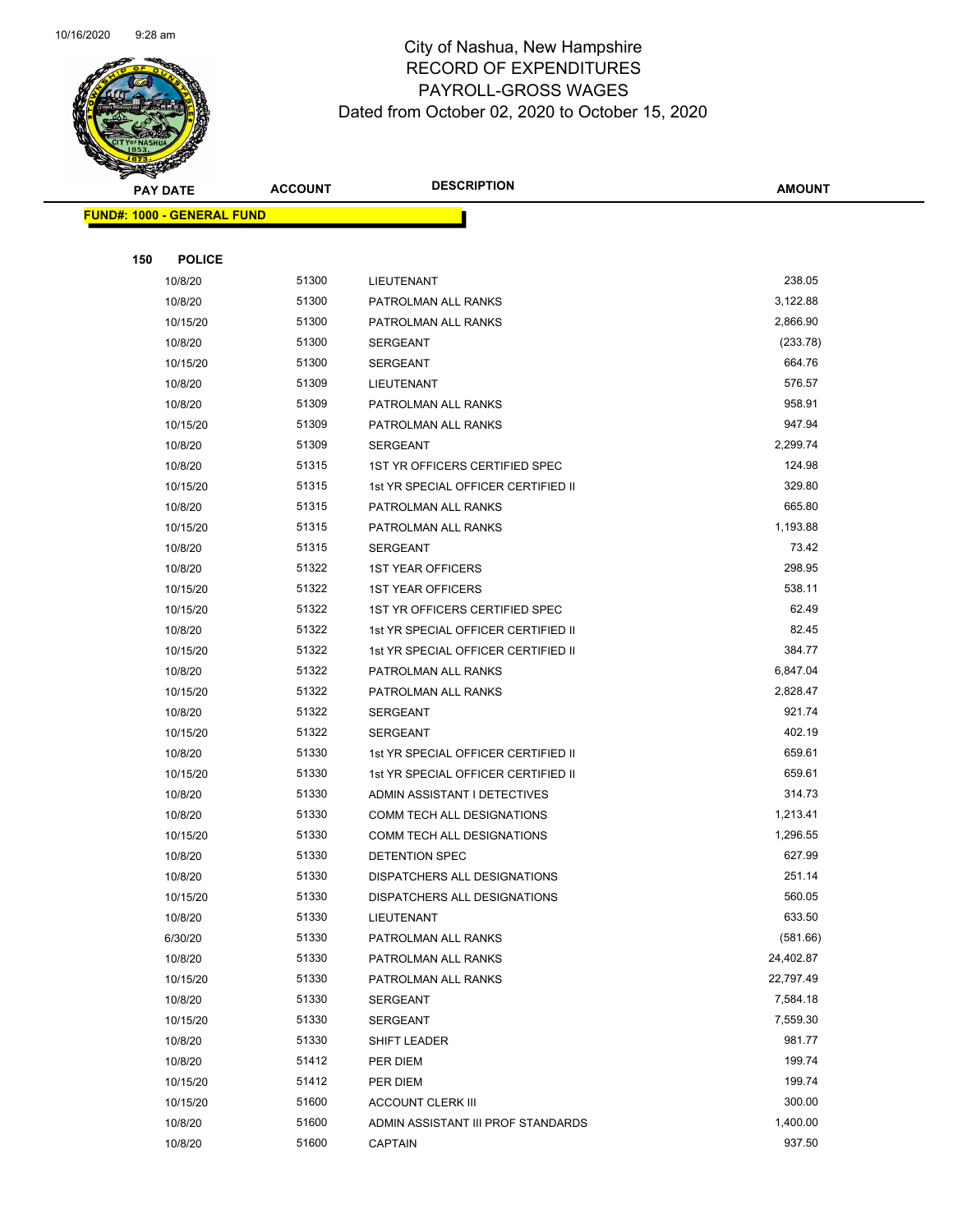

Page 57 of 104

|     | <b>PAY DATE</b>                   | <b>ACCOUNT</b> | <b>DESCRIPTION</b>              | <b>AMOUNT</b>         |
|-----|-----------------------------------|----------------|---------------------------------|-----------------------|
|     | <b>FUND#: 1000 - GENERAL FUND</b> |                |                                 |                       |
|     |                                   |                |                                 |                       |
| 150 | <b>POLICE</b>                     |                |                                 |                       |
|     | 10/8/20                           | 51750          | <b>CAPTAIN</b>                  | 78,343.29             |
|     | 10/8/20                           | 61107          | <b>CLOTHING &amp; UNIFORMS</b>  | 971.36                |
|     | 10/15/20                          | 61107          | <b>CLOTHING &amp; UNIFORMS</b>  | 529.84                |
|     | 10/8/20                           | 61110          | PROTECTIVE CLOTHING             | 74.99                 |
|     |                                   |                |                                 |                       |
|     | <b>TOTAL 150 - POLICE</b>         |                |                                 | \$861,860.85          |
|     |                                   |                |                                 |                       |
| 152 | <b>FIRE</b>                       |                |                                 |                       |
|     | 10/8/20                           | 51100          | ADMINISTRATIVE ASSISTANT II     | 2,427.40              |
|     | 10/15/20                          | 51100          | ADMINISTRATIVE ASSISTANT II     | 2,427.40              |
|     | 10/8/20                           | 51100          | <b>ASST FIRE CHIEF</b>          | 2,573.92              |
|     | 10/15/20                          | 51100          | <b>ASST FIRE CHIEF</b>          | 2,573.92              |
|     | 10/8/20                           | 51100          | ASST SUPERINTENDENT FIRE ALARM  | 1,629.56              |
|     | 10/15/20                          | 51100          | ASST SUPERINTENDENT FIRE ALARM  | 1,629.56              |
|     | 10/8/20                           | 51100          | ASST SUPERINTENDENT FIRE FLEET  | 1,543.04              |
|     | 10/15/20                          | 51100          | ASST SUPERINTENDENT FIRE FLEET  | 1,543.04              |
|     | 10/8/20                           | 51100          | ASST SUPERINTENDENT PREVENTION  | 3,308.24              |
|     | 10/15/20                          | 51100          | ASST SUPERINTENDENT PREVENTION  | 3,426.44              |
|     | 10/8/20                           | 51100          | <b>CAPTAIN</b>                  | 11,590.46             |
|     | 10/15/20                          | 51100          | <b>CAPTAIN</b>                  | 11,590.46             |
|     | 10/8/20                           | 51100          | CAPTAIN FIRE TRAINING SAFETY    | 1,799.56              |
|     | 10/15/20                          | 51100          | CAPTAIN FIRE TRAINING SAFETY    | 1,799.56              |
|     | 10/8/20                           | 51100          | DEPUTY FIRE CHIEF               | 9,247.66              |
|     | 10/15/20                          | 51100          | <b>DEPUTY FIRE CHIEF</b>        | 9,247.67              |
|     | 10/8/20                           | 51100          | <b>EXEC ASST BUSINESS COORD</b> | 1,104.15              |
|     | 10/15/20                          | 51100          | <b>EXEC ASST BUSINESS COORD</b> | 1,104.15              |
|     | 10/8/20                           | 51100          | <b>FIRE CHIEF</b>               | 2,815.20              |
|     | 10/15/20                          | 51100          | <b>FIRE CHIEF</b>               | 2,815.20              |
|     | 10/8/20                           | 51100          | FIRE DISPATCH ALL RANKS         | 12,091.18             |
|     |                                   | 51100          |                                 |                       |
|     | 10/15/20                          |                | FIRE DISPATCH ALL RANKS         | 11,902.14<br>1,191.71 |
|     | 10/8/20                           | 51100<br>51100 | FIRE DISPATCHER CLERK TRAINER   | 1,331.92              |
|     | 10/15/20                          |                | FIRE DISPATCHER CLERK TRAINER   |                       |
|     | 10/8/20                           | 51100          | FIRE LIEUTENANT                 | 42,919.17             |
|     | 10/15/20                          | 51100          | FIRE LIEUTENANT                 | 42,810.39             |
|     | 10/8/20                           | 51100          | <b>FIRE MECHANIC</b>            | 1,368.08              |
|     | 10/15/20                          | 51100          | <b>FIRE MECHANIC</b>            | 1,378.34              |
|     | 10/8/20                           | 51100          | FIRE TRAINING OFFICER           | 1,613.44              |
|     | 10/15/20                          | 51100          | FIRE TRAINING OFFICER           | 1,613.44              |
|     | 10/8/20                           | 51100          | FIREFIGHTERS ALL RANKS          | 125,267.97            |
|     | 10/15/20                          | 51100          | FIREFIGHTERS ALL RANKS          | 125,807.48            |
|     | 10/8/20                           | 51100          | SUPERINTENDENT FIRE ALARM       | 1,835.72              |
|     | 10/15/20                          | 51100          | SUPERINTENDENT FIRE ALARM       | 1,835.72              |
|     | 10/8/20                           | 51100          | SUPERINTENDENT FIRE FLEET       | 1,799.56              |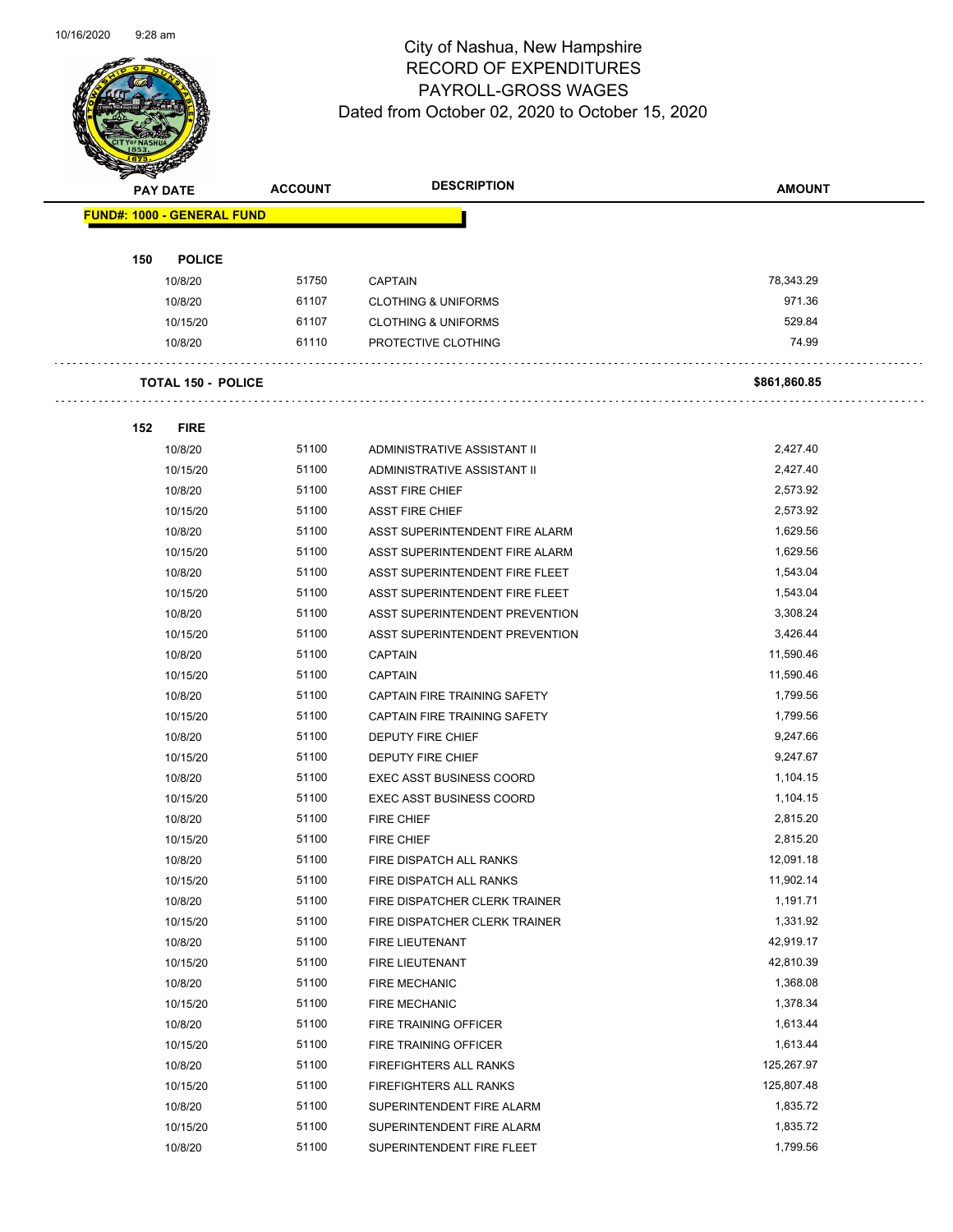

Page 58 of 104

|                                   | <b>PAY DATE</b> | <b>ACCOUNT</b> | <b>DESCRIPTION</b>             | <b>AMOUNT</b> |
|-----------------------------------|-----------------|----------------|--------------------------------|---------------|
| <b>FUND#: 1000 - GENERAL FUND</b> |                 |                |                                |               |
|                                   |                 |                |                                |               |
| 152                               | <b>FIRE</b>     |                |                                |               |
|                                   | 10/15/20        | 51100          | SUPERINTENDENT FIRE FLEET      | 1,799.56      |
|                                   | 10/8/20         | 51100          | SUPERINTENDENT FIRE PREVENTION | 1,817.56      |
|                                   | 10/15/20        | 51100          | SUPERINTENDENT FIRE PREVENTION | 1,817.56      |
|                                   | 10/8/20         | 51300          | <b>DEPUTY FIRE CHIEF</b>       | 449.40        |
|                                   | 10/15/20        | 51300          | FIRE LIEUTENANT                | 55.26         |
|                                   | 10/15/20        | 51300          | <b>FIREFIGHTERS ALL RANKS</b>  | 371.08        |
|                                   | 10/8/20         | 51300          | SUPERINTENDENT FIRE FLEET      | 187.90        |
|                                   | 10/8/20         | 51330          | <b>CAPTAIN</b>                 | 1,076.17      |
|                                   | 10/15/20        | 51330          | <b>CAPTAIN</b>                 | 245.14        |
|                                   | 10/8/20         | 51330          | FIRE DISPATCH ALL RANKS        | 1,036.14      |
|                                   | 10/15/20        | 51330          | FIRE DISPATCH ALL RANKS        | 900.24        |
|                                   | 10/8/20         | 51330          | <b>FIRE LIEUTENANT</b>         | 4,153.11      |
|                                   | 10/15/20        | 51330          | FIRE LIEUTENANT                | 1,123.21      |
|                                   | 10/8/20         | 51330          | <b>FIREFIGHTERS ALL RANKS</b>  | 10,636.05     |
|                                   | 10/15/20        | 51330          | <b>FIREFIGHTERS ALL RANKS</b>  | 8,217.65      |
|                                   | 10/8/20         | 51650          | CAPTAIN                        | 2,289.12      |
|                                   | 10/15/20        | 51650          | <b>CAPTAIN</b>                 | 542.55        |
|                                   | 10/8/20         | 51650          | FIRE LIEUTENANT                | 9,291.44      |
|                                   | 10/15/20        | 51650          | FIRE LIEUTENANT                | 3,253.37      |
|                                   | 10/8/20         | 51650          | <b>FIREFIGHTERS ALL RANKS</b>  | 26,977.55     |
|                                   | 10/15/20        | 51650          | <b>FIREFIGHTERS ALL RANKS</b>  | 21,620.55     |
|                                   | 10/8/20         | 51700          | ASST SUPERINTENDENT FIRE ALARM | 20.37         |
|                                   | 10/15/20        | 51700          | ASST SUPERINTENDENT FIRE ALARM | 20.37         |
|                                   | 10/8/20         | 51700          | ASST SUPERINTENDENT PREVENTION | 41.35         |
|                                   | 10/15/20        | 51700          | ASST SUPERINTENDENT PREVENTION | 41.35         |
|                                   | 10/8/20         | 51700          | <b>CAPTAIN</b>                 | 374.00        |
|                                   | 10/15/20        | 51700          | <b>CAPTAIN</b>                 | 334.86        |
|                                   | 10/8/20         | 51700          | CAPTAIN FIRE TRAINING SAFETY   | 22.49         |
|                                   | 10/15/20        | 51700          | CAPTAIN FIRE TRAINING SAFETY   | 22.49         |
|                                   | 10/8/20         | 51700          | DEPUTY FIRE CHIEF              | 26.03         |
|                                   | 10/15/20        | 51700          | DEPUTY FIRE CHIEF              | 26.03         |
|                                   | 10/8/20         | 51700          | <b>FIRE DISPATCH ALL RANKS</b> | 14.98         |
|                                   | 10/15/20        | 51700          | FIRE DISPATCH ALL RANKS        | 14.98         |
|                                   | 10/8/20         | 51700          | FIRE DISPATCHER CLERK TRAINER  | 17.53         |
|                                   | 10/15/20        | 51700          | FIRE DISPATCHER CLERK TRAINER  | 17.53         |
|                                   | 10/8/20         | 51700          | FIRE LIEUTENANT                | 1,282.21      |
|                                   | 10/15/20        | 51700          | FIRE LIEUTENANT                | 1,282.21      |
|                                   | 10/8/20         | 51700          | FIRE TRAINING OFFICER          | 20.17         |
|                                   | 10/15/20        | 51700          | FIRE TRAINING OFFICER          | 20.17         |
|                                   | 10/8/20         | 51700          | <b>FIREFIGHTERS ALL RANKS</b>  | 2,570.49      |
|                                   | 10/15/20        | 51700          | <b>FIREFIGHTERS ALL RANKS</b>  | 2,570.49      |
|                                   | 10/8/20         | 51700          | SUPERINTENDENT FIRE ALARM      | 22.95         |
|                                   | 10/15/20        | 51700          | SUPERINTENDENT FIRE ALARM      | 22.95         |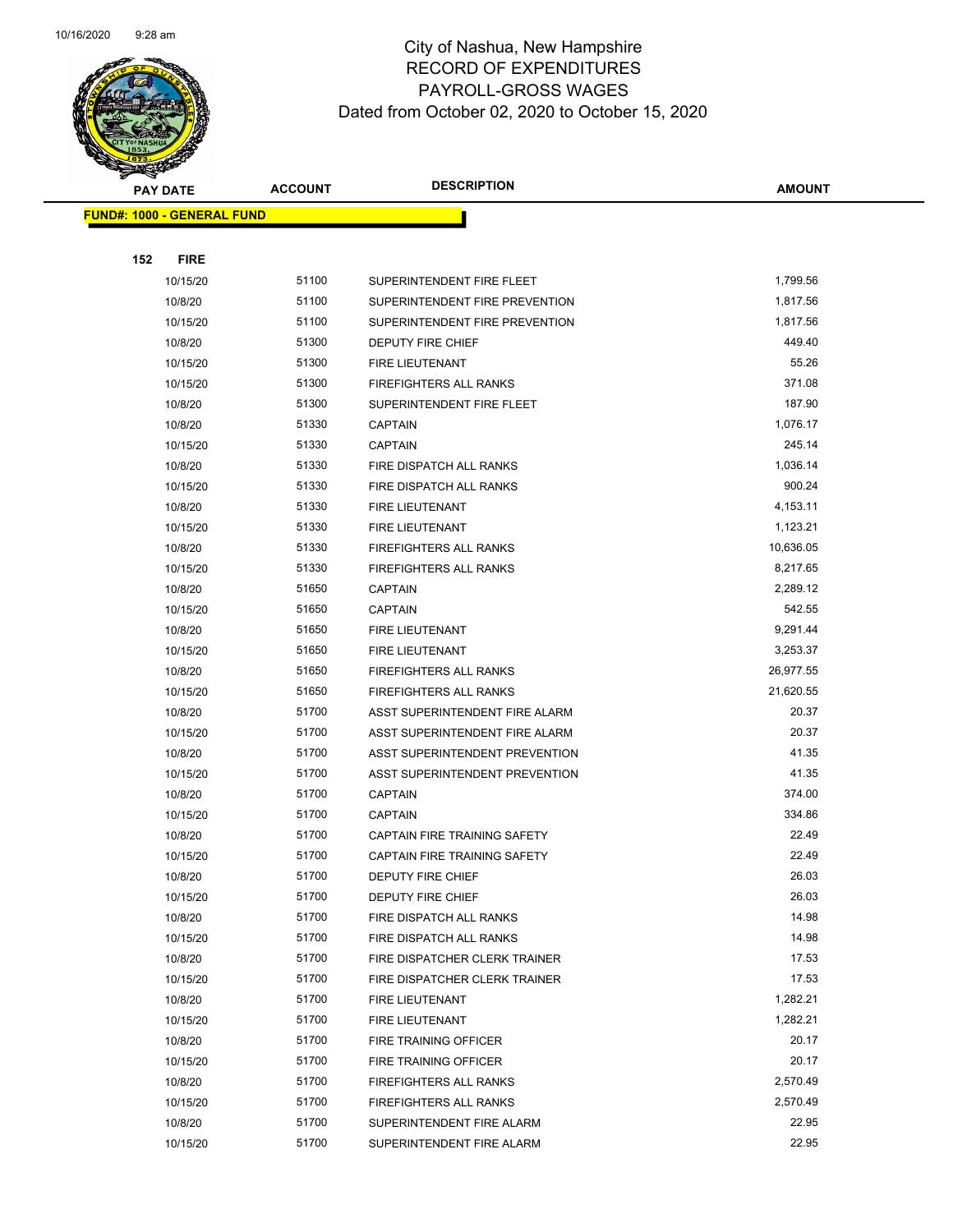

Page 59 of 104

| <b>PAY DATE</b>                        | <b>ACCOUNT</b>              | <b>DESCRIPTION</b>                    | <b>AMOUNT</b> |
|----------------------------------------|-----------------------------|---------------------------------------|---------------|
| <b>FUND#: 1000 - GENERAL FUND</b>      |                             |                                       |               |
|                                        |                             |                                       |               |
| 152<br><b>FIRE</b>                     |                             |                                       |               |
| 10/8/20                                | 51700                       | SUPERINTENDENT FIRE FLEET             | 22.49         |
| 10/15/20                               | 51700                       | SUPERINTENDENT FIRE FLEET             | 22.49         |
| 10/8/20                                | 51700                       | SUPERINTENDENT FIRE PREVENTION        | 22.72         |
| 10/15/20                               | 51700                       | SUPERINTENDENT FIRE PREVENTION        | 22.72         |
| 10/15/20                               | 61107                       | <b>CLOTHING &amp; UNIFORMS</b>        | 56.00         |
| <b>TOTAL 152 - FIRE</b>                |                             |                                       | \$557,755.88  |
| <b>BUILDING INSPECTION</b><br>153      |                             |                                       |               |
| 10/8/20                                | 51100                       | <b>BLD INSP ASST PLANS EXAMINER</b>   | 1,069.29      |
| 10/15/20                               | 51100                       | <b>BLD INSP ASST PLANS EXAMINER</b>   | 1,069.30      |
| 10/8/20                                | 51100                       | <b>BUILDING AND UTILITIES INSPCTR</b> | 3,713.45      |
| 10/15/20                               | 51100                       | <b>BUILDING AND UTILITIES INSPCTR</b> | 3,713.45      |
| 10/8/20                                | 51100                       | <b>BUILDING DEPARTMENT MANAGER</b>    | 1,709.25      |
| 10/15/20                               | 51100                       | <b>BUILDING DEPARTMENT MANAGER</b>    | 1,709.25      |
| 10/8/20                                | 51100                       | PERMIT TECHNICIAN I                   | 1,315.65      |
| 10/15/20                               | 51100                       | PERMIT TECHNICIAN I                   | 1,315.65      |
| 10/8/20                                | 51100                       | <b>PLANS EXAMINER</b>                 | 1,298.65      |
| 10/15/20                               | 51100                       | <b>PLANS EXAMINER</b>                 | 1,298.64      |
| <b>TOTAL 153 - BUILDING INSPECTION</b> |                             |                                       | \$18,212.58   |
| <b>CODE ENFORCEMENT</b><br>155         |                             |                                       |               |
| 10/8/20                                | 51100                       | <b>CODE ENFORCEMENT OFFICER II</b>    | 2,822.40      |
| 10/15/20                               | 51100                       | <b>CODE ENFORCEMENT OFFICER II</b>    | 2,822.40      |
| 10/8/20                                | 51100                       | MGR CODE ENFORCEMENT DEPT             | 1,702.60      |
| 10/15/20                               | 51100                       | MGR CODE ENFORCEMENT DEPT             | 1,702.60      |
| <b>TOTAL 155 - CODE ENFORCEMENT</b>    |                             |                                       | \$9,050.00    |
| 156                                    | <b>EMERGENCY MANAGEMENT</b> |                                       |               |
| 6/30/20                                | 51100                       | EMERGENCY MANAGEMENT COORDINAT        | (133.96)      |
| 10/8/20                                | 51100                       | EMERGENCY MANAGEMENT COORDINAT        | 918.40        |
| 10/15/20                               | 51100                       | EMERGENCY MANAGEMENT COORDINAT        | 918.40        |
| 10/8/20                                | 51100                       | <b>EMERGENCY MANAGEMENT DIRECTOR</b>  | 1,809.80      |
| 10/15/20                               | 51100                       | <b>EMERGENCY MANAGEMENT DIRECTOR</b>  | 1,809.80      |
| 6/30/20                                | 51200                       | EMERGENCY MANAGEMENT COORDINAT        | (937.72)      |
| 6/30/20                                | 51300                       | EMERGENCY MANAGEMENT COORDINAT        | (3,030.81)    |
|                                        |                             |                                       |               |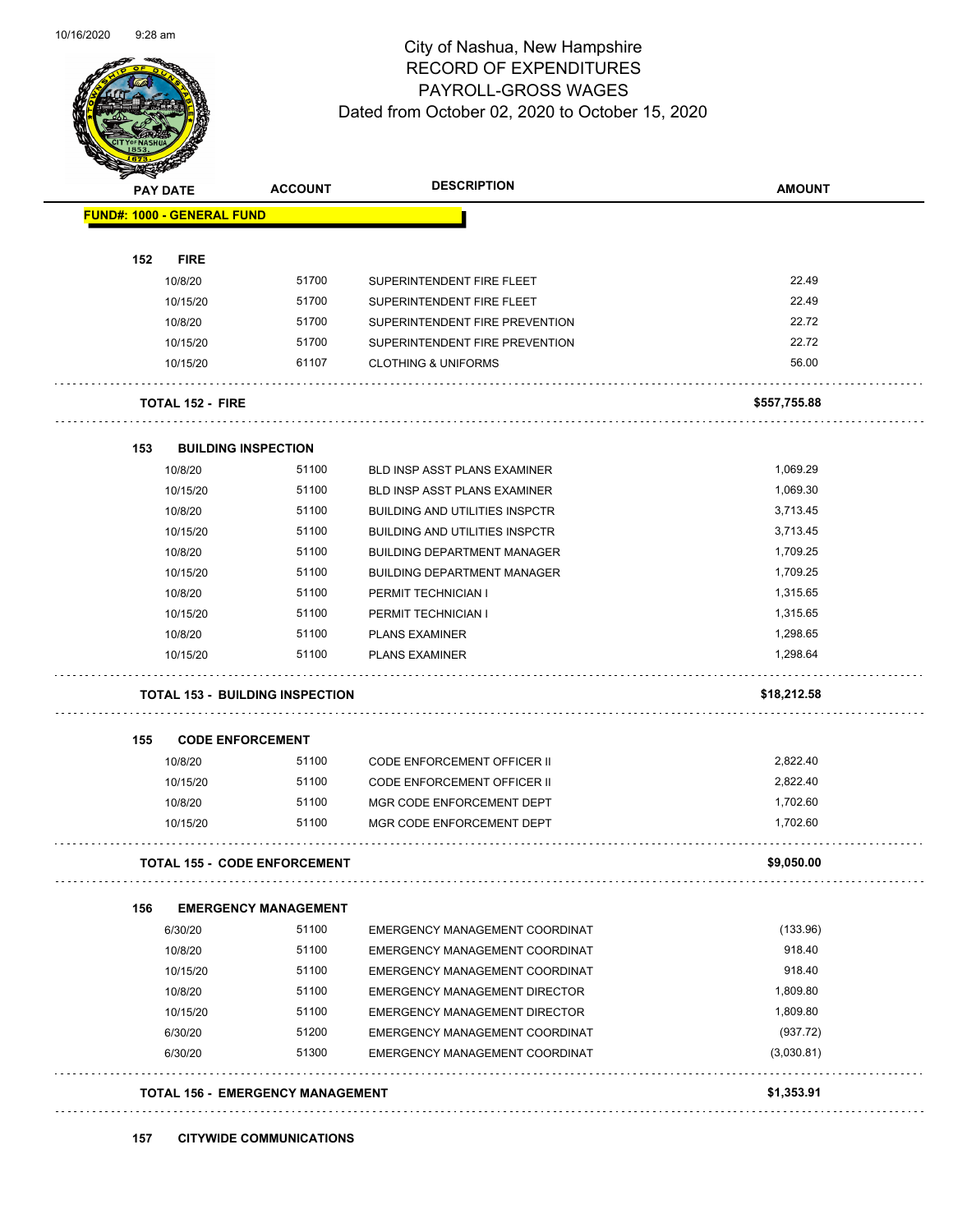

| <b>STATERS</b>                    |          |                                            |                                                |               |
|-----------------------------------|----------|--------------------------------------------|------------------------------------------------|---------------|
| <b>PAY DATE</b>                   |          | <b>ACCOUNT</b>                             | <b>DESCRIPTION</b>                             | <b>AMOUNT</b> |
| <b>FUND#: 1000 - GENERAL FUND</b> |          |                                            |                                                |               |
|                                   |          |                                            |                                                |               |
| 157                               |          | <b>CITYWIDE COMMUNICATIONS</b>             |                                                |               |
|                                   | 10/8/20  | 51100                                      | <b>COMM SYS ENGR TECH</b>                      | 1,753.85      |
|                                   | 10/15/20 | 51100                                      | <b>COMM SYS ENGR TECH</b>                      | 1,753.85      |
|                                   | 10/8/20  | 51100                                      | IT MANAGER/RADIO SYSTEMS NETWORK ADMINISTRATOR | 394.15        |
|                                   | 10/15/20 | 51100                                      | IT MANAGER/RADIO SYSTEMS NETWORK ADMINISTRATOR | 394.15        |
|                                   | 10/8/20  | 51200                                      | RADIO SYSTEMS MANAGER                          | 1,488.24      |
|                                   | 10/15/20 | 51200                                      | <b>RADIO SYSTEMS MANAGER</b>                   | 1,488.24      |
|                                   | 6/30/20  | 51300                                      | <b>RADIO SYSTEMS MANAGER</b>                   | (609.57)      |
|                                   |          | <b>TOTAL 157 - CITYWIDE COMMUNICATIONS</b> |                                                | \$6,662.91    |
| 158                               |          | <b>PARKING ENFORCEMENT</b>                 |                                                |               |
|                                   | 10/8/20  | 51100                                      | <b>MVR CLERK I</b>                             | 299.20        |
|                                   | 10/15/20 | 51100                                      | <b>MVR CLERK I</b>                             | 299.20        |
|                                   | 10/8/20  | 51100                                      | <b>MVR CLERK II</b>                            | 328.00        |
|                                   | 10/15/20 | 51100                                      | <b>MVR CLERK II</b>                            | 327.99        |
|                                   | 10/8/20  | 51100                                      | ORDINANCE VIOLATIONS COORDINATOR               | 224.20        |
|                                   | 10/15/20 | 51100                                      | ORDINANCE VIOLATIONS COORDINATOR               | 179.74        |
|                                   | 10/8/20  | 51100                                      | PARKING MANAGER                                | 334.50        |
|                                   | 10/15/20 | 51100                                      | PARKING MANAGER                                | 334.50        |
|                                   | 10/8/20  | 51200                                      | PARKING ENFORCEMENT SPECIALIST                 | 657.62        |
|                                   | 10/15/20 | 51200                                      | PARKING ENFORCEMENT SPECIALIST                 | 318.39        |
|                                   |          | <b>TOTAL 158 - PARKING ENFORCEMENT</b>     |                                                | \$3,303.34    |
| 160                               |          | <b>PW-ADMIN &amp; ENGINEERING</b>          |                                                |               |
|                                   | 10/8/20  | 51100                                      | ADMINISTRATIVE ASSISTANT II                    | 786.85        |
|                                   | 10/15/20 | 51100                                      | ADMINISTRATIVE ASSISTANT II                    | 786.85        |
|                                   | 10/8/20  | 51100                                      | ASSISTANT DIRECTOR OF PUBLIC WORKS             | 1,801.71      |
|                                   | 10/15/20 | 51100                                      | ASSISTANT DIRECTOR OF PUBLIC WORKS             | 1,801.72      |
|                                   | 10/8/20  | 51100                                      | <b>CITY ENGINEER</b>                           | 1,237.40      |
|                                   | 10/15/20 | 51100                                      | <b>CITY ENGINEER</b>                           | 1,237.40      |
|                                   | 10/8/20  | 51100                                      | <b>CITY SURVEYOR</b>                           | 1,257.20      |
|                                   | 10/15/20 | 51100                                      | <b>CITY SURVEYOR</b>                           | 1,257.20      |
|                                   | 10/8/20  | 51100                                      | <b>DEPUTY CITY ENGINEER</b>                    | 814.40        |
|                                   | 10/15/20 | 51100                                      | DEPUTY CITY ENGINEER                           | 814.40        |
|                                   | 10/8/20  | 51100                                      | DIRECTOR PUBLIC WORKS                          | 1,970.65      |
|                                   | 10/15/20 | 51100                                      | DIRECTOR PUBLIC WORKS                          | 1,970.65      |
|                                   | 10/8/20  | 51100                                      | DIVISION OPERATIONS MANAGER                    | 1,637.69      |
|                                   | 10/15/20 | 51100                                      | DIVISION OPERATIONS MANAGER                    | 1,637.69      |

10/8/20 51100 DPW CONTRACT ADMINISTRATOR 372.85 10/15/20 51100 DPW CONTRACT ADMINISTRATOR 372.85 10/8/20 51100 ENGINEERING INSPECTOR 2,093.65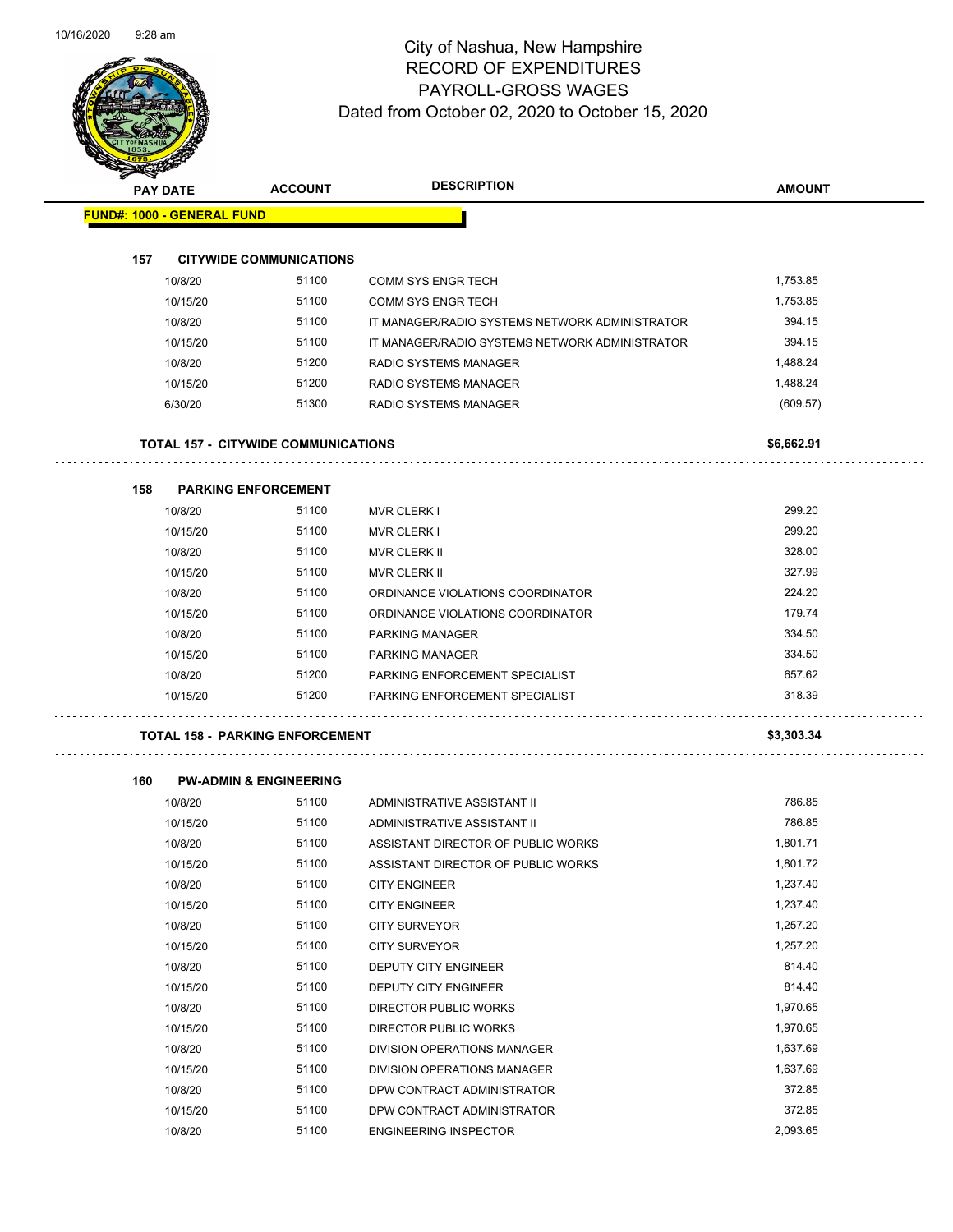

|     | <b>PAY DATE</b>                   | <b>ACCOUNT</b>                                | <b>DESCRIPTION</b>                              | <b>AMOUNT</b>        |
|-----|-----------------------------------|-----------------------------------------------|-------------------------------------------------|----------------------|
|     | <b>FUND#: 1000 - GENERAL FUND</b> |                                               |                                                 |                      |
| 160 |                                   | <b>PW-ADMIN &amp; ENGINEERING</b>             |                                                 |                      |
|     | 10/15/20                          | 51100                                         | <b>ENGINEERING INSPECTOR</b>                    | 2,093.65             |
|     | 10/8/20                           | 51100                                         | <b>EXECUTIVE ASSISTANT</b>                      | 826.25               |
|     | 10/15/20                          | 51100                                         | <b>EXECUTIVE ASSISTANT</b>                      | 826.25               |
|     | 10/8/20                           | 51100                                         | <b>GIS SPECIALIST</b>                           | 508.40               |
|     | 10/15/20                          | 51100                                         | <b>GIS SPECIALIST</b>                           | 508.40               |
|     | 10/8/20                           | 51100                                         | PUBLIC RELATIONS ADMINISTRATOR                  | 784.25               |
|     | 10/15/20                          | 51100                                         | PUBLIC RELATIONS ADMINISTRATOR                  | 784.25               |
|     | 10/8/20                           | 51100                                         | SENIOR STAFF ENGINEER                           | 1,902.60             |
|     |                                   | 51100                                         |                                                 | 1,902.60             |
|     | 10/15/20                          |                                               | <b>SENIOR STAFF ENGINEER</b>                    |                      |
|     | 10/8/20                           | 51100                                         | <b>SENIOR TRAFFIC ENGINEER</b>                  | 1,809.78             |
|     | 10/15/20                          | 51100                                         | <b>SENIOR TRAFFIC ENGINEER</b>                  | 1,809.79             |
|     | 10/8/20                           | 51100                                         | <b>STAFF ENGINEER</b>                           | 1,191.00             |
|     | 10/15/20                          | 51100                                         | <b>STAFF ENGINEER</b>                           | 1,191.00             |
|     | 10/8/20                           | 51100                                         | STREET CONSTRUCTION ENGINEER                    | 1,508.15             |
|     | 10/15/20                          | 51100                                         | STREET CONSTRUCTION ENGINEER                    | 1,508.15             |
|     | 10/8/20                           | 51300                                         | <b>ENGINEERING INSPECTOR</b>                    | 198.21               |
|     |                                   |                                               |                                                 | 128.84               |
|     | 10/15/20                          | 51300                                         | <b>ENGINEERING INSPECTOR</b>                    |                      |
|     | 10/8/20                           | 55699                                         | OTHER CONTRACTED SERVICES                       | 93.62                |
|     |                                   | <b>TOTAL 160 - PW-ADMIN &amp; ENGINEERING</b> |                                                 | \$41,426.35          |
|     |                                   |                                               |                                                 |                      |
| 161 | <b>STREETS</b>                    |                                               |                                                 |                      |
|     | 10/8/20                           | 51100                                         | ADMINISTRATIVE ASSISTANT II                     | 822.90               |
|     | 10/15/20                          | 51100                                         | ADMINISTRATIVE ASSISTANT II                     | 822.90               |
|     | 10/8/20                           | 51100                                         | AUTO MECH 1ST CLASS NIGHTS                      | 4,353.60             |
|     | 10/15/20                          | 51100                                         | AUTO MECH 1ST CLASS NIGHTS                      | 4,346.41             |
|     | 10/8/20                           | 51100                                         | AUTO MECH 2ND CLASS                             | 2,950.80             |
|     | 10/15/20                          | 51100                                         | <b>AUTO MECH 2ND CLASS</b>                      | 3,001.69             |
|     | 10/8/20                           | 51100                                         | AUTO MECHANIC 1ST CLASS                         | 3,229.20             |
|     | 10/15/20                          | 51100                                         | AUTO MECHANIC 1ST CLASS                         | 3,229.20             |
|     | 10/8/20                           | 51100                                         | EQUIP OPR STREET REPAIR                         | 7,854.80             |
|     | 10/15/20                          | 51100                                         | EQUIP OPR STREET REPAIR                         | 7,854.80             |
|     | 10/8/20                           | 51100                                         | FLEET MAINTENANCE FOREMAN                       | 1,324.60             |
|     | 10/15/20                          | 51100                                         | FLEET MAINTENANCE FOREMAN                       | 1,324.60             |
|     | 10/8/20                           | 51100                                         | FLEET MANAGER STREET DEPT                       | 1,230.65             |
|     | 10/15/20                          | 51100                                         | FLEET MANAGER STREET DEPT                       | 1,230.65             |
|     | 10/8/20                           | 51100                                         | <b>FOREMAN LABOR STREET</b>                     | 2,649.20             |
|     |                                   | 51100                                         |                                                 |                      |
|     | 10/15/20                          |                                               | <b>FOREMAN LABOR STREET</b>                     | 2,649.20             |
|     | 10/8/20                           | 51100                                         | <b>MASON PIPELAYER</b>                          | 3,759.21             |
|     | 10/15/20<br>10/8/20               | 51100<br>51100                                | <b>MASON PIPELAYER</b><br>OPERATIONS SUPERVISOR | 3,759.20<br>1,116.35 |

10/8/20 51100 SIGN MAINTENANCE 2,797.21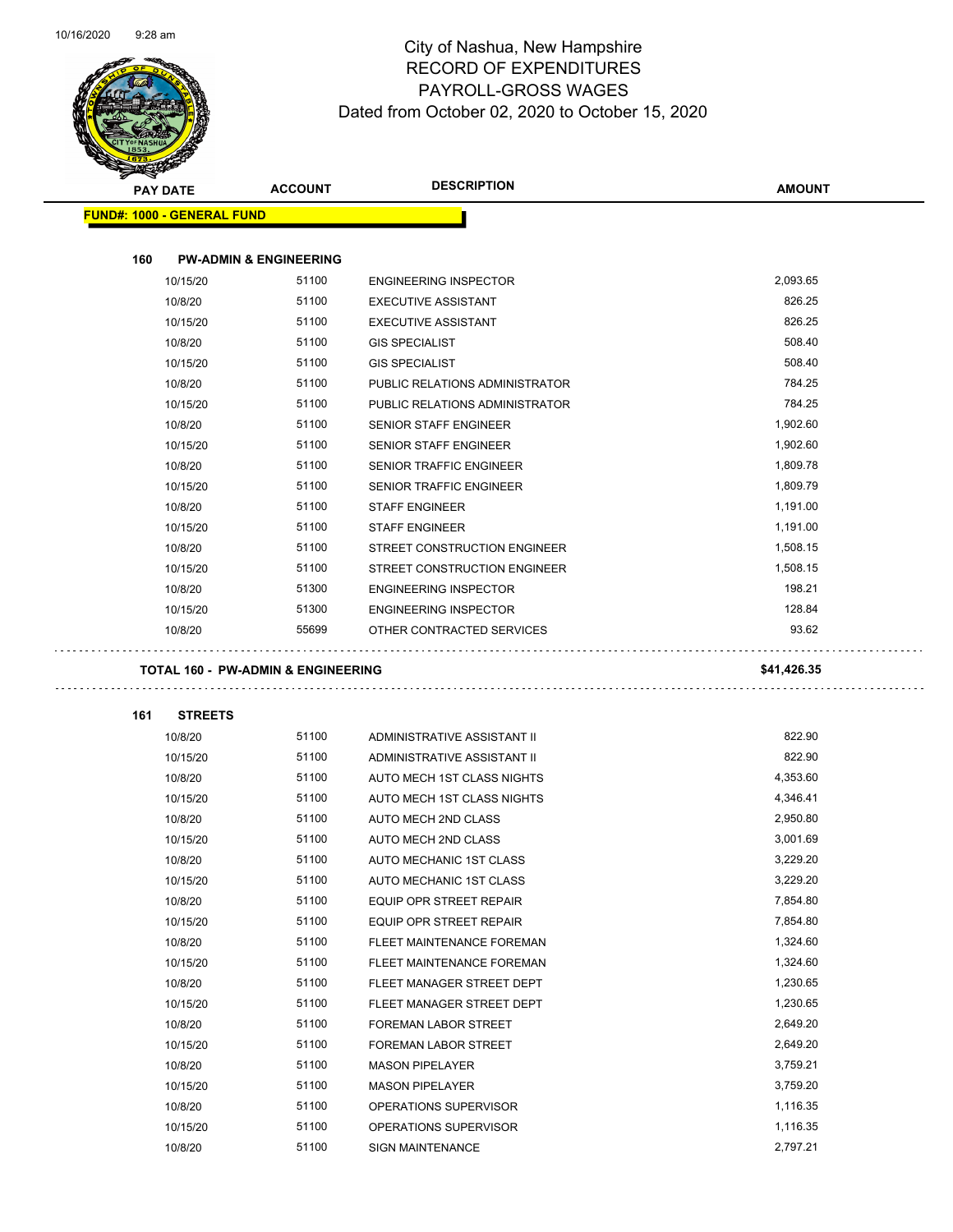

#### City of Nashua, New Hampshire RECORD OF EXPENDITURES PAYROLL-GROSS WAGES Dated from October 02, 2020 to October 15, 2020

| ទ<br>$\blacktriangleleft$ . |                                   |                |                                   |               |
|-----------------------------|-----------------------------------|----------------|-----------------------------------|---------------|
|                             | <b>PAY DATE</b>                   | <b>ACCOUNT</b> | <b>DESCRIPTION</b>                | <b>AMOUNT</b> |
|                             | <b>FUND#: 1000 - GENERAL FUND</b> |                |                                   |               |
|                             |                                   |                |                                   |               |
| 161                         | <b>STREETS</b>                    |                |                                   |               |
|                             | 10/15/20                          | 51100          | <b>SIGN MAINTENANCE</b>           | 2,797.21      |
|                             | 10/8/20                           | 51100          | STOREKEEPER PWD                   | 1,027.95      |
|                             | 10/15/20                          | 51100          | STOREKEEPER PWD                   | 1,027.95      |
|                             | 10/8/20                           | 51100          | <b>STREET FOREMAN</b>             | 1,324.59      |
|                             | 10/15/20                          | 51100          | <b>STREET FOREMAN</b>             | 1,324.60      |
|                             | 10/8/20                           | 51100          | SUPERINTENDENT OF STREETS         | 2,010.85      |
|                             | 10/15/20                          | 51100          | SUPERINTENDENT OF STREETS         | 2,010.85      |
|                             | 10/8/20                           | 51100          | <b>TRAFFIC FOREMAN</b>            | 1,351.10      |
|                             | 10/15/20                          | 51100          | <b>TRAFFIC FOREMAN</b>            | 1,351.10      |
|                             | 10/8/20                           | 51100          | <b>TRAFFIC TECHNICIAN I</b>       | 2,231.21      |
|                             | 10/15/20                          | 51100          | TRAFFIC TECHNICIAN I              | 2,008.08      |
|                             | 10/8/20                           | 51100          | <b>TRUCK DRIVER STREET REPAIR</b> | 13,957.79     |
|                             | 10/15/20                          | 51100          | TRUCK DRIVER STREET REPAIR        | 13,865.35     |
|                             | 10/8/20                           | 51100          | <b>WELDER FIRST CLASS</b>         | 1,060.80      |
|                             | 10/15/20                          | 51100          | <b>WELDER FIRST CLASS</b>         | 1,060.80      |
|                             | 10/8/20                           | 51300          | AUTO MECH 2ND CLASS               | 36.74         |
|                             | 10/8/20                           | 51300          | DIVISION OPERATIONS MANAGER       | 184.24        |
|                             | 10/15/20                          | 51300          | DIVISION OPERATIONS MANAGER       | 168.89        |
|                             | 10/15/20                          | 51300          | EQUIP OPR STREET REPAIR           | 221.95        |
|                             | 10/15/20                          | 51300          | FLEET MAINTENANCE FOREMAN         | 49.68         |
|                             | 10/15/20                          | 51300          | FOREMAN LABOR STREET              | 12.42         |
|                             | 10/8/20                           | 51300          | <b>SIGN MAINTENANCE</b>           | 105.75        |
|                             | 10/15/20                          | 51300          | <b>SIGN MAINTENANCE</b>           | 212.40        |
|                             | 10/15/20                          | 51300          | SOLID WASTE FOREMAN               | 149.01        |
|                             | 10/8/20                           | 51300          | TRAFFIC TECHNICIAN I              | 42.41         |
|                             | 10/15/20                          | 51300          | TRAFFIC TECHNICIAN I              | 381.68        |
|                             | 10/8/20                           | 51300          | TRUCK DRIVER STREET REPAIR        | 201.72        |
|                             | 10/15/20                          | 51300          | TRUCK DRIVER STREET REPAIR        | 1,162.07      |
|                             | 10/8/20                           | 51600          | AUTO MECHANIC 1ST CLASS           | 800.00        |
|                             | 10/15/20                          | 51600          | SIGN MAINTENANCE                  | 400.00        |
|                             | <b>TOTAL 161 - STREETS</b>        |                |                                   | \$113,962.71  |
| 166                         | <b>PARKING OPERATIONS</b>         |                |                                   |               |
|                             | 10/8/20                           | 51100          | PARKING MAINTENANCE               | 1,333.09      |
|                             | 10/15/20                          | 51100          | DADIZING MAINITENANCE             | 1 333 00      |

| 10/8/20  | 51100 | PARKING MAINTENANCE    | ,333.09  |
|----------|-------|------------------------|----------|
| 10/15/20 | 51100 | PARKING MAINTENANCE    | 1,333.09 |
| 10/8/20  | 51100 | <b>PARKING MANAGER</b> | 1,003.45 |
| 10/15/20 | 51100 | PARKING MANAGER        | 1.003.44 |
| 10/8/20  | 51300 | PARKING MAINTENANCE    | 31.42    |
| 10/15/20 | 51300 | PARKING MAINTENANCE    | 6.31     |
|          |       |                        |          |

**TOTAL 166 - PARKING OPERATIONS \$4,710.80**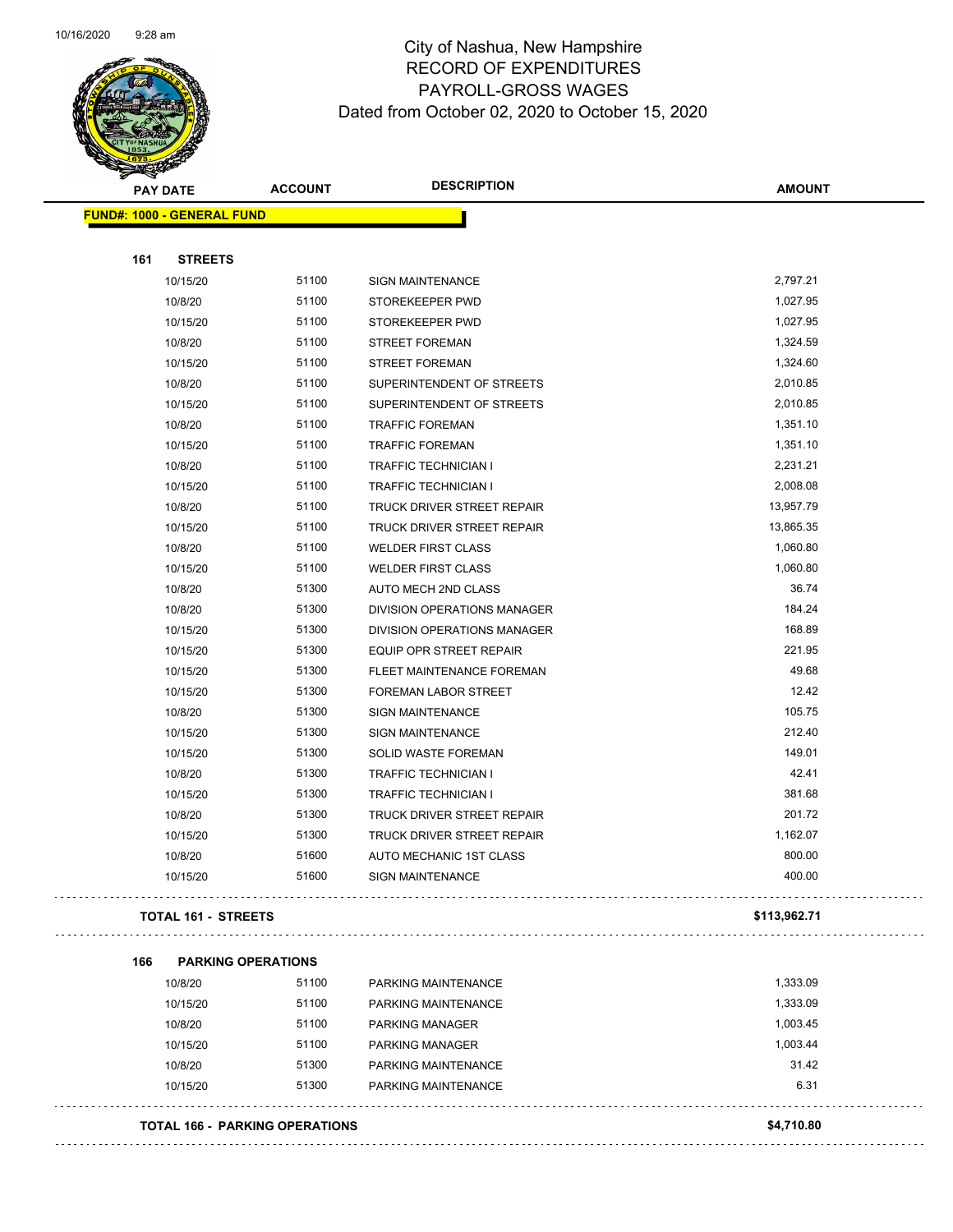

Page 63 of 104

| <b>PAY DATE</b>                   | <b>ACCOUNT</b>                        | <b>DESCRIPTION</b>               | <b>AMOUNT</b> |
|-----------------------------------|---------------------------------------|----------------------------------|---------------|
| <b>FUND#: 1000 - GENERAL FUND</b> |                                       |                                  |               |
| 171                               | <b>COMMUNITY SERVICES</b>             |                                  |               |
| 10/8/20                           | 51100                                 | DIRECTOR HEALTH AND COMM SVS     | 2,150.25      |
| 10/15/20                          | 51100                                 | DIRECTOR HEALTH AND COMM SVS     | 2,150.25      |
| 10/8/20                           | 51100                                 | <b>EPIDEMIOLOGIST</b>            | 1,148.10      |
| 10/15/20                          | 51100                                 | <b>EPIDEMIOLOGIST</b>            | 1,148.10      |
| 10/8/20                           | 51100                                 | <b>HEALTH PROGRAM SPEC</b>       | 1,031.15      |
| 10/15/20                          | 51100                                 | <b>HEALTH PROGRAM SPEC</b>       | 1,031.15      |
| 10/15/20                          | 51100                                 | PUB HEALTH PREPAREDNESS COORD    | 1,145.75      |
|                                   | <b>TOTAL 171 - COMMUNITY SERVICES</b> |                                  | \$9,804.75    |
| 172                               | <b>COMMUNITY HEALTH</b>               |                                  |               |
| 10/8/20                           | 51100                                 | ADMINISTRATIVE ASSISTANT II      | 892.45        |
| 10/15/20                          | 51100                                 | ADMINISTRATIVE ASSISTANT II      | 892.45        |
| 10/8/20                           | 51100                                 | <b>BILINGUAL OUTREACH WORKER</b> | 979.10        |
| 10/15/20                          | 51100                                 | <b>BILINGUAL OUTREACH WORKER</b> | 979.11        |
| 10/8/20                           | 51100                                 | CHIEF PUBLIC HEALTH NURSE        | 1,709.25      |
| 10/15/20                          | 51100                                 | CHIEF PUBLIC HEALTH NURSE        | 1,709.25      |
| 10/8/20                           | 51100                                 | PUB HEALTH NURSE                 | 2,512.25      |
| 10/15/20                          | 51100                                 | PUB HEALTH NURSE                 | 2,512.25      |
| 10/8/20                           | 51300                                 | <b>BILINGUAL OUTREACH WORKER</b> | 64.26         |
| 10/8/20                           | 51412                                 | <b>NURSE ELM</b>                 | (350.00)      |
| 10/8/20                           | 51412                                 | NURSE PER DIEM (PRACTIONER)      | 543.13        |
| 10/15/20                          | 51412                                 | NURSE PER DIEM (PRACTIONER)      | 835.57        |
| 10/8/20                           | 51412                                 | PUB HEALTH NURSE                 | 773.81        |
| 10/15/20                          | 51412                                 | PUB HEALTH NURSE                 | 538.78        |
|                                   | <b>TOTAL 172 - COMMUNITY HEALTH</b>   |                                  | \$14,591.66   |
| 173                               | <b>ENVIRONMENTAL HEALTH</b>           |                                  |               |
| 10/8/20                           | 51100                                 | DEP HEALTH OFFICER/LAB DIRECTOR  | 1,312.10      |
| 10/15/20                          | 51100                                 | DEP HEALTH OFFICER/LAB DIRECTOR  | 1,312.10      |
| 10/8/20                           | 51100                                 | ENVIRONMENTAL HEALTH SPEC        | 1,973.76      |
| 10/15/20                          | 51100                                 | ENVIRONMENTAL HEALTH SPEC        | 1,973.75      |
| 10/8/20                           | 51100                                 | ENVIRONMENTAL TECH OFFICE MGR    | 1,106.00      |
| 10/15/20                          | 51100                                 | ENVIRONMENTAL TECH OFFICE MGR    | 1,106.00      |
| 10/8/20                           | 51100                                 | MANAGER ENVIRONMENTAL HEALTH     | 1,709.25      |
| 10/15/20                          | 51100                                 | MANAGER ENVIRONMENTAL HEALTH     | 1,709.25      |
| 10/8/20                           | 51300                                 | ENVIRONMENTAL HEALTH SPEC        | 41.25         |

#### **TOTAL 173 - ENVIRONMENTAL HEALTH \$12,243.46**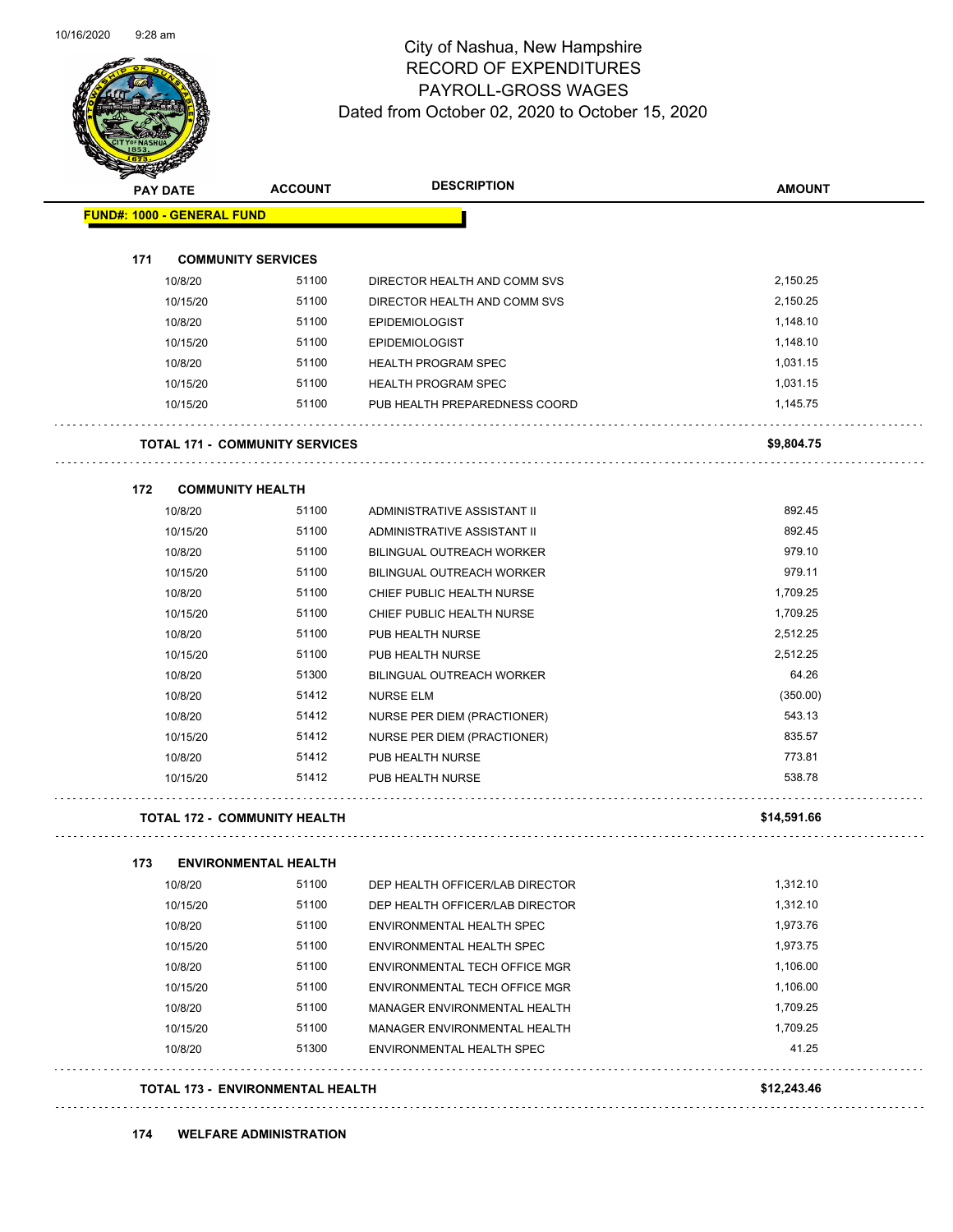

| <b>Andrew</b> | <b>PAY DATE</b>                   | <b>DESCRIPTION</b><br><b>ACCOUNT</b>      |                                  | <b>AMOUNT</b> |
|---------------|-----------------------------------|-------------------------------------------|----------------------------------|---------------|
|               | <b>FUND#: 1000 - GENERAL FUND</b> |                                           |                                  |               |
|               |                                   |                                           |                                  |               |
| 174           |                                   | <b>WELFARE ADMINISTRATION</b>             |                                  |               |
|               | 10/8/20                           | 51100                                     | CASE TECHNICIAN WELFARE          | 2,755.70      |
|               | 10/15/20                          | 51100                                     | CASE TECHNICIAN WELFARE          | 2,755.71      |
|               | 10/8/20                           | 51100                                     | <b>INTAKE WORKER</b>             | 899.50        |
|               | 10/15/20                          | 51100                                     | <b>INTAKE WORKER</b>             | 899.50        |
|               | 10/8/20                           | 51100                                     | SENIOR CASE TECHNICIAN           | 1,072.45      |
|               | 10/15/20                          | 51100                                     | SENIOR CASE TECHNICIAN           | 1,072.45      |
|               | 10/8/20                           | 51100                                     | <b>WELFARE OFFICER</b>           | 1,809.80      |
|               | 10/15/20                          | 51100                                     | <b>WELFARE OFFICER</b>           | 1,809.80      |
|               | 10/15/20                          | 51300                                     | <b>CASE TECHNICIAN WELFARE</b>   | 8.19          |
|               |                                   |                                           |                                  |               |
|               |                                   | <b>TOTAL 174 - WELFARE ADMINISTRATION</b> |                                  | \$13,083.10   |
|               |                                   |                                           |                                  |               |
| 177           |                                   | <b>PARKS &amp; RECREATION</b>             |                                  |               |
|               | 10/8/20                           | 51100                                     | ADMINISTRATIVE ASSISTANT II      | 860.16        |
|               | 10/15/20                          | 51100                                     | ADMINISTRATIVE ASSISTANT II      | 860.15        |
|               | 10/8/20                           | 51100                                     | EQUIPMENT OPERATOR, PARKS        | 979.60        |
|               | 10/15/20                          | 51100                                     | EQUIPMENT OPERATOR, PARKS        | 979.60        |
|               | 10/8/20                           | 51100                                     | FOREMAN LABOR PARK               | 3,973.79      |
|               | 10/15/20                          | 51100                                     | <b>FOREMAN LABOR PARK</b>        | 3,973.79      |
|               | 10/8/20                           | 51100                                     | <b>GROUNDSKEEPER MAINTENANCE</b> | 7,176.45      |
|               | 10/15/20                          | 51100                                     | <b>GROUNDSKEEPER MAINTENANCE</b> | 7,361.37      |
|               | 10/8/20                           | 51100                                     | <b>GROUNDSMAN I</b>              | 5,046.78      |
|               | 10/15/20                          | 51100                                     | <b>GROUNDSMAN I</b>              | 5,061.48      |
|               | 10/8/20                           | 51100                                     | <b>GROUNDSMAN II</b>             | 882.00        |
|               | 10/15/20                          | 51100                                     | <b>GROUNDSMAN II</b>             | 882.00        |
|               | 10/8/20                           | 51100                                     | <b>LEAD GROUNDSMAN</b>           | 1,981.61      |
|               | 10/15/20                          | 51100                                     | <b>LEAD GROUNDSMAN</b>           | 1,981.60      |
|               | 10/8/20                           | 51100                                     | PROGRAM COORDINATOR              | 390.90        |
|               | 10/15/20                          | 51100                                     | PROGRAM COORDINATOR              | 390.90        |
|               | 10/8/20                           | 51100                                     | RECREATION PROGRAM MANAGER       | 1,157.26      |
|               | 10/15/20                          | 51100                                     | RECREATION PROGRAM MANAGER       | 1,157.25      |
|               | 10/8/20                           | 51100                                     | STELLOS STADIUM ATTENDANT        | 979.60        |
|               | 10/15/20                          | 51100                                     | STELLOS STADIUM ATTENDANT        | 979.60        |
|               | 10/15/20                          | 51300                                     | <b>EQUIPMENT OPERATOR, PARKS</b> | 112.82        |
|               | 10/8/20                           | 51300                                     | FOREMAN LABOR PARK               | 943.77        |
|               | 10/15/20                          | 51300                                     | FOREMAN LABOR PARK               | 1,055.51      |
|               | 10/8/20                           | 51300                                     | <b>GROUNDSKEEPER MAINTENANCE</b> | 968.28        |
|               | 10/15/20                          | 51300                                     | <b>GROUNDSKEEPER MAINTENANCE</b> | 598.26        |
|               | 10/8/20                           | 51300                                     | <b>GROUNDSMAN I</b>              | 443.73        |
|               | 10/15/20                          | 51300                                     | <b>GROUNDSMAN I</b>              | 333.47        |
|               | 10/8/20                           | 51300                                     | <b>GROUNDSMAN II</b>             | 339.47        |

10/15/20 51300 GROUNDSMAN II 500.71 10/8/20 51300 LEAD GROUNDSMAN 709.23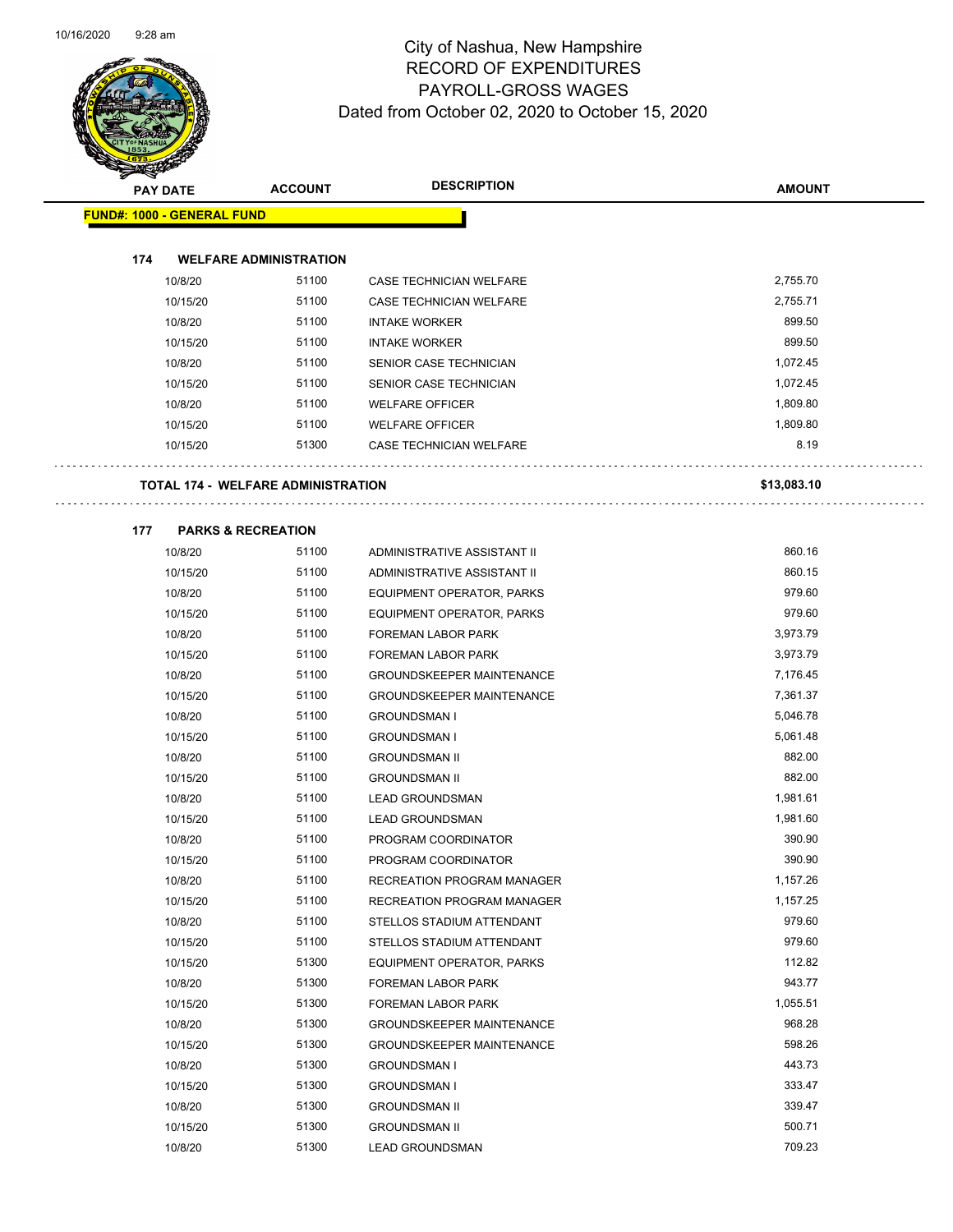

|     | <b>PAY DATE</b>                   | <b>ACCOUNT</b>                            | <b>DESCRIPTION</b>               | <b>AMOUNT</b> |
|-----|-----------------------------------|-------------------------------------------|----------------------------------|---------------|
|     | <b>FUND#: 1000 - GENERAL FUND</b> |                                           |                                  |               |
|     |                                   |                                           |                                  |               |
| 177 | <b>PARKS &amp; RECREATION</b>     |                                           |                                  |               |
|     | 10/15/20                          | 51300                                     | <b>LEAD GROUNDSMAN</b>           | 708.88        |
|     | 10/8/20                           | 51300                                     | STELLOS STADIUM ATTENDANT        | 168.54        |
|     | 10/15/20                          | 51300                                     | STELLOS STADIUM ATTENDANT        | 674.20        |
|     | 10/8/20                           | 51400                                     | SEASONAL                         | 795.00        |
|     | 10/15/20                          | 51400                                     | <b>SEASONAL</b>                  | 480.00        |
|     | 10/8/20                           | 51420                                     | <b>GAME OFFICIALS</b>            | 410.00        |
|     | 10/15/20                          | 51420                                     | <b>GAME OFFICIALS</b>            | 250.00        |
|     | 10/8/20                           | 51420                                     | <b>TEACHER TTI LDG</b>           | 100.00        |
|     | 10/15/20                          | 51420                                     | <b>TEACHER TTI LDG</b>           | 100.00        |
|     | 10/15/20                          | 51600                                     | <b>GROUNDSKEEPER MAINTENANCE</b> | 1,200.00      |
|     |                                   |                                           |                                  |               |
|     |                                   | <b>TOTAL 177 - PARKS &amp; RECREATION</b> |                                  | \$57,947.76   |
| 179 | <b>LIBRARY</b>                    |                                           |                                  |               |
|     | 10/8/20                           | 51100                                     | ASSISTANT DIRECTOR LIBRARY       | 1,709.24      |
|     | 10/15/20                          | 51100                                     | ASSISTANT DIRECTOR LIBRARY       | 1,709.24      |
|     | 10/8/20                           | 51100                                     | ASSISTANT LIBRARIAN CIRCULATIO   | 1,084.12      |
|     | 10/15/20                          | 51100                                     | ASSISTANT LIBRARIAN CIRCULATIO   | 1,084.10      |
|     | 10/8/20                           | 51100                                     | ASSISTANT LIBRARIAN TECH SVS     | 512.20        |
|     | 10/15/20                          | 51100                                     | ASSISTANT LIBRARIAN TECH SVS     | 512.20        |
|     | 10/8/20                           | 51100                                     | <b>DIRECTOR LIBRARY</b>          | 2,252.15      |
|     | 10/15/20                          | 51100                                     | DIRECTOR LIBRARY                 | 2,252.15      |
|     | 10/8/20                           | 51100                                     | EXECUTIVE ASST OFFICE MANAGER    | 983.10        |
|     | 10/15/20                          | 51100                                     | EXECUTIVE ASST OFFICE MANAGER    | 983.10        |
|     | 10/8/20                           | 51100                                     | IT COORDINATOR                   | 962.95        |
|     | 10/15/20                          | 51100                                     | IT COORDINATOR                   | 962.94        |
|     | 10/8/20                           | 51100                                     | <b>JANITOR</b>                   | 552.00        |
|     | 10/15/20                          | 51100                                     | <b>JANITOR</b>                   | 552.00        |
|     | 10/8/20                           | 51100                                     | <b>LIBRARIAN ADULT SERVICES</b>  | 921.95        |
|     | 10/15/20                          | 51100                                     | LIBRARIAN ADULT SERVICES         | 921.95        |
|     | 10/8/20                           | 51100                                     | <b>LIBRARIAN CIRCULATION</b>     | 1,117.37      |
|     | 10/15/20                          | 51100                                     | <b>LIBRARIAN CIRCULATION</b>     | 1,117.36      |
|     | 10/8/20                           | 51100                                     | LIBRARIAN OUTREACH SVS           | 1,113.10      |
|     | 10/15/20                          | 51100                                     | LIBRARIAN OUTREACH SVS           | 1,113.10      |
|     | 10/8/20                           | 51100                                     | <b>LIBRARIAN TECH SERVICES</b>   | 1,155.30      |
|     | 10/15/20                          | 51100                                     | LIBRARIAN TECH SERVICES          | 1,155.29      |
|     | 10/8/20                           | 51100                                     | <b>LIBRARIAN YOUTH SERVICES</b>  | 1,657.90      |
|     | 10/15/20                          | 51100                                     | <b>LIBRARIAN YOUTH SERVICES</b>  | 1,657.90      |
|     | 10/8/20                           | 51100                                     | LIBRARY ASSISTANT CIRCULATION    | 5,038.65      |
|     | 10/15/20                          | 51100                                     | LIBRARY ASSISTANT CIRCULATION    | 5,038.65      |
|     | 10/8/20                           | 51100                                     | LIBRARY ASSISTANT MEDIA SERVIC   | 787.50        |
|     | 10/15/20                          | 51100                                     | LIBRARY ASSISTANT MEDIA SERVIC   | 787.50        |
|     | 10/8/20                           | 51100                                     | LIBRARY ASSISTANT TECH SVS       | 787.50        |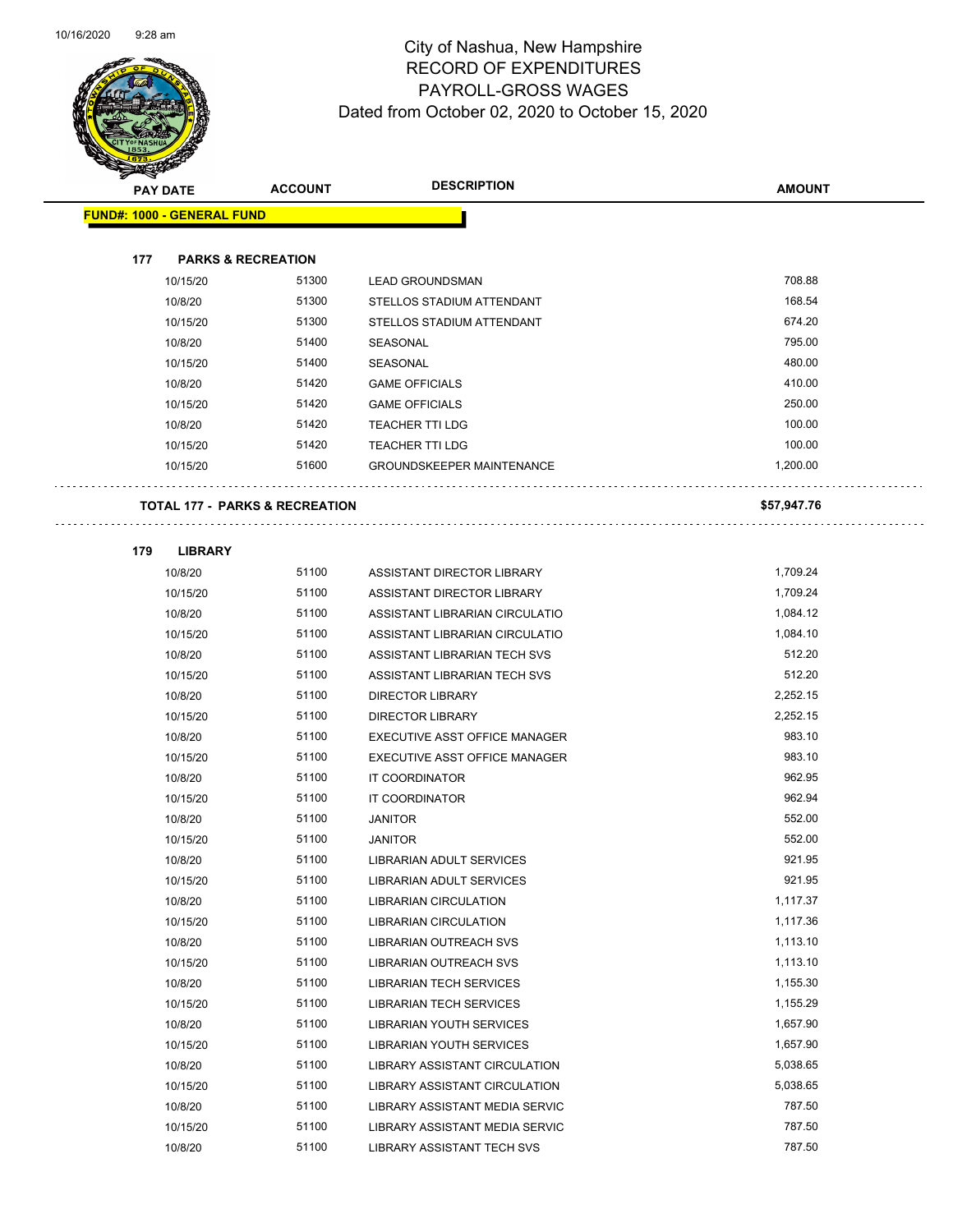

| <b>PAY DATE</b>                   | <b>ACCOUNT</b> | <b>DESCRIPTION</b>                | <b>AMOUNT</b> |
|-----------------------------------|----------------|-----------------------------------|---------------|
| <b>FUND#: 1000 - GENERAL FUND</b> |                |                                   |               |
|                                   |                |                                   |               |
| 179<br><b>LIBRARY</b>             |                |                                   |               |
| 10/15/20                          | 51100          | <b>LIBRARY ASSISTANT TECH SVS</b> | 787.50        |
| 10/8/20                           | 51100          | LIBRARY ASSISTANT YOUTH SERVIC    | 2,116.14      |
| 10/15/20                          | 51100          | LIBRARY ASSISTANT YOUTH SERVIC    | 2,116.15      |
| 10/8/20                           | 51100          | <b>MAINTENANCE SUPV</b>           | 949.45        |
| 10/15/20                          | 51100          | <b>MAINTENANCE SUPV</b>           | 949.45        |
| 10/8/20                           | 51100          | PAGE & COLLECTION COORDINATOR     | 935.83        |
| 10/15/20                          | 51100          | PAGE & COLLECTION COORDINATOR     | 935.82        |
| 10/8/20                           | 51100          | REFERENCE LIBRARIAN ADULT SERV    | 3,330.72      |
| 10/15/20                          | 51100          | REFERENCE LIBRARIAN ADULT SERV    | 3,319.80      |
| 10/8/20                           | 51100          | REFERENCE LIBRARIAN TECH SVS      | 842.50        |
| 10/15/20                          | 51100          | REFERENCE LIBRARIAN TECH SVS      | 842.50        |
| 10/8/20                           | 51100          | <b>SECURITY LIBRARY</b>           | 660.00        |
| 10/15/20                          | 51100          | <b>SECURITY LIBRARY</b>           | 660.00        |
| 10/8/20                           | 51200          | <b>JANITOR</b>                    | 261.74        |
| 10/15/20                          | 51200          | <b>JANITOR</b>                    | 264.93        |
| 10/8/20                           | 51200          | <b>LIBRARY ASSISTANT TECH SVS</b> | 462.90        |
| 10/15/20                          | 51200          | <b>LIBRARY ASSISTANT TECH SVS</b> | 462.90        |
| 10/8/20                           | 51200          | REFERENCE LIBRARIAN ADULT SERV    | 511.73        |
| 10/15/20                          | 51200          | REFERENCE LIBRARIAN ADULT SERV    | 550.36        |
| 10/8/20                           | 51200          | <b>SECURITY LIBRARY</b>           | 332.00        |
| 10/15/20                          | 51200          | <b>SECURITY LIBRARY</b>           | 332.00        |
| 10/8/20                           | 51300          | <b>JANITOR</b>                    | 5.18          |
| 10/8/20                           | 51300          | <b>LIBRARIAN CIRCULATION</b>      | 10.47         |
|                                   |                |                                   |               |

#### **TOTAL 179 - LIBRARY \$62,122.58**

| 181 | <b>COMMUNITY DEVELOPMENT</b>             |       |                                |             |
|-----|------------------------------------------|-------|--------------------------------|-------------|
|     | 10/8/20                                  | 51100 | ADMINISTRATIVE ASSISTANT II    | 786.85      |
|     | 10/15/20                                 | 51100 | ADMINISTRATIVE ASSISTANT II    | 786.85      |
|     | 10/8/20                                  | 51100 | DIRECTOR COMMUNITY DEVELOPMENT | 2,473.35    |
|     | 10/15/20                                 | 51100 | DIRECTOR COMMUNITY DEVELOPMENT | 2,473.35    |
|     | 10/8/20                                  | 51100 | <b>TRANSPORTATION PLANNER</b>  | 1,313.35    |
|     | 10/15/20                                 | 51100 | <b>TRANSPORTATION PLANNER</b>  | 1,313.35    |
|     | 10/8/20                                  | 51100 | <b>WATERWAYS MANAGER</b>       | 1,709.25    |
|     | 10/15/20                                 | 51100 | <b>WATERWAYS MANAGER</b>       | 1,709.25    |
|     | 10/8/20                                  | 51200 | ADMINISTRATIVE ASSISTANT I     | 390.64      |
|     | 10/15/20                                 | 51200 | ADMINISTRATIVE ASSISTANT I     | 395.78      |
|     | 10/8/20                                  | 51400 | <b>INTERN</b>                  | 100.00      |
|     | <b>TOTAL 181 - COMMUNITY DEVELOPMENT</b> |       |                                | \$13,452.02 |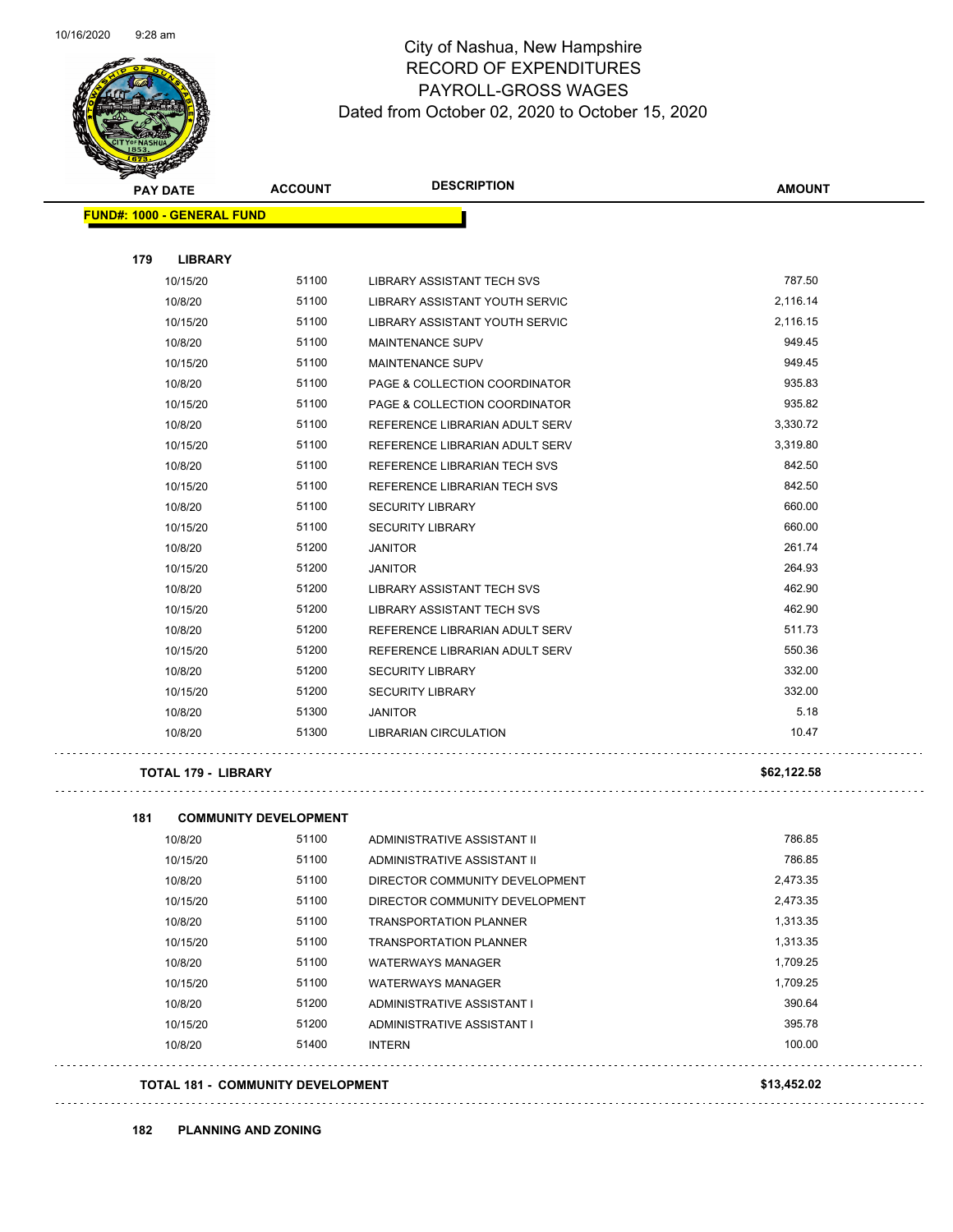

Page 67 of 104

| <b>Andri</b> | <b>PAY DATE</b>                         | <b>ACCOUNT</b> | <b>DESCRIPTION</b>             | <b>AMOUNT</b>        |
|--------------|-----------------------------------------|----------------|--------------------------------|----------------------|
|              | <b>FUND#: 1000 - GENERAL FUND</b>       |                |                                |                      |
|              |                                         |                |                                |                      |
| 182          | <b>PLANNING AND ZONING</b>              |                |                                |                      |
|              | 10/8/20                                 | 51100          | <b>COMMUNICATION SPEC</b>      | 60.40                |
|              | 10/15/20                                | 51100          | <b>COMMUNICATION SPEC</b>      | 60.40                |
|              | 10/8/20                                 | 51100          | DEPARTMENT COORDINATOR         | 1,048.51             |
|              | 10/15/20                                | 51100          | DEPARTMENT COORDINATOR         | 1,048.52             |
|              | 10/8/20                                 | 51100          | DEPUTY PLANNING MANAGER        | 2,861.15             |
|              | 10/15/20                                | 51100          | DEPUTY PLANNING MANAGER        | 2,861.15             |
|              | 10/8/20                                 | 51100          | MANAGER PLANNING DEPT          | 1,850.75             |
|              | 10/15/20                                | 51100          | MANAGER PLANNING DEPT          | 1,850.75             |
|              | 10/8/20                                 | 51100          | PLANNER I                      | 930.24               |
|              | 10/15/20                                | 51100          | PLANNER I                      | 896.56               |
|              | 10/8/20                                 | 51100          | ZONING COORDINATOR             | 839.35               |
|              | 10/15/20                                | 51100          | ZONING COORDINATOR             | 839.35               |
|              | 10/8/20                                 | 53428          | STENOGRAPHIC SERVICES          | 250.00               |
|              | <b>TOTAL 182 - PLANNING AND ZONING</b>  |                |                                | \$15,397.13          |
|              |                                         |                |                                |                      |
| 183          | <b>ECONOMIC DEVELOPMENT</b>             |                |                                |                      |
|              | 10/8/20                                 | 51100          | DWNTWN SPCLST & OED PGRM COOR  | 976.00               |
|              | 10/15/20                                | 51100          | DWNTWN SPCLST & OED PGRM COOR  | 976.00               |
|              | 10/8/20                                 | 51100          | ECONOMIC DEV DIRECTOR          | 2,332.80             |
|              | 10/15/20                                | 51100          | ECONOMIC DEV DIRECTOR          | 2,332.80             |
|              | 10/8/20                                 | 51100          | HUNT MEMORIAL BLDG & ARTS ADM  | 417.45               |
|              | 10/15/20                                | 51100          | HUNT MEMORIAL BLDG & ARTS ADM  | 417.45               |
|              | <b>TOTAL 183 - ECONOMIC DEVELOPMENT</b> |                |                                | \$7,452.50           |
| 191          | <b>SCHOOL</b>                           |                |                                |                      |
|              | 10/8/20                                 | 51100          | 21 CENTURY COORDINATOR         | 2,665.70             |
|              | 10/8/20                                 | 51100          | 21 CENTURY ELEM MFAM RES COORD | 1,337.80             |
|              | 10/8/20                                 | 51100          | <b>7PAR CTE NHN</b>            | 445.95               |
|              | 10/15/20                                | 51100          | <b>7PAR CTE NHN</b>            | 445.95               |
|              | 10/8/20                                 | 51100          | ASSISTANT DIRECTOR BUSINESS    | 3,532.35             |
|              | 9/30/20                                 | 51100          | ASSISTANT PRINCIPAL AMH        | 0.15                 |
|              |                                         |                |                                |                      |
|              | 10/8/20                                 | 51100          | ASSISTANT PRINCIPAL AMH        | 1,605.70<br>2,923.09 |
|              | 10/8/20                                 | 51100          | ASSISTANT PRINCIPAL BIC        |                      |
|              | 9/30/20                                 | 51100          | ASSISTANT PRINCIPAL BIR        | 0.17                 |
|              | 10/8/20                                 | 51100          | ASSISTANT PRINCIPAL BIR        | 1,686.97             |
|              | 10/8/20                                 | 51100          | ASSISTANT PRINCIPAL BRO        | 3,195.70             |
|              | 10/8/20                                 | 51100          | ASSISTANT PRINCIPAL CHARL      | 3,357.70             |
|              | 10/8/20                                 | 51100          | ASSISTANT PRINCIPAL DR CRSP    | 287.50               |
|              | 10/8/20                                 | 51100          | ASSISTANT PRINCIPAL ELM        | 6,865.40             |

10/8/20 51100 ASSISTANT PRINCIPAL FES 2,923.10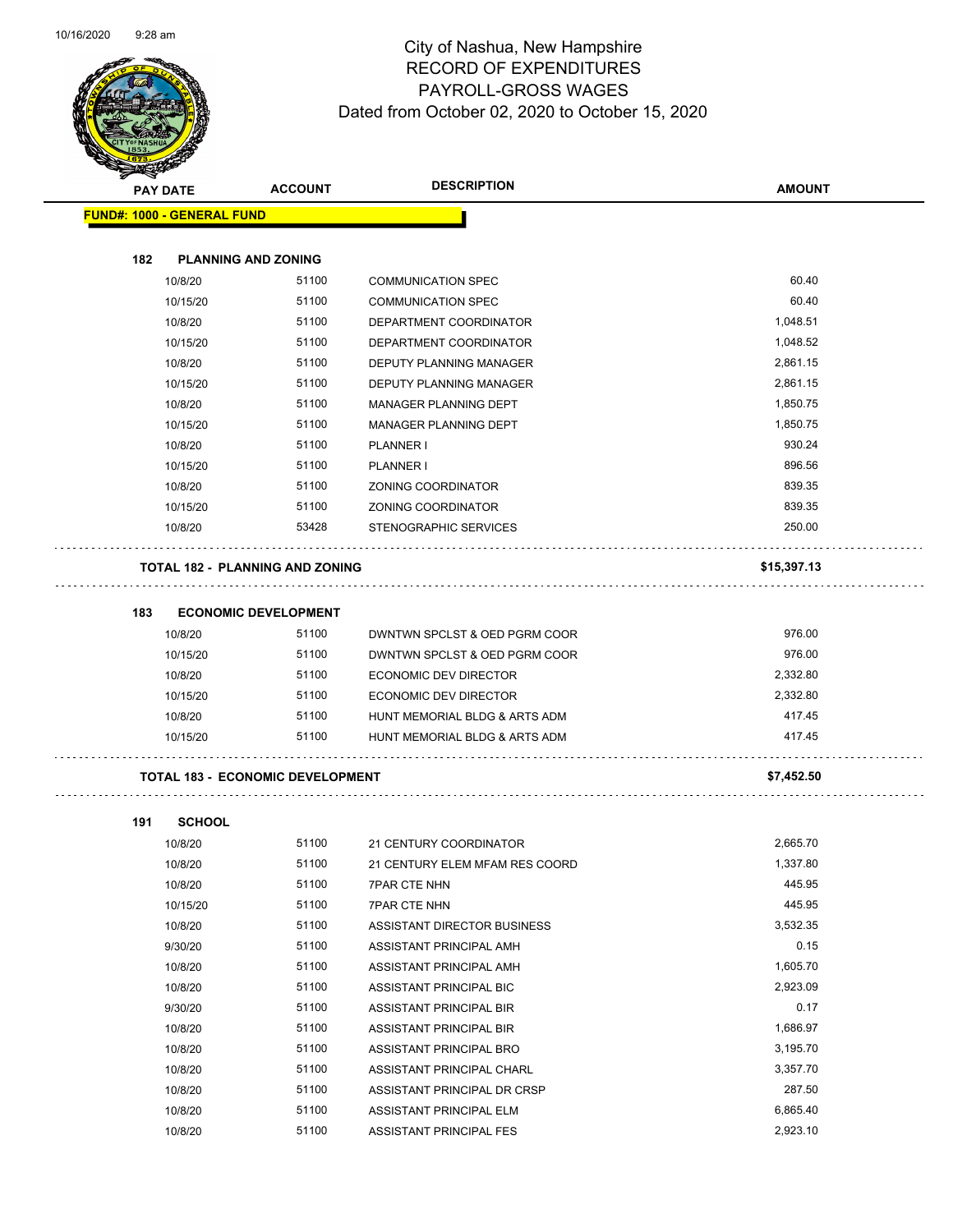

Page 68 of 104

|     | <b>PAY DATE</b>                    | <b>ACCOUNT</b> | <b>DESCRIPTION</b>             | <b>AMOUNT</b> |  |
|-----|------------------------------------|----------------|--------------------------------|---------------|--|
|     | <u> FUND#: 1000 - GENERAL FUND</u> |                |                                |               |  |
|     |                                    |                |                                |               |  |
| 191 | <b>SCHOOL</b>                      |                |                                |               |  |
|     | 10/8/20                            | 51100          | ASSISTANT PRINCIPAL FMS        | 3,336.50      |  |
|     | 10/8/20                            | 51100          | ASSISTANT PRINCIPAL LEDGE      | 3,357.70      |  |
|     | 10/8/20                            | 51100          | ASSISTANT PRINCIPAL MDE        | 3,163.50      |  |
|     | 9/30/20                            | 51100          | ASSISTANT PRINCIPAL MTP        | 0.18          |  |
|     | 10/8/20                            | 51100          | ASSISTANT PRINCIPAL MTP        | 1,607.66      |  |
|     | 10/8/20                            | 51100          | ASSISTANT PRINCIPAL NHN        | 14,015.30     |  |
|     | 10/8/20                            | 51100          | <b>ASSISTANT PRINCIPAL NHS</b> | 14,153.80     |  |
|     | 10/8/20                            | 51100          | ASSISTANT PRINCIPAL NSE        | 3,115.40      |  |
|     | 10/8/20                            | 51100          | ASSISTANT PRINCIPAL PMS        | 3,684.60      |  |
|     | 10/8/20                            | 51100          | ASSISTANT PRINCIPAL SHE        | 1,485.60      |  |
|     | 10/8/20                            | 51100          | ASSISTANT SUPERINTENDENT       | 14,123.72     |  |
|     | 10/8/20                            | 51100          | ASST DIRECTOR PLANT OPS        | 5,502.89      |  |
|     | 10/8/20                            | 51100          | <b>ASST DIRECTOR SPED</b>      | 7,417.91      |  |
|     | 10/8/20                            | 51100          | ASST SYSTEMS ADMIN FULL YEAR   | 19,510.23     |  |
|     | 10/8/20                            | 51100          | ATTENDANCE OFFICER             | 5,240.27      |  |
|     | 10/8/20                            | 51100          | BRENTWOOD COORDINATOR          | 2,888.90      |  |
|     | 10/8/20                            | 51100          | CAREER CENTER COORD NHS        | 1,557.20      |  |
|     | 10/8/20                            | 51100          | CHIEF OPERATING OFFICER        | 4,431.80      |  |
|     | 10/8/20                            | 51100          | CLERICAL ACADEMY NHN           | 3,193.15      |  |
|     | 10/15/20                           | 51100          | CLERICAL ACADEMY NHN           | 3,204.09      |  |
|     | 10/8/20                            | 51100          | CLERICAL ACADEMY NHS           | 3,155.30      |  |
|     | 10/15/20                           | 51100          | <b>CLERICAL ACADEMY NHS</b>    | 3,155.30      |  |
|     | 10/8/20                            | 51100          | CLERICAL ADULT ED NHN          | 27.35         |  |
|     | 10/8/20                            | 51100          | CLERICAL ASST SUPER SUP        | 1,466.48      |  |
|     | 10/15/20                           | 51100          | <b>CLERICAL ASST SUPER SUP</b> | 1,480.52      |  |
|     | 10/8/20                            | 51100          | CLERICAL ATHLETIC NHN          | 831.76        |  |
|     | 10/15/20                           | 51100          | CLERICAL ATHLETIC NHN          | 809.57        |  |
|     | 10/8/20                            | 51100          | <b>CLERICAL ATHLETIC NHS</b>   | 745.90        |  |
|     | 10/15/20                           | 51100          | <b>CLERICAL ATHLETIC NHS</b>   | 745.90        |  |
|     | 10/8/20                            | 51100          | <b>CLERICAL BUSINESS</b>       | 3,269.07      |  |
|     | 10/15/20                           | 51100          | <b>CLERICAL BUSINESS</b>       | 3,269.07      |  |
|     | 10/8/20                            | 51100          | CLERICAL CHIEF OP OFFICER SUP  | 756.70        |  |
|     | 10/15/20                           | 51100          | CLERICAL CHIEF OP OFFICER SUP  | 756.70        |  |
|     | 10/8/20                            | 51100          | CLERICAL CTE NHN               | 709.15        |  |
|     | 10/15/20                           | 51100          | CLERICAL CTE NHN               | 709.15        |  |
|     | 10/8/20                            | 51100          | <b>CLERICAL CTE NHS</b>        | 709.15        |  |
|     | 10/15/20                           | 51100          | CLERICAL CTE NHS               | 676.05        |  |
|     | 10/8/20                            | 51100          | CLERICAL GUIDANCE ELM          | 709.15        |  |
|     | 10/15/20                           | 51100          | CLERICAL GUIDANCE ELM          | 709.15        |  |
|     | 10/8/20                            | 51100          | CLERICAL GUIDANCE NHN          | 2,137.60      |  |
|     | 10/15/20                           | 51100          | CLERICAL GUIDANCE NHN          | 2,137.60      |  |
|     | 10/8/20                            | 51100          | <b>CLERICAL GUIDANCE NHS</b>   | 1,455.05      |  |
|     | 10/15/20                           | 51100          | <b>CLERICAL GUIDANCE NHS</b>   | 1,436.14      |  |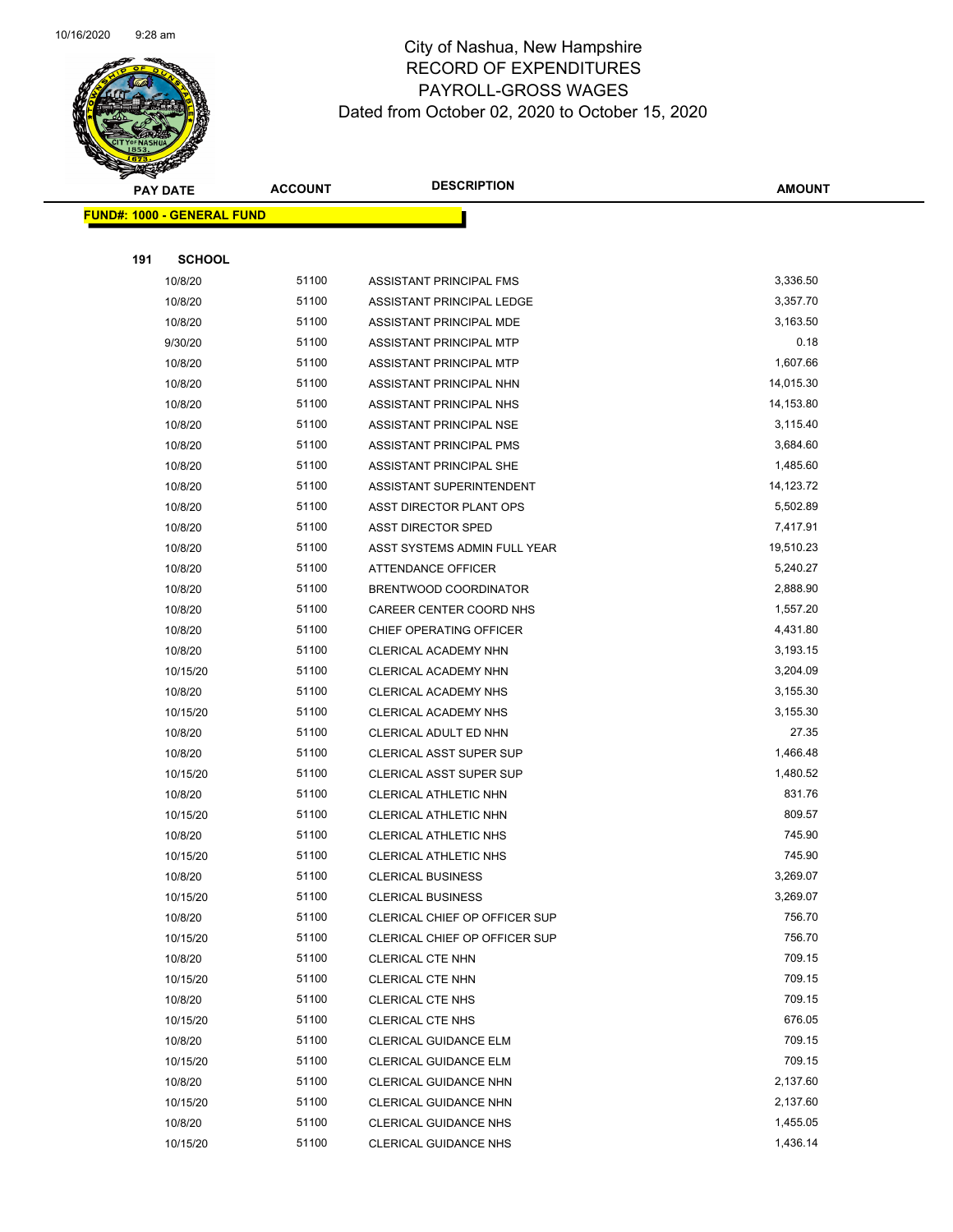

|     | <b>PAY DATE</b>                    | <b>ACCOUNT</b> | <b>DESCRIPTION</b>              | <b>AMOUNT</b> |
|-----|------------------------------------|----------------|---------------------------------|---------------|
|     | <u> FUND#: 1000 - GENERAL FUND</u> |                |                                 |               |
|     |                                    |                |                                 |               |
| 191 | <b>SCHOOL</b>                      |                |                                 |               |
|     | 10/8/20                            | 51100          | <b>CLERICAL HUMAN RESOURCES</b> | 1,566.96      |
|     | 10/15/20                           | 51100          | <b>CLERICAL HUMAN RESOURCES</b> | 1,603.13      |
|     | 10/8/20                            | 51100          | <b>CLERICAL PAYROLL SUP</b>     | 1,602.00      |
|     | 10/15/20                           | 51100          | <b>CLERICAL PAYROLL SUP</b>     | 1,602.00      |
|     | 10/8/20                            | 51100          | <b>CLERICAL PLANT OPS</b>       | 781.50        |
|     | 10/15/20                           | 51100          | <b>CLERICAL PLANT OPS</b>       | 781.50        |
|     | 10/8/20                            | 51100          | CLERICAL PRINCIPAL AMH          | 1,527.40      |
|     | 10/15/20                           | 51100          | CLERICAL PRINCIPAL AMH          | 1,527.40      |
|     | 10/8/20                            | 51100          | <b>CLERICAL PRINCIPAL BIC</b>   | 1,613.25      |
|     | 10/15/20                           | 51100          | <b>CLERICAL PRINCIPAL BIC</b>   | 1,613.27      |
|     | 10/8/20                            | 51100          | <b>CLERICAL PRINCIPAL BIR</b>   | 1,657.96      |
|     | 10/15/20                           | 51100          | <b>CLERICAL PRINCIPAL BIR</b>   | 1,663.50      |
|     | 10/8/20                            | 51100          | <b>CLERICAL PRINCIPAL BRO</b>   | 1,509.26      |
|     | 10/15/20                           | 51100          | <b>CLERICAL PRINCIPAL BRO</b>   | 1,484.17      |
|     | 10/8/20                            | 51100          | CLERICAL PRINCIPAL CHA          | 1,563.00      |
|     | 10/15/20                           | 51100          | CLERICAL PRINCIPAL CHA          | 1,563.00      |
|     | 10/8/20                            | 51100          | CLERICAL PRINCIPAL DRC          | 1,529.65      |
|     | 10/15/20                           | 51100          | CLERICAL PRINCIPAL DRC          | 1,529.65      |
|     | 10/8/20                            | 51100          | <b>CLERICAL PRINCIPAL ELM</b>   | 2,164.20      |
|     | 10/15/20                           | 51100          | <b>CLERICAL PRINCIPAL ELM</b>   | 2,164.20      |
|     | 10/8/20                            | 51100          | <b>CLERICAL PRINCIPAL FES</b>   | 1,566.40      |
|     | 10/15/20                           | 51100          | <b>CLERICAL PRINCIPAL FES</b>   | 1,560.93      |
|     | 10/8/20                            | 51100          | <b>CLERICAL PRINCIPAL FMS</b>   | 2,265.84      |
|     | 10/15/20                           | 51100          | <b>CLERICAL PRINCIPAL FMS</b>   | 2,270.57      |
|     | 10/8/20                            | 51100          | <b>CLERICAL PRINCIPAL LDG</b>   | 1,485.44      |
|     | 10/15/20                           | 51100          | <b>CLERICAL PRINCIPAL LDG</b>   | 1,490.65      |
|     | 10/8/20                            | 51100          | CLERICAL PRINCIPAL MDE          | 1,602.00      |
|     | 10/15/20                           | 51100          | CLERICAL PRINCIPAL MDE          | 1,602.00      |
|     | 10/8/20                            | 51100          | <b>CLERICAL PRINCIPAL MTP</b>   | 1,529.65      |
|     | 10/15/20                           | 51100          | CLERICAL PRINCIPAL MTP          | 1,529.65      |
|     | 10/8/20                            | 51100          | CLERICAL PRINCIPAL NHN          | 2,199.80      |
|     | 10/15/20                           | 51100          | CLERICAL PRINCIPAL NHN          | 2,199.80      |
|     | 10/8/20                            | 51100          | <b>CLERICAL PRINCIPAL NHS</b>   | 2,131.23      |
|     | 10/15/20                           | 51100          | <b>CLERICAL PRINCIPAL NHS</b>   | 1,658.30      |
|     | 10/8/20                            | 51100          | <b>CLERICAL PRINCIPAL NSE</b>   | 1,540.90      |
|     | 10/15/20                           | 51100          | <b>CLERICAL PRINCIPAL NSE</b>   | 1,521.99      |
|     | 10/8/20                            | 51100          | <b>CLERICAL PRINCIPAL PMS</b>   | 2,164.19      |
|     | 10/15/20                           | 51100          | <b>CLERICAL PRINCIPAL PMS</b>   | 2,164.19      |
|     | 10/8/20                            | 51100          | <b>CLERICAL PRINCIPAL SHE</b>   | 1,566.56      |
|     | 10/15/20                           | 51100          | <b>CLERICAL PRINCIPAL SHE</b>   | 1,577.67      |
|     | 10/8/20                            | 51100          | CLERICAL RECEPTIONIST NHN       | 831.75        |
|     | 10/15/20                           | 51100          | CLERICAL RECEPTIONIST NHN       | 831.76        |
|     | 10/8/20                            | 51100          | CLERICAL RECEPTIONIST NHS       | 709.15        |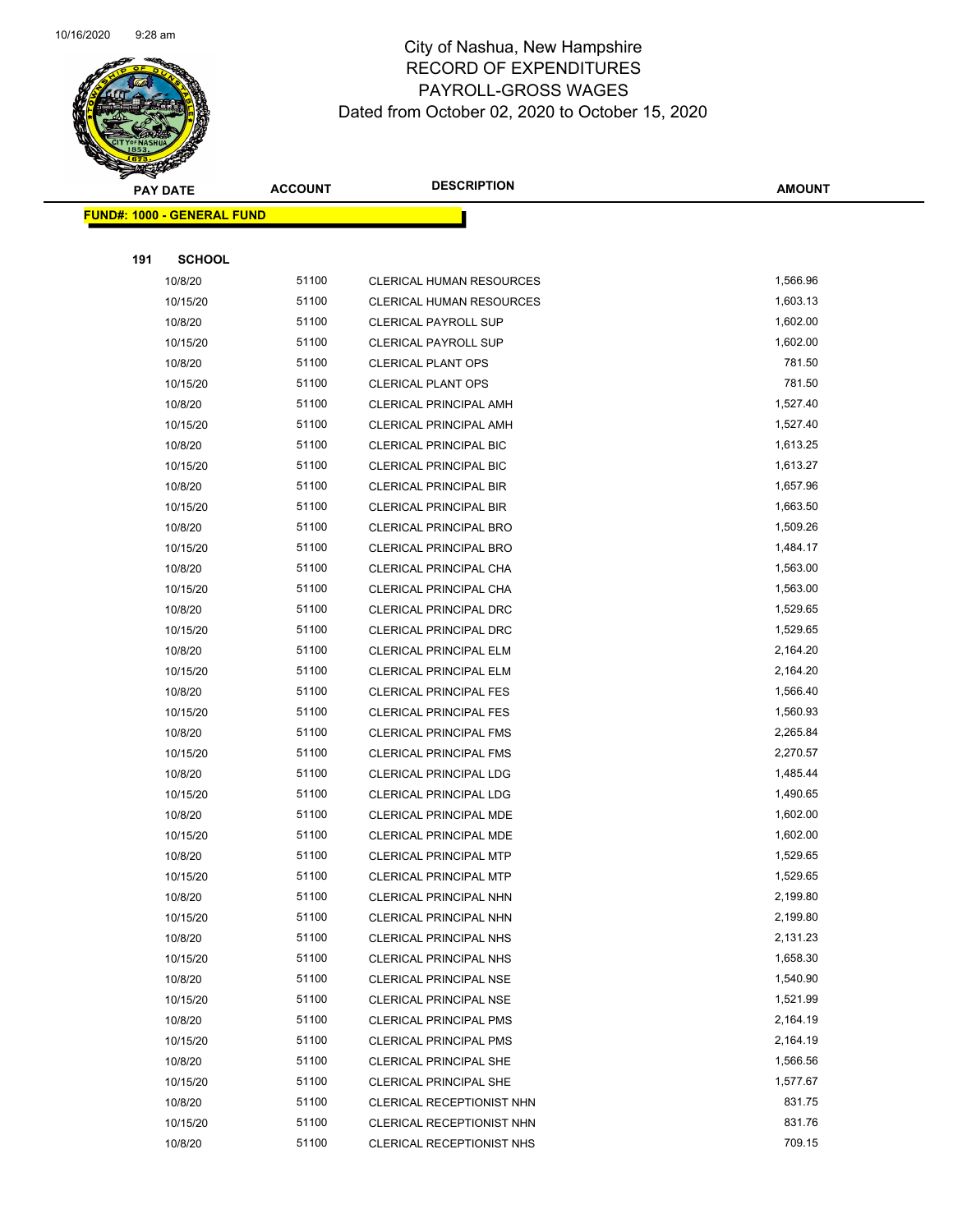

|     | <b>PAY DATE</b>                    | <b>ACCOUNT</b> | <b>DESCRIPTION</b>                 | <b>AMOUNT</b> |
|-----|------------------------------------|----------------|------------------------------------|---------------|
|     | <u> FUND#: 1000 - GENERAL FUND</u> |                |                                    |               |
|     |                                    |                |                                    |               |
| 191 | <b>SCHOOL</b>                      |                |                                    |               |
|     | 10/15/20                           | 51100          | CLERICAL RECEPTIONIST NHS          | 709.15        |
|     | 10/8/20                            | 51100          | CLERICAL SPECIAL ED NHN            | 745.90        |
|     | 10/15/20                           | 51100          | CLERICAL SPECIAL ED NHN            | 745.90        |
|     | 10/8/20                            | 51100          | CLERICAL SPECIAL ED NHS            | 745.90        |
|     | 10/15/20                           | 51100          | CLERICAL SPECIAL ED NHS            | 745.90        |
|     | 10/8/20                            | 51100          | CLERICAL SPECIAL ED SUP            | 709.15        |
|     | 10/15/20                           | 51100          | CLERICAL SPECIAL ED SUP            | 1,418.30      |
|     | 10/8/20                            | 51100          | CLERICAL STUDENT SERV SUP          | 848.95        |
|     | 10/15/20                           | 51100          | CLERICAL STUDENT SERV SUP          | 848.94        |
|     | 10/8/20                            | 51100          | CLERICAL SUPERINTENDANT HRLY       | 809.78        |
|     | 10/15/20                           | 51100          | CLERICAL SUPERINTENDANT HRLY       | 836.41        |
|     | 10/8/20                            | 51100          | <b>CLERICAL SUPERINTENDANT SUP</b> | 1,894.50      |
|     | 10/8/20                            | 51100          | <b>CUSTODIAN AMH</b>               | 1,505.60      |
|     | 10/15/20                           | 51100          | <b>CUSTODIAN AMH</b>               | 1,505.60      |
|     | 10/8/20                            | 51100          | <b>CUSTODIAN ASST HEAD ELM</b>     | 857.20        |
|     | 10/15/20                           | 51100          | <b>CUSTODIAN ASST HEAD ELM</b>     | 857.20        |
|     | 10/8/20                            | 51100          | <b>CUSTODIAN ASST HEAD FMS</b>     | 348.25        |
|     | 10/15/20                           | 51100          | <b>CUSTODIAN ASST HEAD FMS</b>     | 348.25        |
|     | 10/8/20                            | 51100          | <b>CUSTODIAN ASST HEAD NHN</b>     | 1,722.41      |
|     | 10/15/20                           | 51100          | <b>CUSTODIAN ASST HEAD NHN</b>     | 1,722.41      |
|     | 10/8/20                            | 51100          | <b>CUSTODIAN ASST HEAD NHS</b>     | 1,722.41      |
|     | 10/15/20                           | 51100          | <b>CUSTODIAN ASST HEAD NHS</b>     | 1,722.42      |
|     | 10/8/20                            | 51100          | <b>CUSTODIAN ASST HEAD PMS</b>     | 857.20        |
|     | 10/15/20                           | 51100          | <b>CUSTODIAN ASST HEAD PMS</b>     | 857.20        |
|     | 10/8/20                            | 51100          | <b>CUSTODIAN BIC</b>               | 1,505.60      |
|     | 10/15/20                           | 51100          | <b>CUSTODIAN BIC</b>               | 1,505.60      |
|     | 10/8/20                            | 51100          | <b>CUSTODIAN BIR</b>               | 1,505.60      |
|     | 10/15/20                           | 51100          | <b>CUSTODIAN BIR</b>               | 1,505.60      |
|     | 10/8/20                            | 51100          | <b>CUSTODIAN BRO</b>               | 1,505.64      |
|     | 10/15/20                           | 51100          | <b>CUSTODIAN BRO</b>               | 1,505.60      |
|     | 10/8/20                            | 51100          | <b>CUSTODIAN CHA</b>               | 1,505.60      |
|     | 10/15/20                           | 51100          | <b>CUSTODIAN CHA</b>               | 1,505.60      |
|     | 10/8/20                            | 51100          | <b>CUSTODIAN DRC</b>               | 752.80        |
|     | 10/15/20                           | 51100          | <b>CUSTODIAN DRC</b>               | 752.80        |
|     | 10/8/20                            | 51100          | <b>CUSTODIAN ELM</b>               | 5,141.00      |
|     | 10/15/20                           | 51100          | <b>CUSTODIAN ELM</b>               | 5,141.00      |
|     | 10/8/20                            | 51100          | <b>CUSTODIAN FES</b>               | 1,505.60      |
|     | 10/15/20                           | 51100          | <b>CUSTODIAN FES</b>               | 1,505.60      |
|     | 10/8/20                            | 51100          | <b>CUSTODIAN FMS</b>               | 3,011.20      |
|     | 10/15/20                           | 51100          | <b>CUSTODIAN FMS</b>               | 3,115.60      |
|     | 10/8/20                            | 51100          | <b>CUSTODIAN HEAD AMH</b>          | 857.20        |
|     | 10/15/20                           | 51100          | <b>CUSTODIAN HEAD AMH</b>          | 857.20        |
|     | 10/8/20                            | 51100          | <b>CUSTODIAN HEAD BIC</b>          | 857.20        |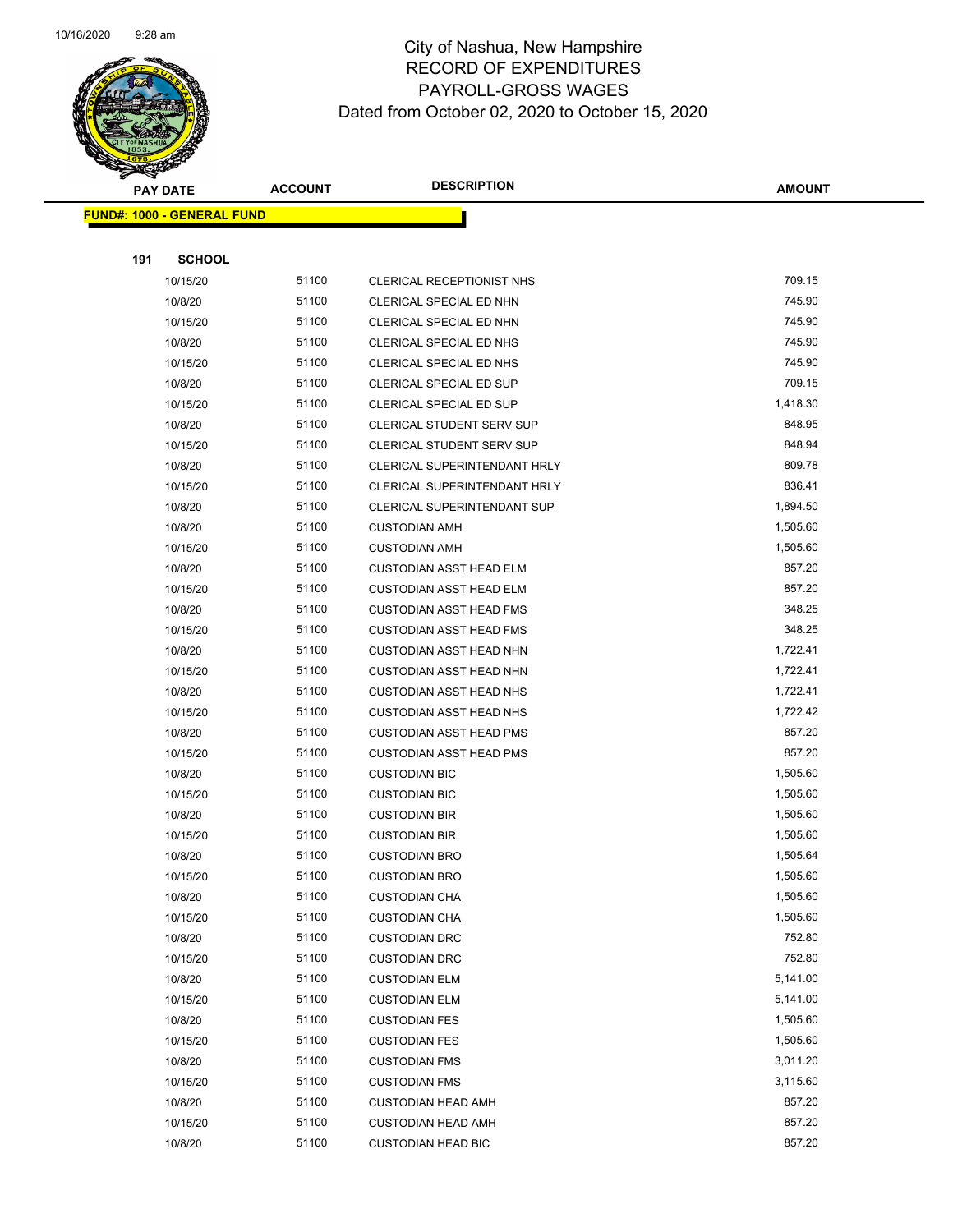

|     | <b>PAY DATE</b>                    | <b>ACCOUNT</b> | <b>DESCRIPTION</b>        | <b>AMOUNT</b> |
|-----|------------------------------------|----------------|---------------------------|---------------|
|     | <u> FUND#: 1000 - GENERAL FUND</u> |                |                           |               |
|     |                                    |                |                           |               |
| 191 | <b>SCHOOL</b>                      |                |                           |               |
|     | 10/15/20                           | 51100          | <b>CUSTODIAN HEAD BIC</b> | 857.20        |
|     | 10/8/20                            | 51100          | <b>CUSTODIAN HEAD BIR</b> | 857.20        |
|     | 10/15/20                           | 51100          | <b>CUSTODIAN HEAD BIR</b> | 857.20        |
|     | 10/8/20                            | 51100          | <b>CUSTODIAN HEAD BRO</b> | 857.20        |
|     | 10/15/20                           | 51100          | <b>CUSTODIAN HEAD BRO</b> | 857.20        |
|     | 10/8/20                            | 51100          | <b>CUSTODIAN HEAD CHA</b> | 857.20        |
|     | 10/15/20                           | 51100          | <b>CUSTODIAN HEAD CHA</b> | 857.20        |
|     | 10/8/20                            | 51100          | <b>CUSTODIAN HEAD DRC</b> | 348.25        |
|     | 10/15/20                           | 51100          | <b>CUSTODIAN HEAD DRC</b> | 348.25        |
|     | 10/8/20                            | 51100          | <b>CUSTODIAN HEAD ELM</b> | 1,016.00      |
|     | 10/15/20                           | 51100          | <b>CUSTODIAN HEAD ELM</b> | 1,016.00      |
|     | 10/8/20                            | 51100          | <b>CUSTODIAN HEAD FES</b> | 857.20        |
|     | 10/15/20                           | 51100          | <b>CUSTODIAN HEAD FES</b> | 857.20        |
|     | 10/8/20                            | 51100          | <b>CUSTODIAN HEAD FMS</b> | 1,016.00      |
|     | 10/15/20                           | 51100          | <b>CUSTODIAN HEAD FMS</b> | 1,016.00      |
|     | 10/8/20                            | 51100          | <b>CUSTODIAN HEAD LDG</b> | 857.20        |
|     | 10/15/20                           | 51100          | <b>CUSTODIAN HEAD LDG</b> | 857.20        |
|     | 10/8/20                            | 51100          | <b>CUSTODIAN HEAD MDE</b> | 857.20        |
|     | 10/15/20                           | 51100          | <b>CUSTODIAN HEAD MDE</b> | 857.20        |
|     | 10/8/20                            | 51100          | <b>CUSTODIAN HEAD MTP</b> | 857.20        |
|     | 10/15/20                           | 51100          | <b>CUSTODIAN HEAD MTP</b> | 857.20        |
|     | 10/8/20                            | 51100          | <b>CUSTODIAN HEAD NHN</b> | 1,022.00      |
|     | 10/15/20                           | 51100          | <b>CUSTODIAN HEAD NHN</b> | 1,022.00      |
|     | 10/8/20                            | 51100          | <b>CUSTODIAN HEAD NHS</b> | 1,022.00      |
|     | 10/15/20                           | 51100          | <b>CUSTODIAN HEAD NHS</b> | 1,022.00      |
|     | 10/8/20                            | 51100          | <b>CUSTODIAN HEAD NSE</b> | 857.20        |
|     | 10/15/20                           | 51100          | <b>CUSTODIAN HEAD NSE</b> | 857.20        |
|     | 10/8/20                            | 51100          | <b>CUSTODIAN HEAD PMS</b> | 1,016.00      |
|     | 10/15/20                           | 51100          | <b>CUSTODIAN HEAD PMS</b> | 1,016.00      |
|     | 10/8/20                            | 51100          | <b>CUSTODIAN HEAD SHE</b> | 857.20        |
|     | 10/15/20                           | 51100          | <b>CUSTODIAN HEAD SHE</b> | 857.20        |
|     | 10/8/20                            | 51100          | <b>CUSTODIAN LDG</b>      | 1,505.60      |
|     | 10/15/20                           | 51100          | <b>CUSTODIAN LDG</b>      | 1,505.60      |
|     | 10/8/20                            | 51100          | <b>CUSTODIAN MDE</b>      | 1,625.66      |
|     | 10/15/20                           | 51100          | <b>CUSTODIAN MDE</b>      | 1,505.60      |
|     | 10/8/20                            | 51100          | <b>CUSTODIAN MTP</b>      | 1,505.60      |
|     | 10/15/20                           | 51100          | <b>CUSTODIAN MTP</b>      | 1,505.61      |
|     | 10/8/20                            | 51100          | <b>CUSTODIAN NHN</b>      | 9,826.40      |
|     | 10/15/20                           | 51100          | <b>CUSTODIAN NHN</b>      | 10,583.40     |
|     | 10/8/20                            | 51100          | <b>CUSTODIAN NHS</b>      | 10,143.71     |
|     | 10/15/20                           | 51100          | <b>CUSTODIAN NHS</b>      | 10,518.60     |
|     | 10/8/20                            | 51100          | <b>CUSTODIAN NSE</b>      | 1,505.60      |
|     | 10/15/20                           | 51100          | <b>CUSTODIAN NSE</b>      | 1,505.60      |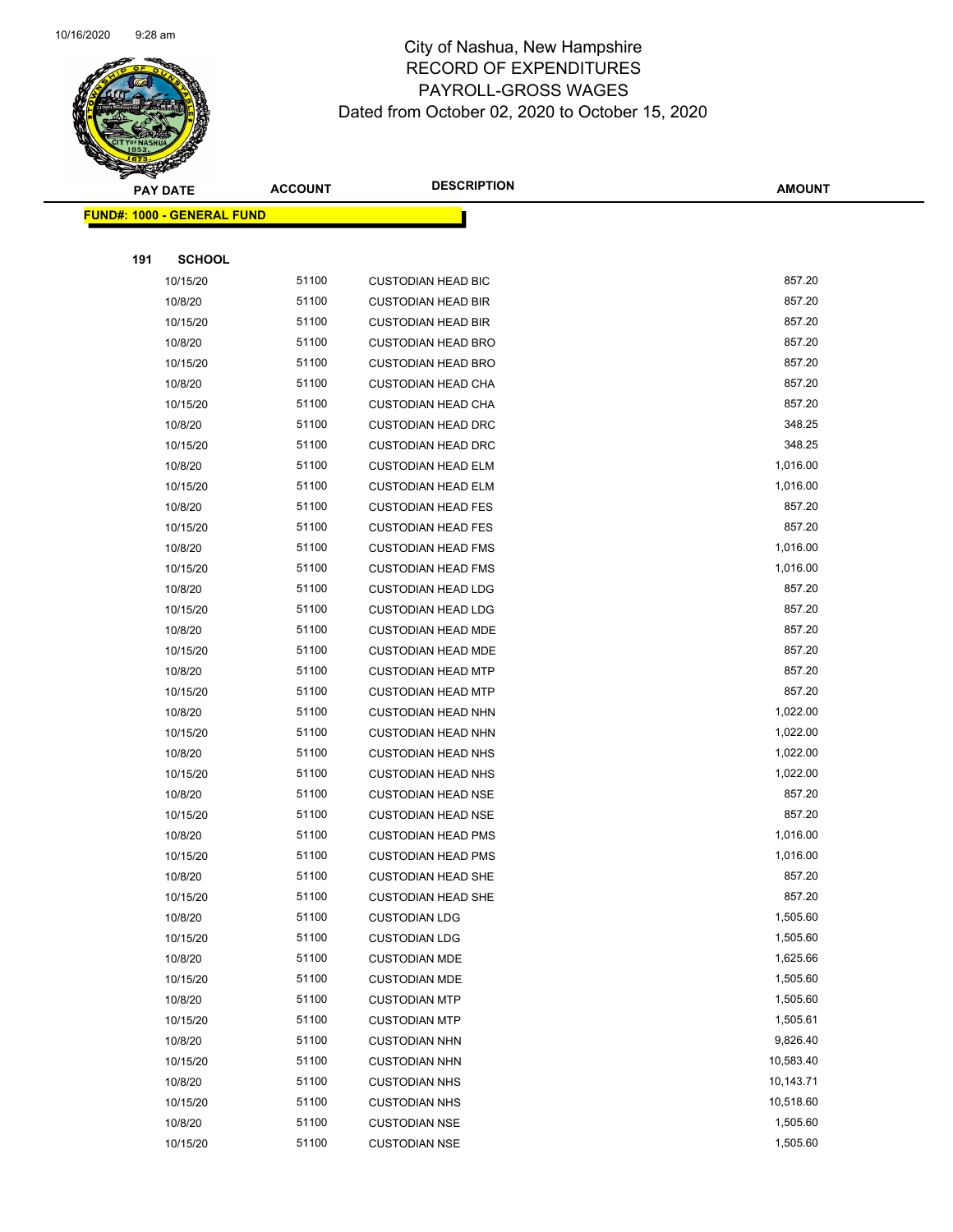

|     | <b>PAY DATE</b>                    | <b>ACCOUNT</b> | <b>DESCRIPTION</b>                         | <b>AMOUNT</b>        |
|-----|------------------------------------|----------------|--------------------------------------------|----------------------|
|     | <u> FUND#: 1000 - GENERAL FUND</u> |                |                                            |                      |
|     |                                    |                |                                            |                      |
| 191 | <b>SCHOOL</b>                      |                |                                            |                      |
|     | 10/8/20                            | 51100          | <b>CUSTODIAN PMS</b>                       | 2,258.40             |
|     | 10/15/20                           | 51100          | <b>CUSTODIAN PMS</b>                       | 2,332.51             |
|     | 10/8/20                            | 51100          | <b>CUSTODIAN SHE</b>                       | 1,505.60             |
|     | 10/15/20                           | 51100          | <b>CUSTODIAN SHE</b>                       | 1,505.60             |
|     | 10/8/20                            | 51100          | <b>CUSTODIAN SUPERVISOR WPO</b>            | 2,064.72             |
|     | 10/8/20                            | 51100          | <b>CUSTODIAN WID</b>                       | 1,547.36             |
|     | 10/15/20                           | 51100          | <b>CUSTODIAN WID</b>                       | 1,610.00             |
|     | 10/8/20                            | 51100          | DATA ANALYST                               | 3,598.56             |
|     | 10/8/20                            | 51100          | <b>DIRECTOR ATHLETICS</b>                  | 4,318.12             |
|     | 10/8/20                            | 51100          | DIRECTOR COM GRANTS                        | 3,776.10             |
|     | 10/8/20                            | 51100          | <b>DIRECTOR GUIDANCE</b>                   | 7,580.02             |
|     | 10/8/20                            | 51100          | DIRECTOR HUMAN RESOURCES                   | 3,508.10             |
|     | 10/8/20                            | 51100          | DIRECTOR PLANT OPS                         | 4,482.43             |
|     | 10/8/20                            | 51100          | DIRECTOR SPECIAL ED                        | 4,194.64             |
|     | 10/8/20                            | 51100          | DIRECTOR STUDENT SERVICES                  | 3,937.21             |
|     | 10/8/20                            | 51100          | DIRECTOR TECHNOLOGY                        | 4,116.19             |
|     | 10/8/20                            | 51100          | DIRECTOR TRANSPORTATION                    | 3,748.07             |
|     | 10/8/20                            | 51100          | DIRECTOR VOCATIONAL                        | 6,250.00             |
|     | 10/8/20                            | 51100<br>51100 | ELL COMMUNICATIONS COORDINATOR             | 2,304.65<br>1,766.10 |
|     | 10/8/20<br>10/8/20                 | 51100          | ELL OUTREACH WORKER<br><b>GRANT WRITER</b> | 697.10               |
|     | 10/15/20                           | 51100          | <b>GRANT WRITER</b>                        | 697.10               |
|     | 10/8/20                            | 51100          | GUIDANCE COUNSELOR AMH                     | 2,469.50             |
|     | 10/8/20                            | 51100          | GUIDANCE COUNSELOR BIC                     | 2,168.60             |
|     | 10/8/20                            | 51100          | <b>GUIDANCE COUNSELOR BIR</b>              | 3,071.60             |
|     | 10/8/20                            | 51100          | GUIDANCE COUNSELOR BRO                     | 2,036.20             |
|     | 10/8/20                            | 51100          | GUIDANCE COUNSELOR CHA                     | 3,071.60             |
|     | 10/8/20                            | 51100          | GUIDANCE COUNSELOR DRC                     | 2,979.50             |
|     | 10/8/20                            | 51100          | <b>GUIDANCE COUNSELOR ELM</b>              | 13,092.50            |
|     | 10/8/20                            | 51100          | <b>GUIDANCE COUNSELOR FES</b>              | 2,168.60             |
|     | 10/8/20                            | 51100          | <b>GUIDANCE COUNSELOR FMS</b>              | 5,651.40             |
|     | 10/8/20                            | 51100          | GUIDANCE COUNSELOR LDG                     | 3,071.60             |
|     | 10/8/20                            | 51100          | GUIDANCE COUNSELOR MDE                     | 2,933.60             |
|     | 10/8/20                            | 51100          | <b>GUIDANCE COUNSELOR MTP</b>              | 2,979.50             |
|     | 10/8/20                            | 51100          | GUIDANCE COUNSELOR NHN                     | 16,941.30            |
|     | 10/8/20                            | 51100          | <b>GUIDANCE COUNSELOR NHS</b>              | 18,556.90            |
|     | 10/8/20                            | 51100          | <b>GUIDANCE COUNSELOR NSE</b>              | 2,979.50             |
|     | 10/8/20                            | 51100          | <b>GUIDANCE COUNSELOR PMS</b>              | 8,492.38             |
|     | 10/8/20                            | 51100          | <b>GUIDANCE COUNSELOR SHE</b>              | 2,979.49             |
|     | 10/15/20                           | 51100          | HOME SCHOOL CORD TTI                       | 493.50               |
|     | 10/8/20                            | 51100          | JOB DEVELOPER SPED NHN                     | 3,071.60             |
|     | 10/8/20                            | 51100          | LIBRARIAN AMH                              | 2,045.30             |
|     | 10/8/20                            | 51100          | <b>LIBRARIAN BIC</b>                       | 1,960.00             |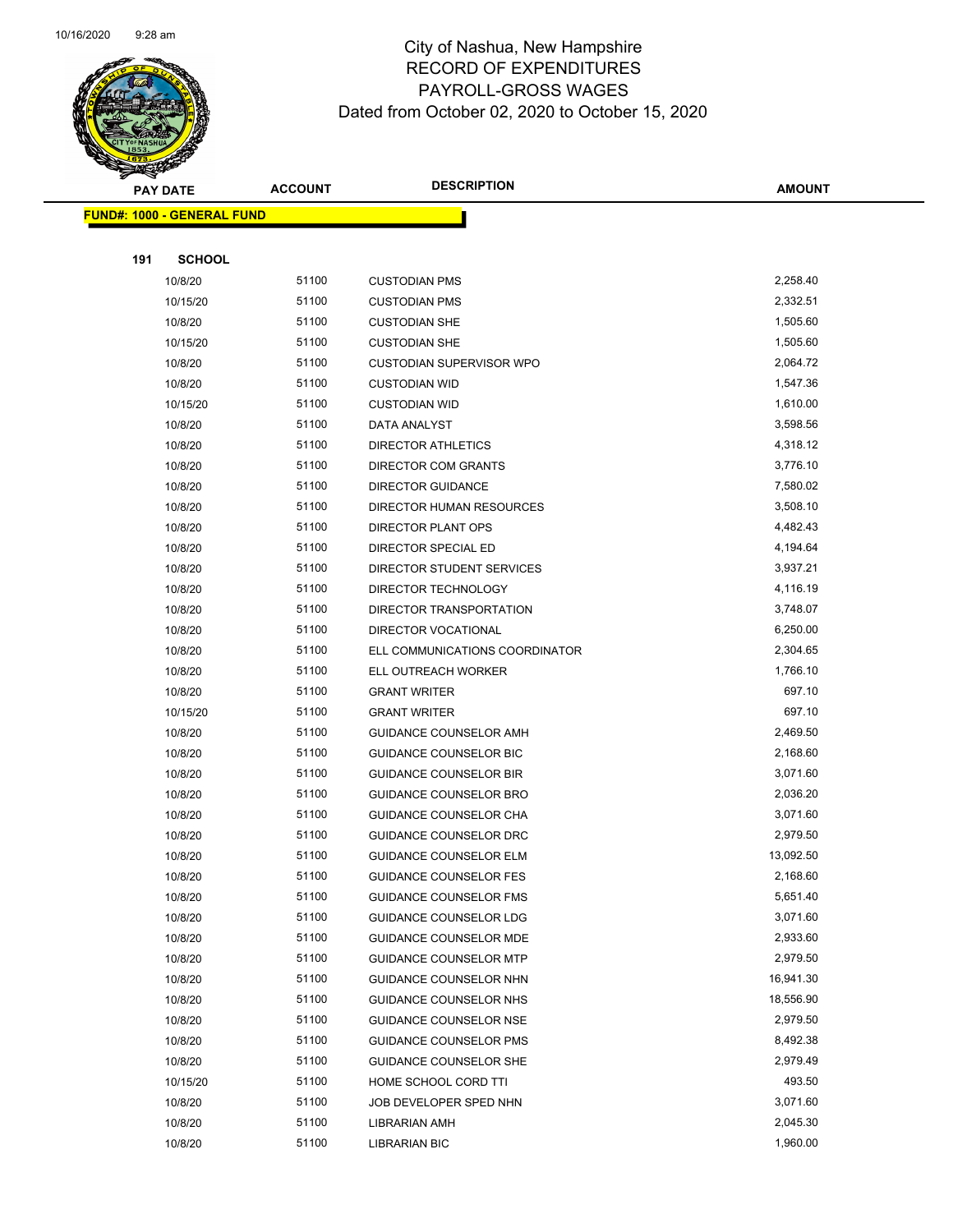

Page 73 of 104

|     | <b>PAY DATE</b>                    | <b>ACCOUNT</b> | <b>DESCRIPTION</b>                              | <b>AMOUNT</b>        |
|-----|------------------------------------|----------------|-------------------------------------------------|----------------------|
|     | <u> FUND#: 1000 - GENERAL FUND</u> |                |                                                 |                      |
|     |                                    |                |                                                 |                      |
| 191 | <b>SCHOOL</b>                      |                |                                                 |                      |
|     | 10/8/20                            | 51100          | <b>LIBRARIAN BIR</b>                            | 2,291.00             |
|     | 10/8/20                            | 51100          | <b>LIBRARIAN BRO</b>                            | 2,260.00             |
|     | 10/8/20                            | 51100          | LIBRARIAN CHA                                   | 3,071.60             |
|     | 10/8/20                            | 51100          | LIBRARIAN DRC                                   | 2,316.40             |
|     | 10/8/20                            | 51100          | LIBRARIAN ELM                                   | 2,162.90             |
|     | 10/8/20                            | 51100          | <b>LIBRARIAN FES</b>                            | 2,979.50             |
|     | 10/8/20                            | 51100          | <b>LIBRARIAN FMS</b>                            | 3,071.60             |
|     | 10/8/20                            | 51100          | LIBRARIAN LDG                                   | 1,891.40             |
|     | 10/8/20                            | 51100          | <b>LIBRARIAN MDE</b>                            | 2,933.60             |
|     | 10/8/20                            | 51100          | <b>LIBRARIAN MTP</b>                            | 1,792.60             |
|     | 10/8/20                            | 51100          | <b>LIBRARIAN NHN</b>                            | 4,773.50             |
|     | 10/8/20                            | 51100          | <b>LIBRARIAN NHS</b>                            | 6,106.40             |
|     | 10/8/20                            | 51100          | <b>LIBRARIAN NSE</b>                            | 2,933.60             |
|     | 10/8/20                            | 51100          | LIBRARIAN PMS                                   | 2,095.81             |
|     | 10/8/20                            | 51100          | <b>LIBRARIAN SHE</b>                            | 2,979.49             |
|     | 10/8/20                            | 51100          | LICENSED PRACTICAL NURSE ELM                    | 1,485.30             |
|     | 10/8/20                            | 51100          | LICENSED PRACTICAL NURSE FMS                    | 1,459.70             |
|     | 10/8/20                            | 51100          | <b>MAINTENANCE ALARM WPO</b>                    | 1,048.40             |
|     | 10/15/20                           | 51100          | MAINTENANCE ALARM WPO                           | 1,048.40             |
|     | 10/8/20                            | 51100          | MAINTENANCE CARPENTER WPO                       | 1,056.40             |
|     | 10/15/20                           | 51100          | MAINTENANCE CARPENTER WPO                       | 1,056.41             |
|     | 10/8/20                            | 51100          | MAINTENANCE ELECTRICIAN WPO                     | 2,228.00             |
|     | 10/15/20                           | 51100          | MAINTENANCE ELECTRICIAN WPO                     | 2,228.00             |
|     | 10/8/20                            | 51100          | MAINTENANCE GRDS FORMEN WPO                     | 1,056.40             |
|     | 10/15/20                           | 51100          | MAINTENANCE GRDS FORMEN WPO                     | 1,056.40             |
|     | 10/8/20                            | 51100<br>51100 | MAINTENANCE GROUNDS WPO                         | 4,490.80<br>4,490.80 |
|     | 10/15/20<br>10/8/20                | 51100          | MAINTENANCE GROUNDS WPO<br>MAINTENANCE HVAC WPO | 6,547.20             |
|     | 10/15/20                           | 51100          | MAINTENANCE HVAC WPO                            | 6,547.20             |
|     | 10/8/20                            | 51100          | MAINTENANCE MESSENGER WPO                       | 1,016.00             |
|     | 10/15/20                           | 51100          | MAINTENANCE MESSENGER WPO                       | 1,016.00             |
|     | 10/8/20                            | 51100          | MAINTENANCE PLUMBER WPO                         | 1,118.00             |
|     | 10/15/20                           | 51100          | MAINTENANCE PLUMBER WPO                         | 1,118.00             |
|     | 10/8/20                            | 51100          | MAINTENANCE TRADES WPO                          | 3,222.80             |
|     | 10/15/20                           | 51100          | MAINTENANCE TRADES WPO                          | 3,222.80             |
|     | 10/8/20                            | 51100          | <b>MARKETING TEACHER NHS</b>                    | 2,876.80             |
|     | 10/8/20                            | 51100          | <b>NURSE AMH</b>                                | 2,795.40             |
|     | 10/8/20                            | 51100          | <b>NURSE BIC</b>                                | 2,795.40             |
|     | 10/8/20                            | 51100          | <b>NURSE BIR</b>                                | 2,751.30             |
|     | 10/8/20                            | 51100          | <b>NURSE BRO</b>                                | 2,795.40             |
|     | 10/8/20                            | 51100          | <b>NURSE CHA</b>                                | 1,832.00             |
|     | 10/8/20                            | 51100          | <b>NURSE DRC</b>                                | 2,795.40             |
|     | 10/8/20                            | 51100          | NURSE ELM                                       | 3,303.60             |
|     |                                    |                |                                                 |                      |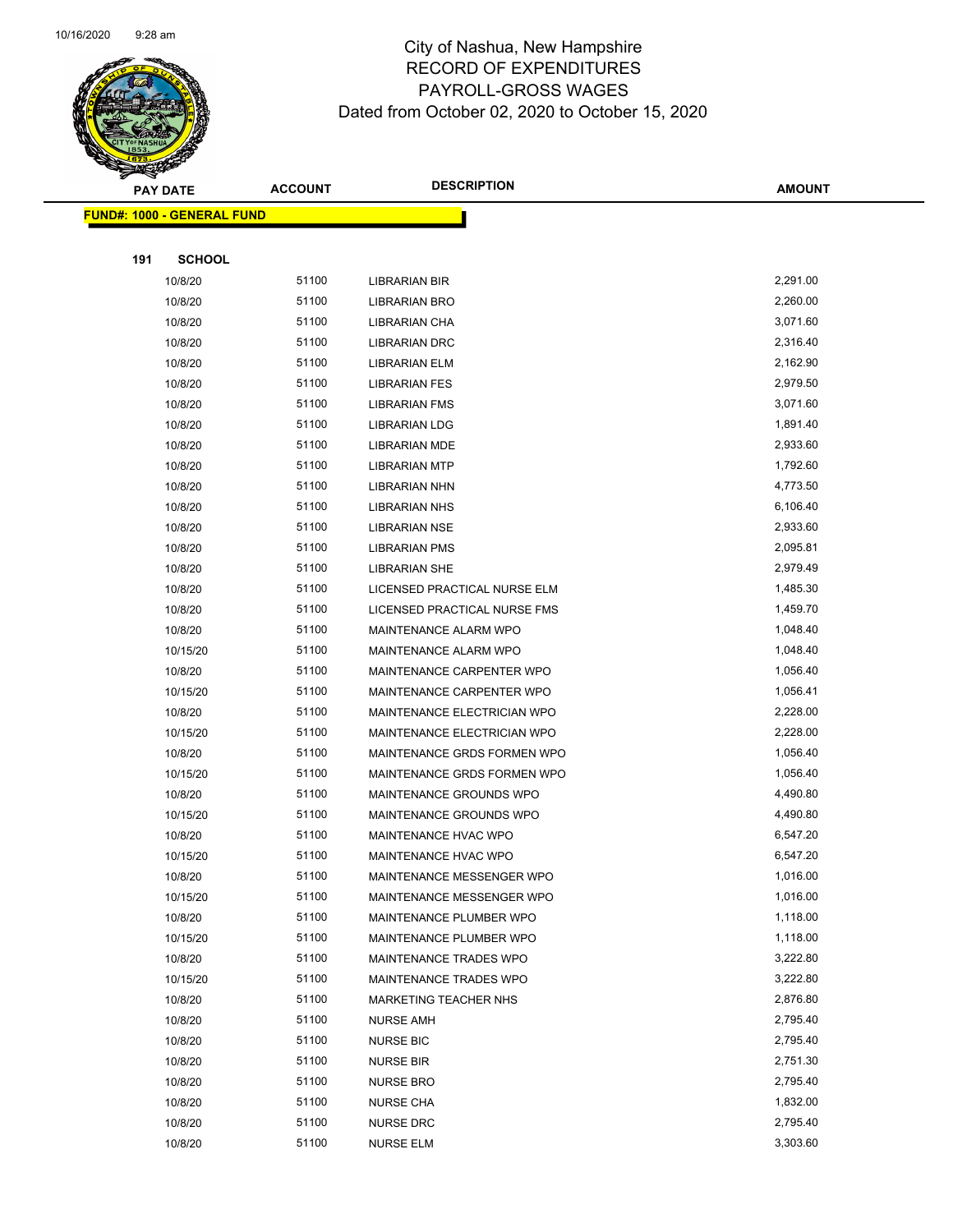

|     | <b>PAY DATE</b>                    | <b>ACCOUNT</b> | <b>DESCRIPTION</b>                         | <b>AMOUNT</b>        |
|-----|------------------------------------|----------------|--------------------------------------------|----------------------|
|     | <u> FUND#: 1000 - GENERAL FUND</u> |                |                                            |                      |
|     |                                    |                |                                            |                      |
| 191 | <b>SCHOOL</b>                      |                |                                            |                      |
|     | 10/8/20                            | 51100          | <b>NURSE FES</b>                           | 1,962.50             |
|     | 10/8/20                            | 51100          | <b>NURSE FMS</b>                           | 1,824.70             |
|     | 10/8/20                            | 51100          | NURSE LDG                                  | 2,632.70             |
|     | 10/8/20                            | 51100          | NURSE MDE                                  | 2,319.40             |
|     | 10/8/20                            | 51100          | <b>NURSE MTP</b>                           | 1,913.89             |
|     | 10/8/20                            | 51100          | <b>NURSE NHN</b>                           | 3,728.50             |
|     | 10/8/20                            | 51100          | <b>NURSE NHS</b>                           | 4,397.20             |
|     | 10/8/20                            | 51100          | <b>NURSE NSE</b>                           | 2,795.40             |
|     | 10/8/20                            | 51100          | <b>NURSE PMS</b>                           | 4,522.80             |
|     | 10/8/20                            | 51100          | <b>NURSE SHE</b>                           | 1,888.80             |
|     | 10/8/20                            | 51100          | OFFICE MANAGER BUSINESS                    | 2,980.85             |
|     | 10/8/20                            | 51100          | OFFICE MANAGER HUMAN RESOURCES             | 2,038.50             |
|     | 10/8/20                            | 51100          | OFFICE MANAGER SPED                        | 2,298.36             |
|     | 10/8/20                            | 51100          | OUT DISTRICT COORDINATOR                   | 3,306.14             |
|     | 10/8/20                            | 51100          | PARA PRE SCHOOL BIR                        | 358.57               |
|     | 10/15/20                           | 51100          | PARA PRE SCHOOL BIR                        | 358.56               |
|     | 10/8/20                            | 51100          | PARA ALT AMH                               | 601.98               |
|     | 10/15/20                           | 51100          | PARA ALT AMH                               | 581.40               |
|     | 10/8/20                            | 51100          | PARA ALT FMS                               | 633.75               |
|     | 10/15/20                           | 51100          | PARA ALT FMS                               | 643.89               |
|     | 10/8/20                            | 51100          | PARA ALT MTP                               | 435.24               |
|     | 10/15/20                           | 51100          | PARA ALT MTP                               | 435.24               |
|     | 10/8/20                            | 51100          | PARA ALT PMS                               | 445.95               |
|     | 10/15/20                           | 51100          | PARA ALT PMS                               | 445.95               |
|     | 10/8/20                            | 51100          | PARA DW SPEC ED AMH                        | 10,316.86            |
|     | 10/15/20                           | 51100          | PARA DW SPEC ED AMH                        | 7,623.61             |
|     | 10/8/20                            | 51100          | PARA DW SPEC ED BIR                        | 2,767.41             |
|     | 10/15/20                           | 51100          | PARA DW SPEC ED BIR                        | 2,958.40             |
|     | 10/8/20                            | 51100          | PARA DW SPEC ED BRO                        | 5,028.50             |
|     | 10/15/20                           | 51100          | PARA DW SPEC ED BRO                        | 5,109.48             |
|     | 10/8/20                            | 51100          | PARA DW SPEC ED CHA                        | 9,739.75             |
|     | 10/15/20                           | 51100          | PARA DW SPEC ED CHA                        | 9,696.78             |
|     | 10/8/20                            | 51100          | PARA DW SPEC ED FMS                        | 7,454.11             |
|     | 10/15/20                           | 51100          | PARA DW SPEC ED FMS                        | 7,323.02             |
|     | 10/8/20                            | 51100          | PARA DW SPEC ED LDG                        | 588.00               |
|     | 10/15/20                           | 51100          | PARA DW SPEC ED LDG                        | 630.00<br>6,809.22   |
|     | 10/8/20                            | 51100          | PARA DW SPEC ED MDE                        |                      |
|     | 10/15/20                           | 51100<br>51100 | PARA DW SPEC ED MDE                        | 6,845.16<br>1,291.63 |
|     | 10/8/20                            | 51100          | PARA DW SPEC ED MTP                        | 1,369.61             |
|     | 10/15/20<br>10/8/20                | 51100          | PARA DW SPEC ED MTP<br>PARA DW SPEC ED NHN | 5,042.65             |
|     | 10/15/20                           | 51100          | PARA DW SPEC ED NHN                        | 5,052.92             |
|     | 10/8/20                            | 51100          | PARA DW SPEC ED NHS                        | 6,183.45             |
|     |                                    |                |                                            |                      |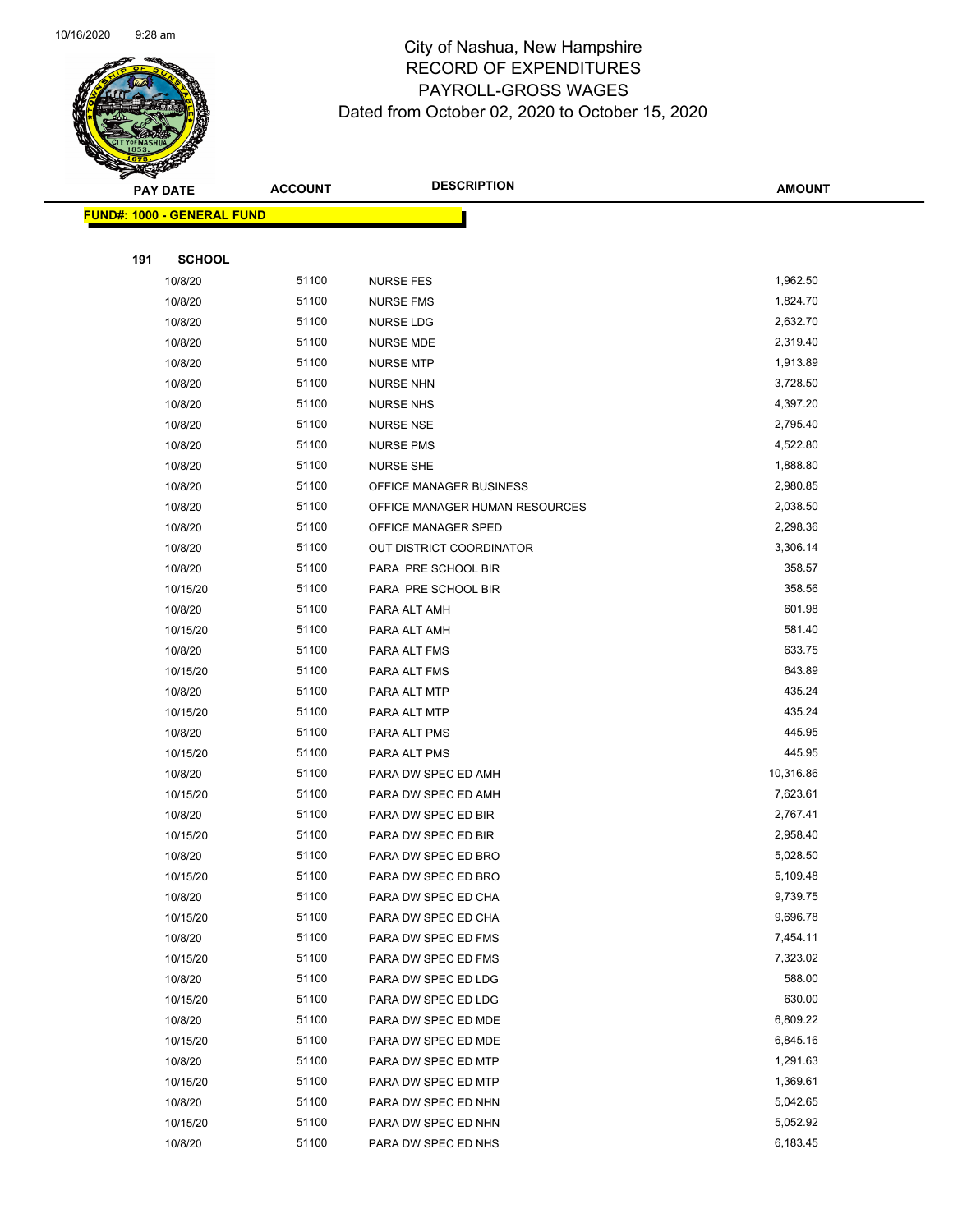

|     | <b>PAY DATE</b>                   | <b>ACCOUNT</b> | <b>DESCRIPTION</b>  | <b>AMOUNT</b> |
|-----|-----------------------------------|----------------|---------------------|---------------|
|     | <b>FUND#: 1000 - GENERAL FUND</b> |                |                     |               |
|     |                                   |                |                     |               |
| 191 | <b>SCHOOL</b>                     |                |                     |               |
|     | 10/15/20                          | 51100          | PARA DW SPEC ED NHS | 6,188.58      |
|     | 10/7/20                           | 51100          | PARA DW SPEC ED NSE | 5,031.30      |
|     | 10/15/20                          | 51100          | PARA DW SPEC ED NSE | 5,974.64      |
|     | 10/8/20                           | 51100          | PARA DW SPEC ED PMS | 2,082.98      |
|     | 10/15/20                          | 51100          | PARA DW SPEC ED PMS | 1,698.15      |
|     | 10/8/20                           | 51100          | PARA DW SPEC ED SHE | 8,984.23      |
|     | 10/15/20                          | 51100          | PARA DW SPEC ED SHE | 8,877.40      |
|     | 10/8/20                           | 51100          | PARA DW SPEC ED WID | 549.00        |
|     | 10/15/20                          | 51100          | PARA DW SPEC ED WID | 549.00        |
|     | 10/8/20                           | 51100          | PARA DW SPEC ELM    | 8,473.22      |
|     | 10/15/20                          | 51100          | PARA DW SPEC ELM    | 8,965.82      |
|     | 10/8/20                           | 51100          | PARA ELL BIR        | 495.75        |
|     | 10/15/20                          | 51100          | PARA ELL BIR        | 535.43        |
|     | 10/8/20                           | 51100          | PARA ELL DRC        | 594.90        |
|     | 10/15/20                          | 51100          | PARA ELL DRC        | 599.86        |
|     | 10/8/20                           | 51100          | PARA ELL ELM        | 277.00        |
|     | 10/15/20                          | 51100          | PARA ELL ELM        | 498.60        |
|     | 10/8/20                           | 51100          | PARA ELL FES        | 578.10        |
|     | 10/15/20                          | 51100          | PARA ELL FES        | 578.10        |
|     | 10/8/20                           | 51100          | PARA ELL FMS        | 436.27        |
|     | 10/15/20                          | 51100          | PARA ELL FMS        | 432.80        |
|     | 10/8/20                           | 51100          | PARA ELL LDG        | 1,189.80      |
|     | 10/15/20                          | 51100          | PARA ELL LDG        | 1,189.80      |
|     | 10/8/20                           | 51100          | PARA ELL MTP        | 454.20        |
|     | 10/15/20                          | 51100          | PARA ELL MTP        | 454.20        |
|     | 10/8/20                           | 51100          | PARA ELL SHE        | 644.50        |
|     | 10/15/20                          | 51100          | PARA ELL SHE        | 644.50        |
|     | 10/8/20                           | 51100          | PARA INST AMH       | 2,243.86      |
|     | 10/15/20                          | 51100          | PARA INST AMH       | 2,219.07      |
|     | 10/8/20                           | 51100          | PARA INST BIC       | 5,252.67      |
|     | 10/15/20                          | 51100          | PARA INST BIC       | 5,004.79      |
|     | 10/8/20                           | 51100          | PARA INST BIR       | 3,220.03      |
|     | 10/15/20                          | 51100          | PARA INST BIR       | 3,185.41      |
|     | 10/8/20                           | 51100          | PARA INST BRO       | 2,931.99      |
|     | 10/15/20                          | 51100          | PARA INST BRO       | 2,917.11      |
|     | 10/8/20                           | 51100          | PARA INST CHA       | 4,399.37      |
|     | 10/15/20                          | 51100          | PARA INST CHA       | 3,800.92      |
|     | 10/8/20                           | 51100          | PARA INST DRC       | 3,571.16      |
|     | 10/15/20                          | 51100          | PARA INST DRC       | 3,588.46      |
|     | 10/8/20                           | 51100          | PARA INST ELM       | 4,612.42      |
|     | 10/15/20                          | 51100          | PARA INST ELM       | 4,704.45      |
|     | 10/8/20                           | 51100          | PARA INST FES       | 5,509.98      |
|     | 10/15/20                          | 51100          | PARA INST FES       | 5,503.01      |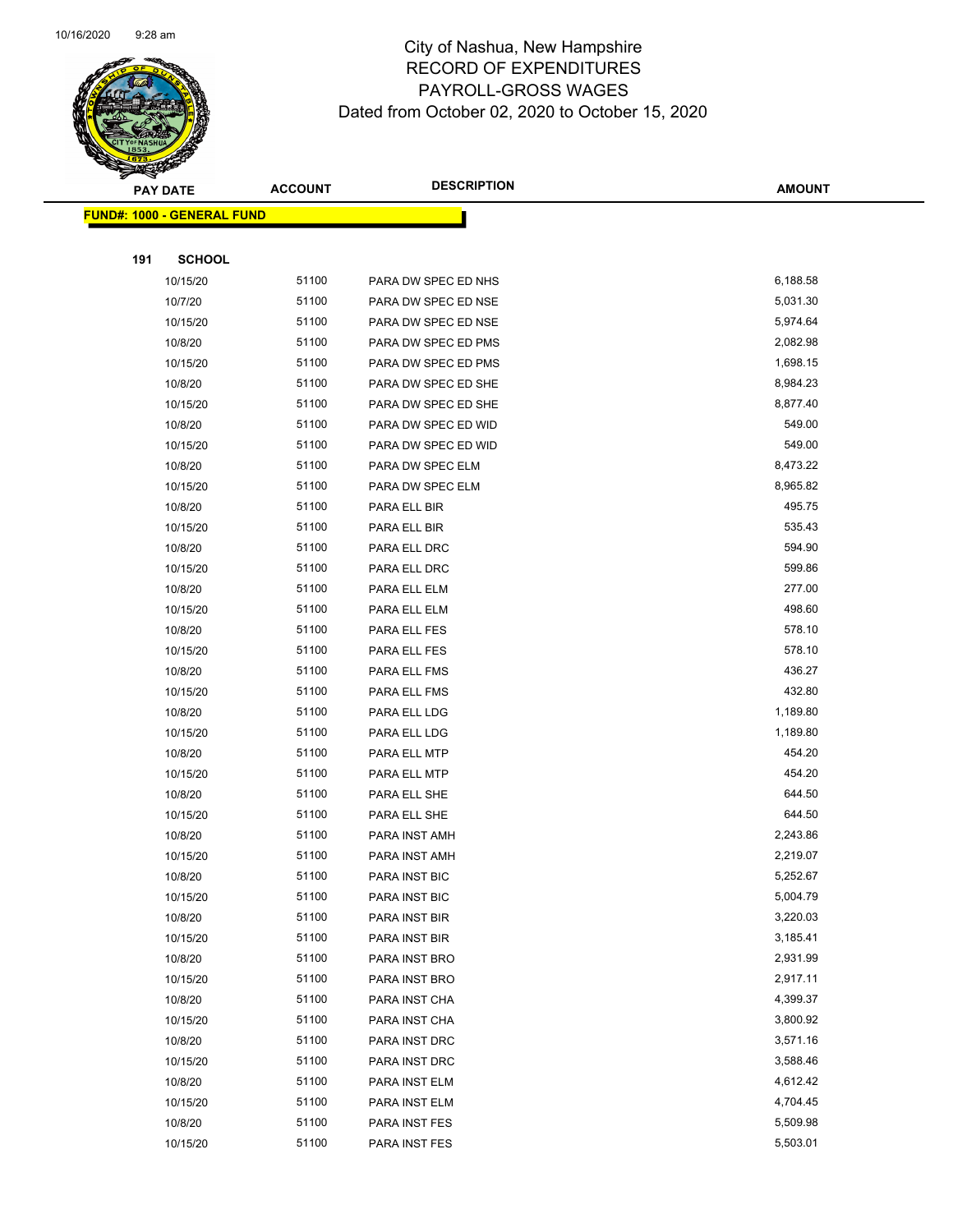

|     | <b>PAY DATE</b>                    | <b>ACCOUNT</b> | <b>DESCRIPTION</b> | <b>AMOUNT</b> |  |
|-----|------------------------------------|----------------|--------------------|---------------|--|
|     | <u> FUND#: 1000 - GENERAL FUND</u> |                |                    |               |  |
|     |                                    |                |                    |               |  |
| 191 | <b>SCHOOL</b>                      |                |                    |               |  |
|     | 10/8/20                            | 51100          | PARA INST FMS      | 4,369.34      |  |
|     | 10/15/20                           | 51100          | PARA INST FMS      | 4,462.41      |  |
|     | 10/8/20                            | 51100          | PARA INST LDG      | 4,179.02      |  |
|     | 10/15/20                           | 51100          | PARA INST LDG      | 4,218.47      |  |
|     | 10/8/20                            | 51100          | PARA INST MDE      | 4,256.44      |  |
|     | 10/15/20                           | 51100          | PARA INST MDE      | 4,256.43      |  |
|     | 10/8/20                            | 51100          | PARA INST MTP      | 3,781.03      |  |
|     | 10/15/20                           | 51100          | PARA INST MTP      | 3,790.67      |  |
|     | 10/8/20                            | 51100          | PARA INST NHN      | 1,263.14      |  |
|     | 10/15/20                           | 51100          | PARA INST NHN      | 1,278.26      |  |
|     | 10/8/20                            | 51100          | PARA INST NHS      | 2,302.70      |  |
|     | 10/15/20                           | 51100          | PARA INST NHS      | 2,302.70      |  |
|     | 10/8/20                            | 51100          | PARA INST NSE      | 4,497.60      |  |
|     | 10/15/20                           | 51100          | PARA INST NSE      | 4,522.40      |  |
|     | 10/8/20                            | 51100          | PARA INST PMS      | 5,886.73      |  |
|     | 10/15/20                           | 51100          | PARA INST PMS      | 4,684.55      |  |
|     | 10/8/20                            | 51100          | PARA INST SHE      | 3,788.53      |  |
|     | 10/15/20                           | 51100          | PARA INST SHE      | 3,742.71      |  |
|     | 10/8/20                            | 51100          | PARA JOB COACH     | 540.00        |  |
|     | 10/15/20                           | 51100          | PARA JOB COACH     | 540.00        |  |
|     | 10/8/20                            | 51100          | PARA KIND AMH      | 1,098.32      |  |
|     | 10/15/20                           | 51100          | PARA KIND AMH      | 1,098.32      |  |
|     | 10/8/20                            | 51100          | PARA KIND BIC      | 844.86        |  |
|     | 10/15/20                           | 51100          | PARA KIND BIC      | 844.86        |  |
|     | 10/8/20                            | 51100          | PARA KIND BIR      | 370.49        |  |
|     | 10/15/20                           | 51100          | PARA KIND BIR      | 394.74        |  |
|     | 10/8/20                            | 51100          | PARA KIND BRO      | 599.86        |  |
|     | 10/15/20                           | 51100          | PARA KIND BRO      | 604.82        |  |
|     | 10/8/20                            | 51100          | PARA KIND CHA      | 925.07        |  |
|     | 10/15/20                           | 51100          | PARA KIND CHA      | 928.52        |  |
|     | 10/8/20                            | 51100          | PARA KIND DRC      | 590.70        |  |
|     | 10/15/20                           | 51100          | PARA KIND DRC      | 590.70        |  |
|     | 10/8/20                            | 51100          | PARA KIND FES      | 1,094.05      |  |
|     | 10/15/20                           | 51100          | PARA KIND FES      | 1,088.31      |  |
|     | 10/8/20                            | 51100          | PARA KIND LDG      | 1,199.72      |  |
|     | 10/15/20                           | 51100          | PARA KIND LDG      | 1,209.63      |  |
|     | 10/8/20                            | 51100          | PARA KIND MDE      | 1,182.00      |  |
|     | 10/15/20                           | 51100          | PARA KIND MDE      | 1,182.00      |  |
|     | 10/8/20                            | 51100          | PARA KIND NSE      | 594.90        |  |
|     | 10/15/20                           | 51100          | PARA KIND NSE      | 594.90        |  |
|     | 10/8/20                            | 51100          | PARA KIND SHE      | 1,298.30      |  |
|     | 10/15/20                           | 51100          | PARA KIND SHE      | 1,298.30      |  |
|     | 10/8/20                            | 51100          | PARA LIB NHN       | 100.65        |  |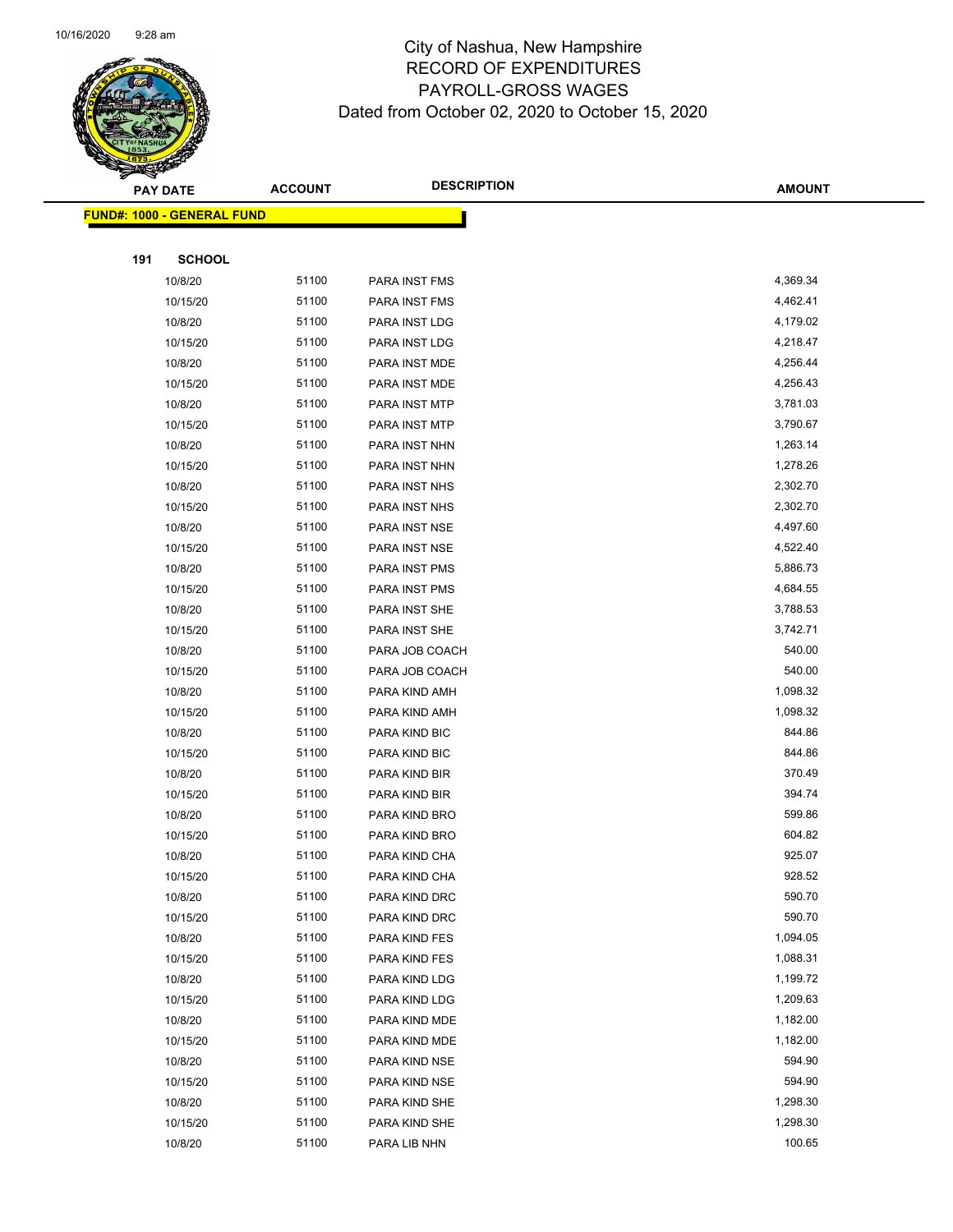

|     | <b>PAY DATE</b>                    | <b>ACCOUNT</b> | <b>DESCRIPTION</b>       | <b>AMOUNT</b>         |
|-----|------------------------------------|----------------|--------------------------|-----------------------|
|     | <u> FUND#: 1000 - GENERAL FUND</u> |                |                          |                       |
|     |                                    |                |                          |                       |
| 191 | <b>SCHOOL</b>                      |                |                          |                       |
|     | 10/15/20                           | 51100          | PARA LIB NHN             | 100.65                |
|     | 10/8/20                            | 51100          | PARA LIB NHS             | 207.77                |
|     | 10/15/20                           | 51100          | PARA LIB NHS             | 207.77                |
|     | 10/8/20                            | 51100          | PARA MEDIA NHN           | 684.45                |
|     | 10/15/20                           | 51100          | PARA MEDIA NHN           | 684.45                |
|     | 10/8/20                            | 51100          | PARA MEDIA NHS           | 1,108.70              |
|     | 10/15/20                           | 51100          | PARA MEDIA NHS           | 1,112.45              |
|     | 10/8/20                            | 51100          | PARA PRE SCH BIC         | 506.91                |
|     | 10/15/20                           | 51100          | PARA PRE SCH BIC         | 506.91                |
|     | 10/8/20                            | 51100          | PARA PRE SCH BRO         | 5,469.83              |
|     | 10/15/20                           | 51100          | PARA PRE SCH BRO         | 4,446.03              |
|     | 10/8/20                            | 51100          | PARA PRE SCH MTP         | 667.04                |
|     | 10/15/20                           | 51100          | PARA PRE SCH MTP         | 670.72                |
|     | 10/8/20                            | 51100          | PARA READ ELM            | 619.70                |
|     | 10/15/20                           | 51100          | PARA READ ELM            | 619.70                |
|     | 10/8/20                            | 51100          | PARA SCI NHN             | 633.75                |
|     | 10/15/20                           | 51100          | PARA SCI NHN             | 633.75                |
|     | 10/8/20                            | 51100          | PARA SCI NHS             | 633.75                |
|     | 10/15/20                           | 51100          | PARA SCI NHS             | 633.75                |
|     | 10/8/20                            | 51100          | PARA VOC NHS             | 457.20                |
|     | 10/15/20                           | 51100          | PARA VOC NHS             | 457.20                |
|     | 10/8/20                            | 51100          | PEER COACH               | 8,073.20              |
|     | 10/8/20                            | 51100          | PRESCHOOL COORDINATOR    | 2,869.96              |
|     | 10/8/20                            | 51100          | PRINCIPAL AMH            | 4,076.90              |
|     | 10/8/20                            | 51100          | PRINCIPAL BIC            | 3,903.80              |
|     | 10/8/20                            | 51100          | PRINCIPAL BIR            | 4,076.90              |
|     | 10/8/20                            | 51100          | PRINCIPAL BRO            | 4,076.90              |
|     | 10/8/20                            | 51100          | PRINCIPAL CHA            | 4,023.10              |
|     | 10/8/20                            | 51100          | PRINCIPAL DRC            | 3,851.00              |
|     | 10/8/20                            | 51100          | <b>PRINCIPAL FES</b>     | 3,942.30              |
|     | 10/8/20                            | 51100          | PRINCIPAL FMS            | 4,169.20              |
|     | 10/8/20                            | 51100          | PRINCIPAL LDG            | 4,076.90              |
|     | 10/8/20                            | 51100          | PRINCIPAL MDE            | 3,942.30              |
|     | 10/8/20                            | 51100          | PRINCIPAL MTP            | 3,942.30              |
|     | 10/8/20                            | 51100<br>51100 | PRINCIPAL NHN            | 4,115.40<br>4,326.90  |
|     | 10/8/20                            | 51100          | PRINCIPAL NHS            | 3,903.80              |
|     | 10/8/20                            |                | PRINCIPAL NSE            | 3,865.40              |
|     | 10/8/20<br>10/8/20                 | 51100<br>51100 | PRINCIPAL PMS            |                       |
|     |                                    | 51100          | PRINCIPAL SHE            | 3,745.20<br>42,942.39 |
|     | 10/8/20                            | 51100          | SCHOOL PSYCHOLOGIST WID  | 1,909.20              |
|     | 10/8/20<br>10/8/20                 | 51100          | SCHOOL PSYCHOLOGY INTERN | 2,258.40              |
|     | 10/15/20                           | 51100          | SECURITY MONITOR NHN     | 2,258.40              |
|     |                                    |                | SECURITY MONITOR NHN     |                       |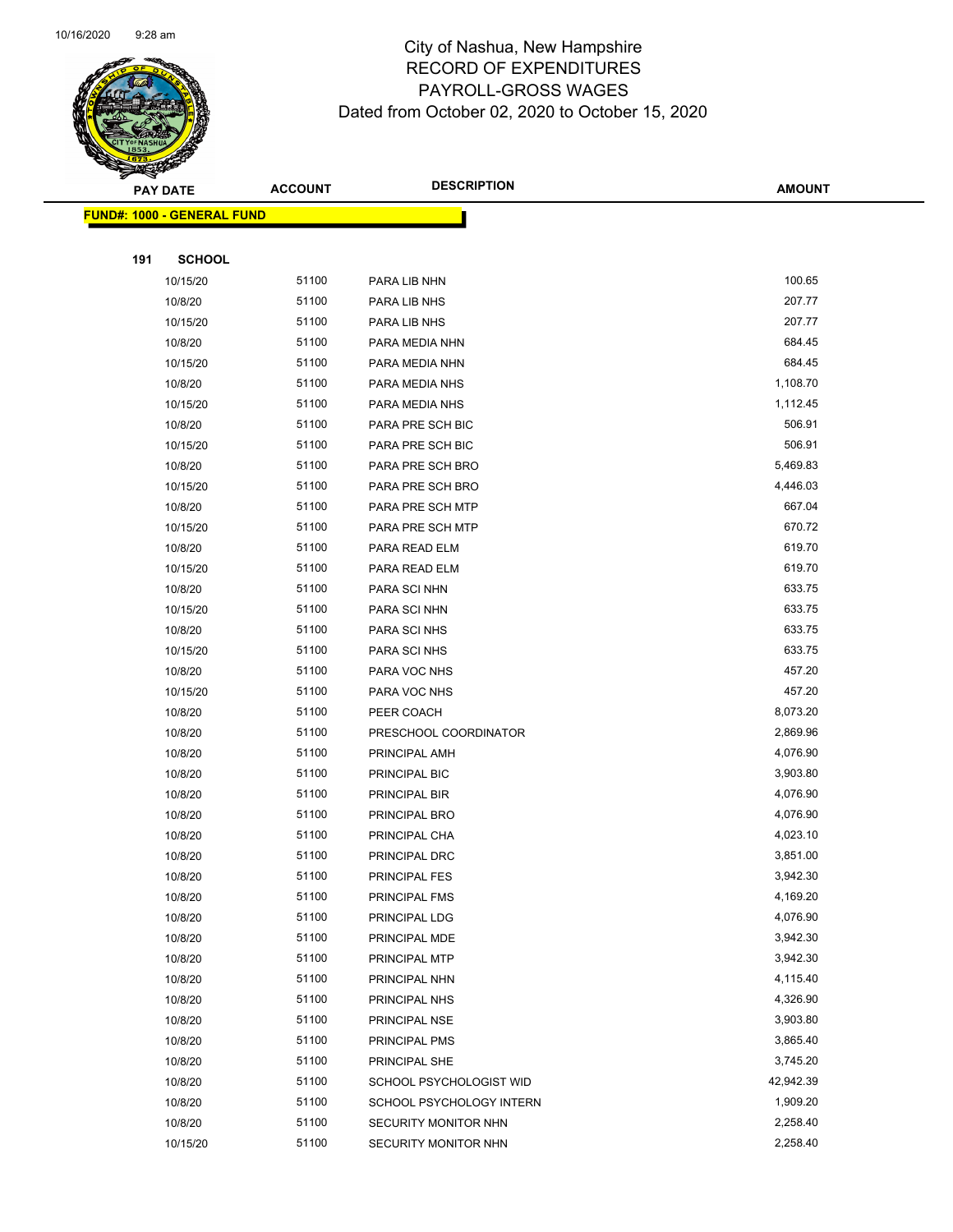

| <b>PAY DATE</b> |                                    | <b>DESCRIPTION</b><br><b>ACCOUNT</b> |                                  | <b>AMOUNT</b> |
|-----------------|------------------------------------|--------------------------------------|----------------------------------|---------------|
|                 | <u> FUND#: 1000 - GENERAL FUND</u> |                                      |                                  |               |
|                 |                                    |                                      |                                  |               |
| 191             | <b>SCHOOL</b>                      |                                      |                                  |               |
|                 | 10/8/20                            | 51100                                | SECURITY MONITOR NHS             | 3,001.81      |
|                 | 10/15/20                           | 51100                                | <b>SECURITY MONITOR NHS</b>      | 3,011.20      |
|                 | 10/8/20                            | 51100                                | SIGN LANGUAGE INTERPRETER        | 7,800.25      |
|                 | 10/15/20                           | 51100                                | SIGN LANGUAGE INTERPRETER        | 7,792.13      |
|                 | 10/8/20                            | 51100                                | SOCIAL WORKER                    | 7,170.17      |
|                 | 10/8/20                            | 51100                                | SOCIAL WORKER FMS                | 2,979.50      |
|                 | 10/8/20                            | 51100                                | SPEECH LANG PATHOLOGIST WID      | 64,175.47     |
|                 | 10/8/20                            | 51100                                | SPEECH LANGUAGE ASST             | 705.80        |
|                 | 10/15/20                           | 51100                                | SPEECH LANGUAGE ASST             | 705.80        |
|                 | 10/8/20                            | 51100                                | STUDENT ACTIVITY COORD NHN       | 1,120.30      |
|                 | 10/8/20                            | 51100                                | SUB ADMIN LONG TERM              | 2,315.00      |
|                 | 10/15/20                           | 51100                                | SUB ADMIN LONG TERM              | 2,315.00      |
|                 | 10/8/20                            | 51100                                | <b>SUPERINTENDENT</b>            | 6,228.50      |
|                 | 10/8/20                            | 51100                                | SYSTEMS ADMIN FULL YEAR          | 12,253.32     |
|                 | 10/8/20                            | 51100                                | <b>TEACHER ART AMH</b>           | 2,795.40      |
|                 | 10/8/20                            | 51100                                | TEACHER ART BIC                  | 2,291.00      |
|                 | 10/8/20                            | 51100                                | <b>TEACHER ART BIR</b>           | 2,979.50      |
|                 | 10/8/20                            | 51100                                | <b>TEACHER ART CHA</b>           | 2,227.30      |
|                 | 10/8/20                            | 51100                                | TEACHER ART DRC                  | 2,168.60      |
|                 | 10/8/20                            | 51100                                | TEACHER ART ELM                  | 5,015.70      |
|                 | 10/8/20                            | 51100                                | <b>TEACHER ART FES</b>           | 1,764.50      |
|                 | 10/8/20                            | 51100                                | <b>TEACHER ART FMS</b>           | 827.80        |
|                 | 10/8/20                            | 51100                                | <b>TEACHER ART LDG</b>           | 2,795.40      |
|                 | 10/8/20                            | 51100                                | <b>TEACHER ART MDE</b>           | 2,168.60      |
|                 | 10/8/20                            | 51100                                | <b>TEACHER ART MTP</b>           | 2,979.49      |
|                 | 10/8/20                            | 51100                                | <b>TEACHER ART NHN</b>           | 11,091.40     |
|                 | 10/8/20                            | 51100                                | <b>TEACHER ART NHS</b>           | 10,930.50     |
|                 | 10/8/20                            | 51100                                | <b>TEACHER ART NSE</b>           | 3,071.60      |
|                 | 10/8/20                            | 51100                                | <b>TEACHER ART PMS</b>           | 4,270.08      |
|                 | 10/8/20                            | 51100                                | <b>TEACHER ART SHE</b>           | 2,632.70      |
|                 | 10/8/20                            | 51100                                | TEACHER AUTO NHN                 | 2,795.40      |
|                 | 10/8/20                            | 51100                                | <b>TEACHER BEHAVIOR SPEC WID</b> | 19,139.09     |
|                 | 10/8/20                            | 51100                                | TEACHER BIO TEC NHN              | 2,564.70      |
|                 | 10/8/20                            | 51100                                | TEACHER BUILD CONST NHS          | 2,795.40      |
|                 | 10/8/20                            | 51100                                | <b>TEACHER BUSINESS NHN</b>      | 5,764.00      |
|                 | 10/8/20                            | 51100                                | <b>TEACHER BUSINESS NHS</b>      | 9,020.00      |
|                 | 10/8/20                            | 51100                                | <b>TEACHER COMPUTER ELM</b>      | 3,824.20      |
|                 | 10/8/20                            | 51100                                | <b>TEACHER COMPUTER FMS</b>      | 5,511.20      |
|                 | 10/8/20                            | 51100                                | TEACHER COMPUTER NHN             | 5,584.30      |
|                 | 10/8/20                            | 51100                                | TEACHER COMPUTER NHS             | 1,655.60      |
|                 | 10/8/20                            | 51100                                | <b>TEACHER COMPUTER PMS</b>      | 4,879.56      |
|                 | 10/8/20                            | 51100                                | TEACHER COSMETOLOGY NHN          | 4,684.20      |
|                 | 10/8/20                            | 51100                                | <b>TEACHER CULINARY NHN</b>      | 5,637.90      |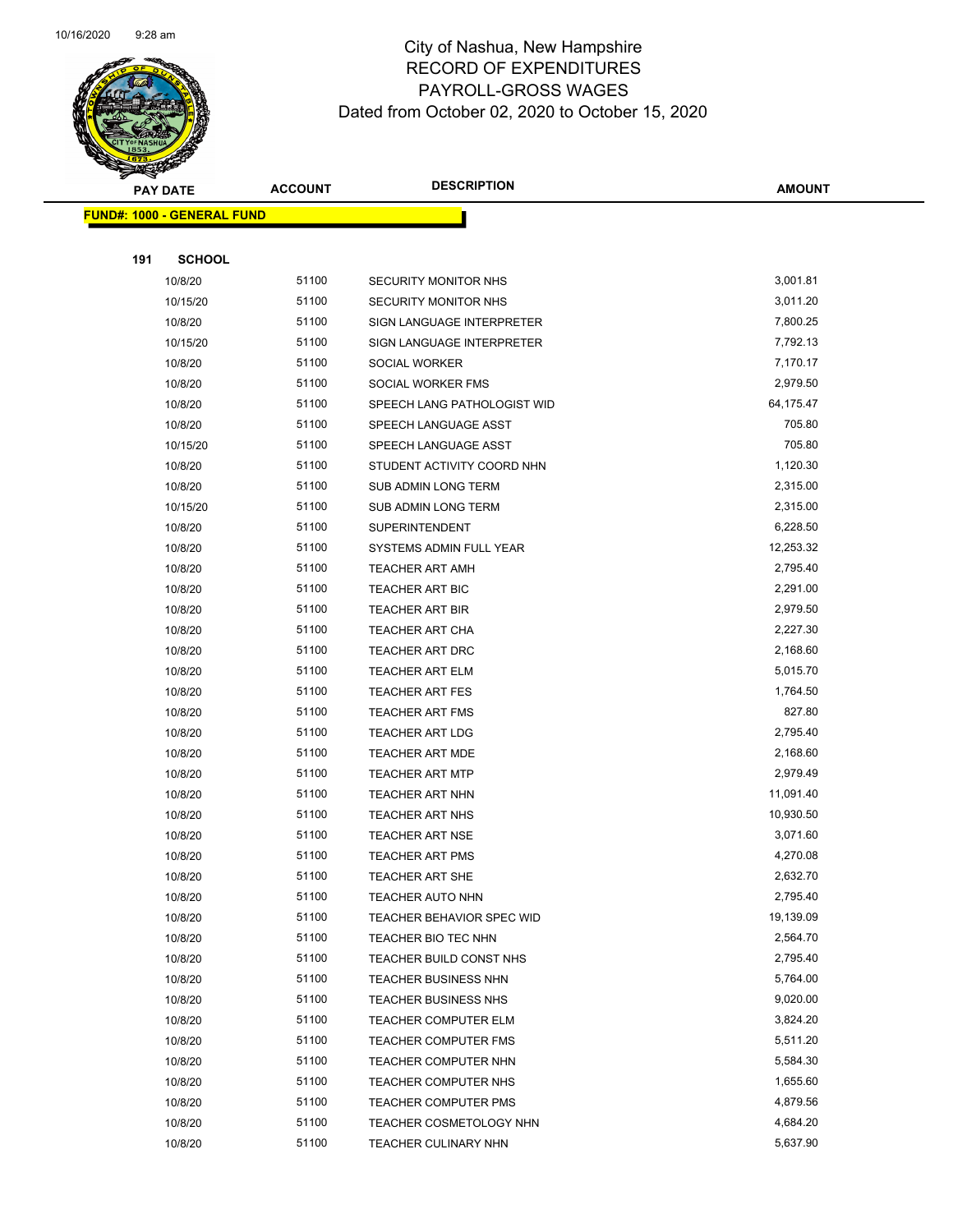

Page 79 of 104

|     | <b>PAY DATE</b>                    | <b>ACCOUNT</b> | <b>DESCRIPTION</b>         | <b>AMOUNT</b> |
|-----|------------------------------------|----------------|----------------------------|---------------|
|     | <u> FUND#: 1000 - GENERAL FUND</u> |                |                            |               |
|     |                                    |                |                            |               |
| 191 | <b>SCHOOL</b>                      |                |                            |               |
|     | 10/8/20                            | 51100          | TEACHER DEAF NSE           | 4,879.40      |
|     | 10/8/20                            | 51100          | <b>TEACHER DEAF WID</b>    | 7,703.90      |
|     | 10/8/20                            | 51100          | <b>TEACHER DWSE AMH</b>    | 2,979.50      |
|     | 10/8/20                            | 51100          | <b>TEACHER DWSE BIR</b>    | 4,964.00      |
|     | 10/8/20                            | 51100          | <b>TEACHER DWSE BRO</b>    | 3,071.60      |
|     | 10/8/20                            | 51100          | TEACHER DWSE CHA           | 1,641.50      |
|     | 10/8/20                            | 51100          | <b>TEACHER DWSE ELM</b>    | 15,509.90     |
|     | 10/8/20                            | 51100          | <b>TEACHER DWSE FMS</b>    | 2,168.60      |
|     | 10/8/20                            | 51100          | TEACHER DWSE MDE           | 1,963.10      |
|     | 10/8/20                            | 51100          | <b>TEACHER DWSE NHS</b>    | 2,963.30      |
|     | 10/8/20                            | 51100          | <b>TEACHER DWSE SHE</b>    | 5,908.30      |
|     | 10/8/20                            | 51100          | <b>TEACHER ECE NHS</b>     | 5,959.00      |
|     | 10/8/20                            | 51100          | TEACHER ELECTRICAL NHS     | 2,795.40      |
|     | 10/8/20                            | 51100          | TEACHER ELL BIC            | 3,982.10      |
|     | 10/8/20                            | 51100          | TEACHER ELL BIR            | 2,979.50      |
|     | 10/8/20                            | 51100          | TEACHER ELL CHA            | 2,359.10      |
|     | 10/8/20                            | 51100          | TEACHER ELL DRC            | 4,702.70      |
|     | 10/8/20                            | 51100          | TEACHER ELL ELM            | 5,014.70      |
|     | 10/8/20                            | 51100          | TEACHER ELL FES            | 7,850.40      |
|     | 10/8/20                            | 51100          | TEACHER ELL FMS            | 4,319.10      |
|     | 10/8/20                            | 51100          | TEACHER ELL LDG            | 9,910.70      |
|     | 10/8/20                            | 51100          | <b>TEACHER ELL MTP</b>     | 2,979.50      |
|     | 10/8/20                            | 51100          | TEACHER ELL NHN            | 9,648.80      |
|     | 10/8/20                            | 51100          | TEACHER ELL NHS            | 11,505.70     |
|     | 10/8/20                            | 51100          | <b>TEACHER ELL PMS</b>     | 4,711.34      |
|     | 10/8/20                            | 51100          | TEACHER ELL SHE            | 4,971.70      |
|     | 10/8/20                            | 51100          | TEACHER ENGINEER NHS       | 3,521.20      |
|     | 10/8/20                            | 51100          | <b>TEACHER ENGLISH ELM</b> | 27,808.30     |
|     | 10/8/20                            | 51100          | <b>TEACHER ENGLISH FMS</b> | 17,079.30     |
|     | 10/8/20                            | 51100          | <b>TEACHER ENGLISH NHN</b> | 48,395.80     |
|     | 10/8/20                            | 51100          | TEACHER ENGLISH NHS        | 47,963.60     |
|     | 10/8/20                            | 51100          | <b>TEACHER ENGLISH PMS</b> | 16,734.70     |
|     | 10/8/20                            | 51100          | <b>TEACHER FACS ELM</b>    | 2,260.00      |
|     | 10/8/20                            | 51100          | <b>TEACHER FACS FMS</b>    | 4,868.30      |
|     | 10/8/20                            | 51100          | <b>TEACHER FACS NHN</b>    | 8,003.70      |
|     | 10/8/20                            | 51100          | <b>TEACHER FACS NHS</b>    | 7,737.80      |
|     | 10/8/20                            | 51100          | <b>TEACHER FACS PMS</b>    | 3,585.13      |
|     | 10/8/20                            | 51100          | TEACHER FOREIGN LANG ELM   | 6,143.20      |
|     | 10/8/20                            | 51100          | TEACHER FOREIGN LANG FMS   | 2,245.50      |
|     | 10/15/20                           | 51100          | TEACHER FOREIGN LANG FMS   | 1,931.42      |
|     | 10/8/20                            | 51100          | TEACHER FOREIGN LANG NHN   | 13,949.60     |
|     | 10/8/20                            | 51100          | TEACHER FOREIGN LANG NHS   | 19,013.60     |
|     | 10/8/20                            | 51100          | TEACHER FOREIGN LANG PMS   | 5,571.61      |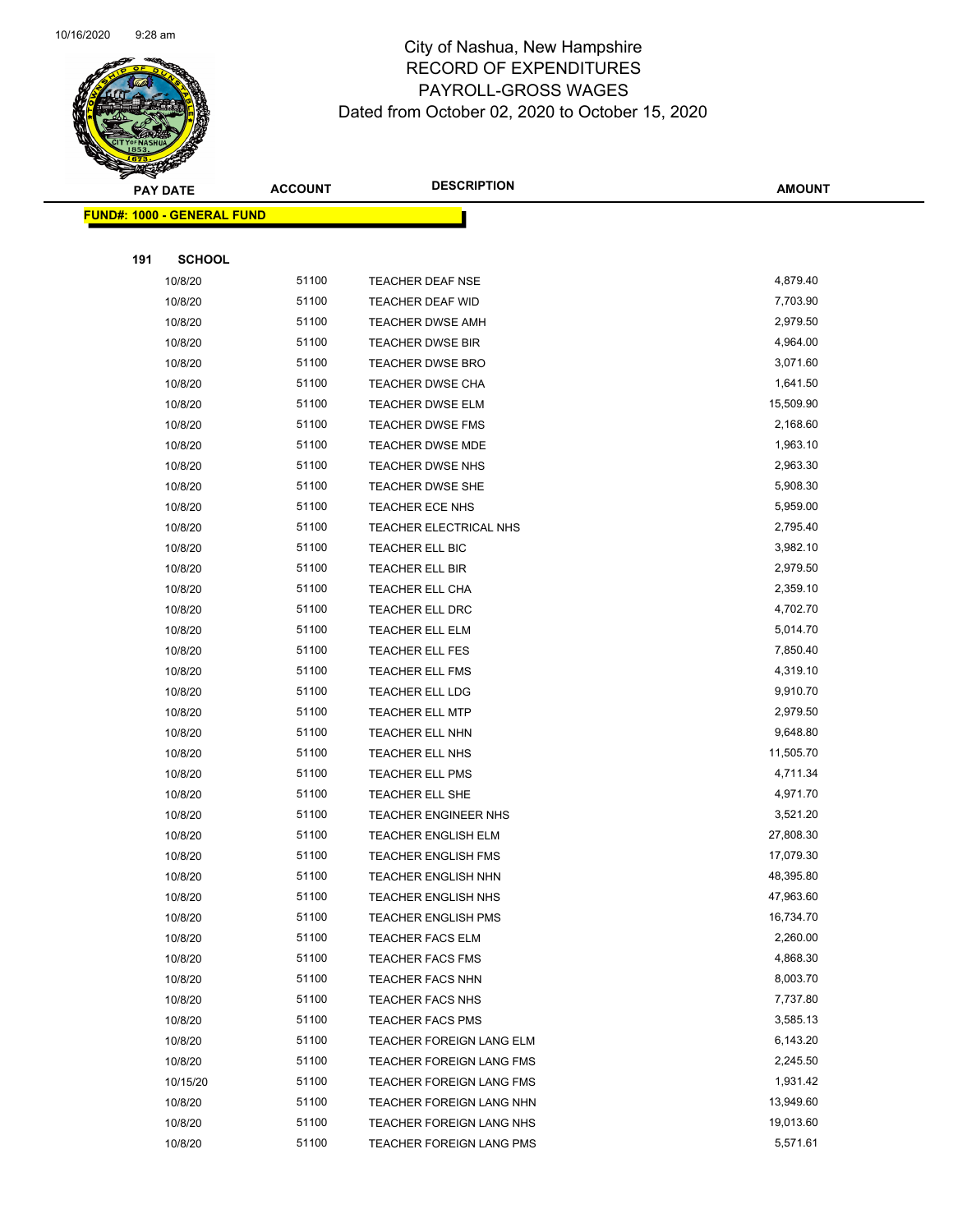

| <b>PAY DATE</b>                   |               | <b>DESCRIPTION</b><br><b>ACCOUNT</b> |                        | <b>AMOUNT</b> |
|-----------------------------------|---------------|--------------------------------------|------------------------|---------------|
| <b>FUND#: 1000 - GENERAL FUND</b> |               |                                      |                        |               |
|                                   |               |                                      |                        |               |
| 191                               | <b>SCHOOL</b> |                                      |                        |               |
|                                   | 10/8/20       | 51100                                | <b>TEACHER GR1 AMH</b> | 6,598.10      |
|                                   | 10/8/20       | 51100                                | <b>TEACHER GR1 BIC</b> | 10,119.10     |
|                                   | 10/8/20       | 51100                                | <b>TEACHER GR1 BIR</b> | 9,705.50      |
|                                   | 10/8/20       | 51100                                | TEACHER GR1 BRO        | 7,582.37      |
|                                   | 10/8/20       | 51100                                | <b>TEACHER GR1 CHA</b> | 9,325.10      |
|                                   | 10/8/20       | 51100                                | <b>TEACHER GR1 DRC</b> | 3,828.80      |
|                                   | 10/8/20       | 51100                                | <b>TEACHER GR1 FES</b> | 9,508.80      |
|                                   | 10/8/20       | 51100                                | <b>TEACHER GR1 LDG</b> | 7,652.20      |
|                                   | 10/8/20       | 51100                                | <b>TEACHER GR1 MDE</b> | 8,153.90      |
|                                   | 10/8/20       | 51100                                | <b>TEACHER GR1 MTP</b> | 6,826.29      |
|                                   | 10/8/20       | 51100                                | <b>TEACHER GR1 NSE</b> | 7,801.90      |
|                                   | 10/8/20       | 51100                                | <b>TEACHER GR1 SHE</b> | 8,938.78      |
|                                   | 10/8/20       | 51100                                | <b>TEACHER GR2 AMH</b> | 6,094.60      |
|                                   | 10/15/20      | 51100                                | <b>TEACHER GR2 AMH</b> | 368.17        |
|                                   | 10/8/20       | 51100                                | TEACHER GR2 BIC        | 10,797.80     |
|                                   | 10/8/20       | 51100                                | <b>TEACHER GR2 BIR</b> | 10,983.80     |
|                                   | 10/8/20       | 51100                                | <b>TEACHER GR2 BRO</b> | 7,887.32      |
|                                   | 10/8/20       | 51100                                | <b>TEACHER GR2 CHA</b> | 7,598.40      |
|                                   | 10/8/20       | 51100                                | TEACHER GR2 DRC        | 5,817.10      |
|                                   | 10/8/20       | 51100                                | <b>TEACHER GR2 FES</b> | 11,548.80     |
|                                   | 10/8/20       | 51100                                | TEACHER GR2 LDG        | 9,187.10      |
|                                   | 10/8/20       | 51100                                | <b>TEACHER GR2 MDE</b> | 10,332.40     |
|                                   | 10/8/20       | 51100                                | <b>TEACHER GR2 MTP</b> | 7,439.10      |
|                                   | 10/8/20       | 51100                                | <b>TEACHER GR2 NSE</b> | 5,590.80      |
|                                   | 10/8/20       | 51100                                | <b>TEACHER GR2 SHE</b> | 7,000.20      |
|                                   | 10/8/20       | 51100                                | <b>TEACHER GR3 AMH</b> | 4,886.90      |
|                                   | 10/8/20       | 51100                                | <b>TEACHER GR3 BIC</b> | 5,635.30      |
|                                   | 10/8/20       | 51100                                | <b>TEACHER GR3 BIR</b> | 8,479.60      |
|                                   | 10/8/20       | 51100                                | <b>TEACHER GR3 BRO</b> | 7,539.40      |
|                                   | 10/8/20       | 51100                                | <b>TEACHER GR3 CHA</b> | 9,821.50      |
|                                   | 10/8/20       | 51100                                | <b>TEACHER GR3 DRC</b> | 9,478.30      |
|                                   | 10/8/20       | 51100                                | <b>TEACHER GR3 FES</b> | 9,790.90      |
|                                   | 10/8/20       | 51100                                | <b>TEACHER GR3 LDG</b> | 9,580.40      |
|                                   | 10/8/20       | 51100                                | <b>TEACHER GR3 MDE</b> | 10,382.20     |
|                                   | 10/8/20       | 51100                                | <b>TEACHER GR3 MTP</b> | 7,009.30      |
|                                   | 10/8/20       | 51100                                | <b>TEACHER GR3 NSE</b> | 7,928.90      |
|                                   | 10/8/20       | 51100                                | <b>TEACHER GR3 SHE</b> | 8,183.40      |
|                                   | 10/8/20       | 51100                                | <b>TEACHER GR4 AMH</b> | 3,848.10      |
|                                   | 10/8/20       | 51100                                | TEACHER GR4 BIC        | 11,805.40     |
|                                   | 10/8/20       | 51100                                | <b>TEACHER GR4 BIR</b> | 6,065.52      |
|                                   | 10/8/20       | 51100                                | <b>TEACHER GR4 BRO</b> | 5,774.90      |
|                                   | 10/8/20       | 51100                                | <b>TEACHER GR4 CHA</b> | 11,061.20     |
|                                   | 10/8/20       | 51100                                | <b>TEACHER GR4 DRC</b> | 7,292.00      |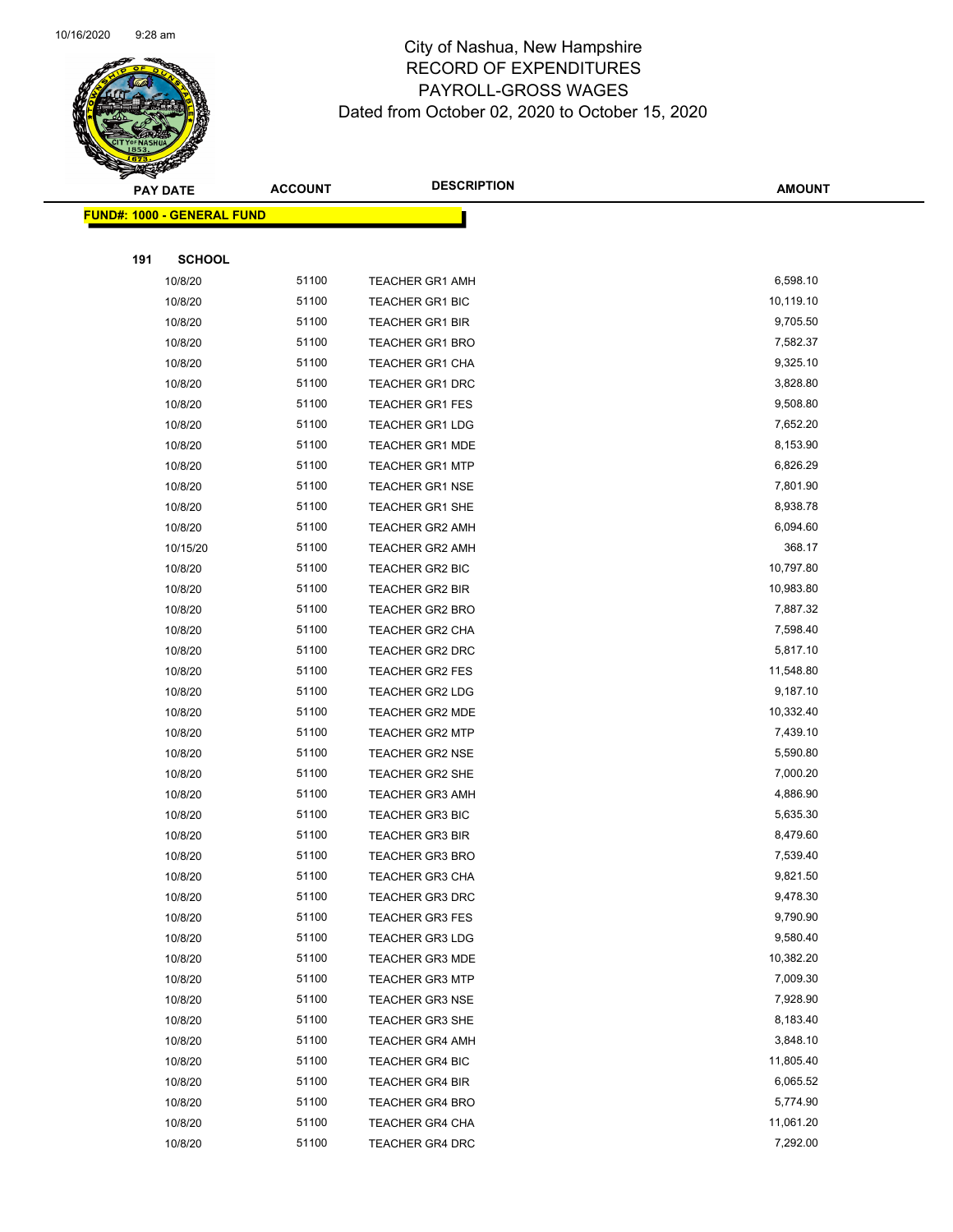

Page 81 of 104

|     | <b>PAY DATE</b>                    | <b>ACCOUNT</b> | <b>DESCRIPTION</b>                                | <b>AMOUNT</b>        |
|-----|------------------------------------|----------------|---------------------------------------------------|----------------------|
|     | <u> FUND#: 1000 - GENERAL FUND</u> |                |                                                   |                      |
|     |                                    |                |                                                   |                      |
| 191 | <b>SCHOOL</b>                      |                |                                                   |                      |
|     | 10/8/20                            | 51100          | <b>TEACHER GR4 FES</b>                            | 8,880.00             |
|     | 10/8/20                            | 51100          | <b>TEACHER GR4 LDG</b>                            | 8,812.80             |
|     | 10/8/20                            | 51100          | <b>TEACHER GR4 MDE</b>                            | 9,492.30             |
|     | 10/8/20                            | 51100          | <b>TEACHER GR4 MTP</b>                            | 7,208.40             |
|     | 10/8/20                            | 51100          | <b>TEACHER GR4 NSE</b>                            | 5,014.70             |
|     | 10/8/20                            | 51100          | TEACHER GR4 SHE                                   | 4,691.69             |
|     | 10/8/20                            | 51100          | <b>TEACHER GR5 AMH</b>                            | 5,774.90             |
|     | 10/8/20                            | 51100          | <b>TEACHER GR5 BIC</b>                            | 11,128.70            |
|     | 10/8/20                            | 51100          | <b>TEACHER GR5 BIR</b>                            | 7,257.00             |
|     | 10/8/20                            | 51100          | <b>TEACHER GR5 BRO</b>                            | 5,671.90             |
|     | 10/8/20                            | 51100          | <b>TEACHER GR5 CHA</b>                            | 11,374.48            |
|     | 10/8/20                            | 51100          | <b>TEACHER GR5 DRC</b>                            | 6,209.60             |
|     | 10/8/20                            | 51100          | <b>TEACHER GR5 FES</b>                            | 9,232.70             |
|     | 10/8/20                            | 51100          | <b>TEACHER GR5 LDG</b>                            | 10,090.00            |
|     | 10/8/20                            | 51100          | <b>TEACHER GR5 MDE</b>                            | 9,598.60             |
|     | 10/8/20                            | 51100          | <b>TEACHER GR5 MTP</b>                            | 6,882.10             |
|     | 10/8/20                            | 51100          | <b>TEACHER GR5 NSE</b>                            | 8,846.40             |
|     | 10/8/20                            | 51100          | <b>TEACHER GR5 SHE</b>                            | 7,746.60             |
|     | 10/8/20                            | 51100          | <b>TEACHER GR6 ELM</b>                            | 29,724.10            |
|     | 10/8/20                            | 51100          | <b>TEACHER GR6 FMS</b>                            | 26,215.37            |
|     | 10/8/20                            | 51100          | <b>TEACHER GR6 PMS</b>                            | 16,098.38            |
|     | 10/8/20                            | 51100          | <b>TEACHER GRAPH NHS</b>                          | 3,599.80             |
|     | 10/8/20                            | 51100          | <b>TEACHER GRAPHICS NHN</b>                       | 6,316.60             |
|     | 10/8/20                            | 51100          | <b>TEACHER HEALTH NHN</b>                         | 5,422.60             |
|     | 10/8/20                            | 51100          | TEACHER HEALTH NHS                                | 2,795.40             |
|     | 10/8/20                            | 51100<br>51100 | TEACHER HEALTHOC NHS                              | 5,246.90<br>2,045.30 |
|     | 10/8/20<br>10/8/20                 | 51100          | TEACHER HVAC NHS<br>TEACHER IN SCH SUSPENSION ELM | 1,899.90             |
|     | 10/8/20                            | 51100          | TEACHER IN SCH SUSPENSION NHN                     | 2,979.50             |
|     | 10/8/20                            | 51100          | TEACHER IN SCH SUSPENSION NHS                     | 1,900.10             |
|     | 10/8/20                            | 51100          | TEACHER INST SPED WID                             | 2,692.40             |
|     | 10/8/20                            | 51100          | <b>TEACHER KIND AMH</b>                           | 7,531.50             |
|     | 10/8/20                            | 51100          | <b>TEACHER KIND BIC</b>                           | 10,714.40            |
|     | 10/8/20                            | 51100          | TEACHER KIND BIR                                  | 7,034.50             |
|     | 10/8/20                            | 51100          | <b>TEACHER KIND BRO</b>                           | 5,867.00             |
|     | 10/8/20                            | 51100          | <b>TEACHER KIND CHA</b>                           | 7,046.90             |
|     | 10/8/20                            | 51100          | <b>TEACHER KIND DRC</b>                           | 10,255.20            |
|     | 10/8/20                            | 51100          | <b>TEACHER KIND FES</b>                           | 11,944.10            |
|     | 10/8/20                            | 51100          | <b>TEACHER KIND LDG</b>                           | 12,027.40            |
|     | 10/8/20                            | 51100          | <b>TEACHER KIND MDE</b>                           | 10,729.60            |
|     | 10/8/20                            | 51100          | <b>TEACHER KIND MTP</b>                           | 6,377.21             |
|     | 10/8/20                            | 51100          | <b>TEACHER KIND NSE</b>                           | 2,394.80             |
|     | 10/8/20                            | 51100          | <b>TEACHER KIND SHE</b>                           | 6,270.80             |
|     |                                    |                |                                                   |                      |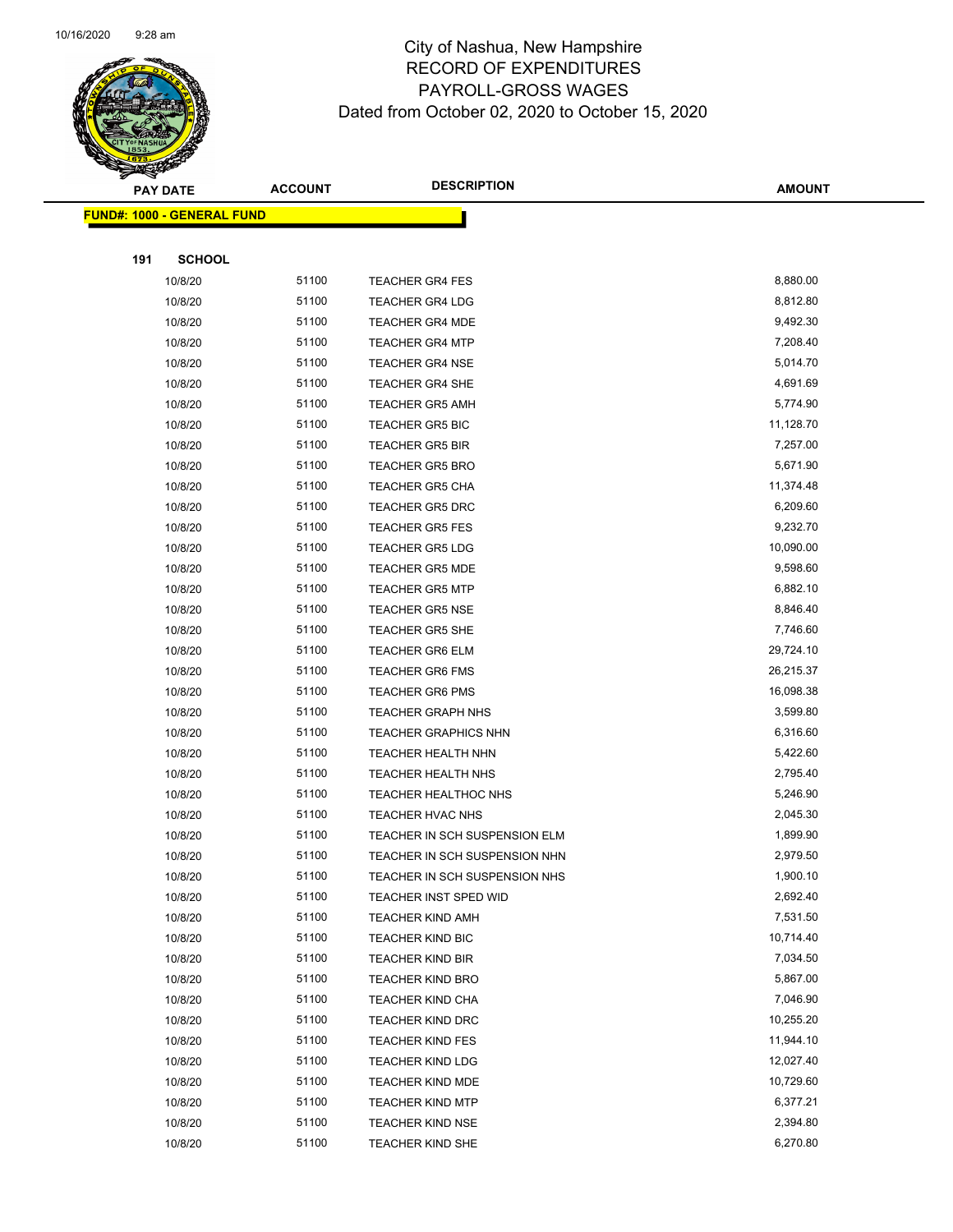

|     | <b>PAY DATE</b>                   | <b>ACCOUNT</b> | <b>DESCRIPTION</b>           | <b>AMOUNT</b> |
|-----|-----------------------------------|----------------|------------------------------|---------------|
|     | <b>FUND#: 1000 - GENERAL FUND</b> |                |                              |               |
|     |                                   |                |                              |               |
| 191 | <b>SCHOOL</b>                     |                |                              |               |
|     | 10/8/20                           | 51100          | <b>TEACHER MATH ELM</b>      | 23,580.30     |
|     | 10/8/20                           | 51100          | <b>TEACHER MATH FMS</b>      | 14,008.40     |
|     | 10/8/20                           | 51100          | <b>TEACHER MATH NHN</b>      | 37,608.50     |
|     | 10/8/20                           | 51100          | <b>TEACHER MATH NHS</b>      | 44,814.60     |
|     | 10/8/20                           | 51100          | <b>TEACHER MATH PMS</b>      | 16,273.67     |
|     | 10/8/20                           | 51100          | TEACHER MUSIC AMH            | 1,913.90      |
|     | 10/8/20                           | 51100          | <b>TEACHER MUSIC BIC</b>     | 2,795.40      |
|     | 10/8/20                           | 51100          | <b>TEACHER MUSIC BIR</b>     | 1,824.70      |
|     | 10/8/20                           | 51100          | <b>TEACHER MUSIC BRO</b>     | 1,831.80      |
|     | 10/8/20                           | 51100          | <b>TEACHER MUSIC CHA</b>     | 2,979.50      |
|     | 10/8/20                           | 51100          | TEACHER MUSIC DRC            | 2,887.40      |
|     | 10/8/20                           | 51100          | <b>TEACHER MUSIC ELM</b>     | 7,744.90      |
|     | 10/8/20                           | 51100          | <b>TEACHER MUSIC FES</b>     | 1,764.50      |
|     | 10/8/20                           | 51100          | <b>TEACHER MUSIC FMS</b>     | 5,959.00      |
|     | 10/8/20                           | 51100          | <b>TEACHER MUSIC LDG</b>     | 1,643.60      |
|     | 10/8/20                           | 51100          | TEACHER MUSIC MDE            | 2,359.10      |
|     | 10/8/20                           | 51100          | <b>TEACHER MUSIC MTP</b>     | 2,703.70      |
|     | 10/8/20                           | 51100          | <b>TEACHER MUSIC NHN</b>     | 4,879.40      |
|     | 10/8/20                           | 51100          | <b>TEACHER MUSIC NHS</b>     | 4,817.50      |
|     | 10/8/20                           | 51100          | <b>TEACHER MUSIC NSE</b>     | 943.49        |
|     | 10/8/20                           | 51100          | <b>TEACHER MUSIC PMS</b>     | 4,439.01      |
|     | 10/8/20                           | 51100          | <b>TEACHER MUSIC SHE</b>     | 1,744.90      |
|     | 10/8/20                           | 51100          | TEACHER PE BIC               | 2,585.20      |
|     | 10/8/20                           | 51100          | TEACHER PE BIR               | 3,071.60      |
|     | 10/8/20                           | 51100          | TEACHER PE BRO               | 2,887.40      |
|     | 10/8/20                           | 51100          | TEACHER PE CHA               | 2,751.30      |
|     | 10/8/20                           | 51100          | TEACHER PE DRC               | 2,979.50      |
|     | 10/8/20                           | 51100          | <b>TEACHER PE ELM</b>        | 9,944.70      |
|     | 10/8/20                           | 51100          | <b>TEACHER PE FES</b>        | 1,824.70      |
|     | 10/8/20                           | 51100          | <b>TEACHER PE FMS</b>        | 5,590.80      |
|     | 10/8/20                           | 51100          | TEACHER PE LDG               | 2,155.00      |
|     | 10/8/20                           | 51100          | <b>TEACHER PE MDE</b>        | 3,071.60      |
|     | 10/8/20                           | 51100          | <b>TEACHER PE MTP</b>        | 2,089.60      |
|     | 10/8/20                           | 51100          | TEACHER PE NHN               | 9,187.30      |
|     | 10/8/20                           | 51100          | TEACHER PE NHS               | 7,511.48      |
|     | 10/8/20                           | 51100          | TEACHER PE NSE               | 3,055.20      |
|     | 10/8/20                           | 51100          | TEACHER PE PMS               | 5,239.47      |
|     | 10/8/20                           | 51100          | TEACHER PE SHE               | 2,812.50      |
|     | 10/8/20                           | 51100          | TEACHER PRE SCHOOL BIR       | 4,758.50      |
|     | 10/8/20                           | 51100          | TEACHER PRESCHOOL BIC        | 5,866.90      |
|     | 10/8/20                           | 51100          | <b>TEACHER PRESCHOOL BRO</b> | 14,469.10     |
|     | 10/8/20                           | 51100          | <b>TEACHER PRESCHOOL MTP</b> | 1,824.70      |
|     | 10/8/20                           | 51100          | <b>TEACHER PRESCHOOL NSE</b> | 6,332.00      |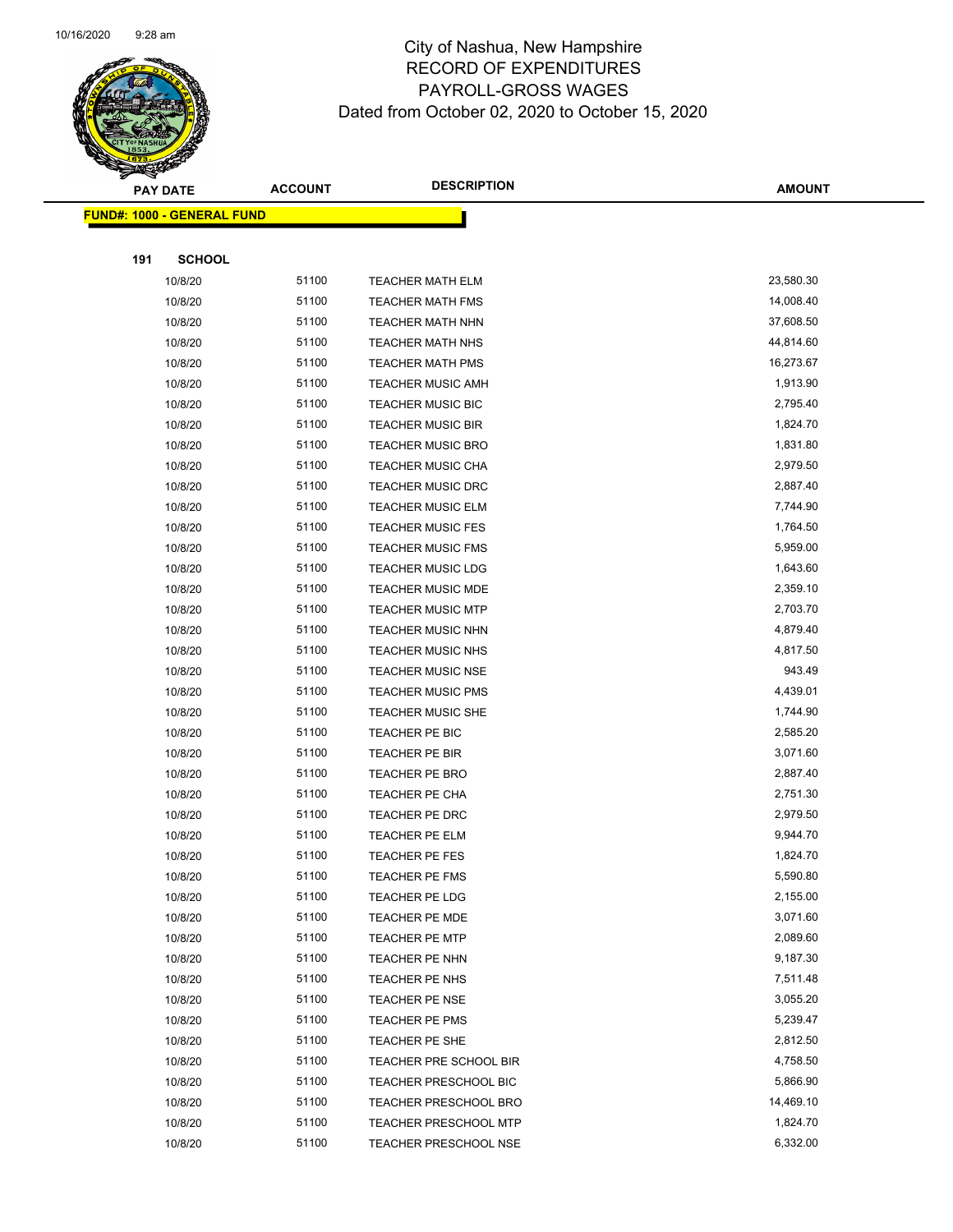

Page 83 of 104

|     | <b>PAY DATE</b>                   | <b>ACCOUNT</b> | <b>DESCRIPTION</b>                                 | <b>AMOUNT</b>        |
|-----|-----------------------------------|----------------|----------------------------------------------------|----------------------|
|     | <b>FUND#: 1000 - GENERAL FUND</b> |                |                                                    |                      |
|     |                                   |                |                                                    |                      |
| 191 | <b>SCHOOL</b>                     |                |                                                    |                      |
|     | 10/8/20                           | 51100          | TEACHER READ AMH                                   | 3,071.60             |
|     | 10/8/20                           | 51100          | TEACHER READ BIC                                   | 2,979.50             |
|     | 10/8/20                           | 51100          | TEACHER READ BIR                                   | 2,979.50             |
|     | 10/8/20                           | 51100          | <b>TEACHER READ BRO</b>                            | 2,979.50             |
|     | 10/8/20                           | 51100          | <b>TEACHER READ CHA</b>                            | 2,632.70             |
|     | 10/8/20                           | 51100          | <b>TEACHER READ DRC</b>                            | 3,071.60             |
|     | 10/8/20                           | 51100          | <b>TEACHER READ ELM</b>                            | 6,051.10             |
|     | 10/8/20                           | 51100          | <b>TEACHER READ FES</b>                            | 2,979.50             |
|     | 10/8/20                           | 51100          | <b>TEACHER READ FMS</b>                            | 2,979.50             |
|     | 10/8/20                           | 51100          | <b>TEACHER READ LDG</b>                            | 3,630.00             |
|     | 10/8/20                           | 51100          | TEACHER READ MDE                                   | 2,979.50             |
|     | 10/8/20                           | 51100          | <b>TEACHER READ MTP</b>                            | 2,482.50             |
|     | 10/8/20                           | 51100          | TEACHER READ NHN                                   | 2,045.30             |
|     | 10/8/20                           | 51100          | <b>TEACHER READ NHS</b>                            | 2,979.50             |
|     | 10/8/20                           | 51100<br>51100 | <b>TEACHER READ NSE</b>                            | 2,692.40             |
|     | 10/8/20                           | 51100          | <b>TEACHER READ PMS</b><br><b>TEACHER READ SHE</b> | 5,338.61<br>2,979.49 |
|     | 10/8/20<br>10/8/20                | 51100          | TEACHER ROTC NHN                                   | 2,260.00             |
|     | 10/8/20                           | 51100          | <b>TEACHER SCIENCE ELM</b>                         | 24,318.70            |
|     | 10/8/20                           | 51100          | <b>TEACHER SCIENCE FMS</b>                         | 9,896.30             |
|     | 10/8/20                           | 51100          | <b>TEACHER SCIENCE NHN</b>                         | 32,566.20            |
|     | 10/8/20                           | 51100          | TEACHER SCIENCE NHS                                | 37,967.44            |
|     | 10/8/20                           | 51100          | <b>TEACHER SCIENCE PMS</b>                         | 9,544.54             |
|     | 10/8/20                           | 51100          | TEACHER SOCIAL STUDIES ELM                         | 19,649.30            |
|     | 10/8/20                           | 51100          | TEACHER SOCIAL STUDIES FMS                         | 12,937.90            |
|     | 10/8/20                           | 51100          | TEACHER SOCIAL STUDIES NHN                         | 32,508.20            |
|     | 10/8/20                           | 51100          | TEACHER SOCIAL STUDIES NHS                         | 43,551.58            |
|     | 10/8/20                           | 51100          | TEACHER SOCIAL STUDIES PMS                         | 10,930.45            |
|     | 10/8/20                           | 51100          | <b>TEACHER SPED AMH</b>                            | 8,479.20             |
|     | 10/8/20                           | 51100          | TEACHER SPED BIC                                   | 5,637.30             |
|     | 10/8/20                           | 51100          | <b>TEACHER SPED BIR</b>                            | 5,774.90             |
|     | 10/8/20                           | 51100          | <b>TEACHER SPED BRO</b>                            | 6,866.50             |
|     | 10/8/20                           | 51100          | TEACHER SPED CHA                                   | 7,163.30             |
|     | 10/8/20                           | 51100          | TEACHER SPED DRC                                   | 5,671.90             |
|     | 10/8/20                           | 51100          | <b>TEACHER SPED ELM</b>                            | 14,488.90            |
|     | 10/8/20                           | 51100          | <b>TEACHER SPED FES</b>                            | 3,800.00             |
|     | 10/8/20                           | 51100          | <b>TEACHER SPED FMS</b>                            | 13,406.50            |
|     | 10/8/20                           | 51100          | TEACHER SPED LDG                                   | 6,591.60             |
|     | 10/8/20                           | 51100          | TEACHER SPED MDE                                   | 6,661.00             |
|     | 10/8/20                           | 51100          | <b>TEACHER SPED MTP</b>                            | 4,058.90             |
|     | 10/8/20                           | 51100          | TEACHER SPED NHN                                   | 25,325.90            |
|     | 10/8/20                           | 51100          | TEACHER SPED NHS                                   | 35,682.40            |
|     | 10/8/20                           | 51100          | <b>TEACHER SPED NSE</b>                            | 1,697.00             |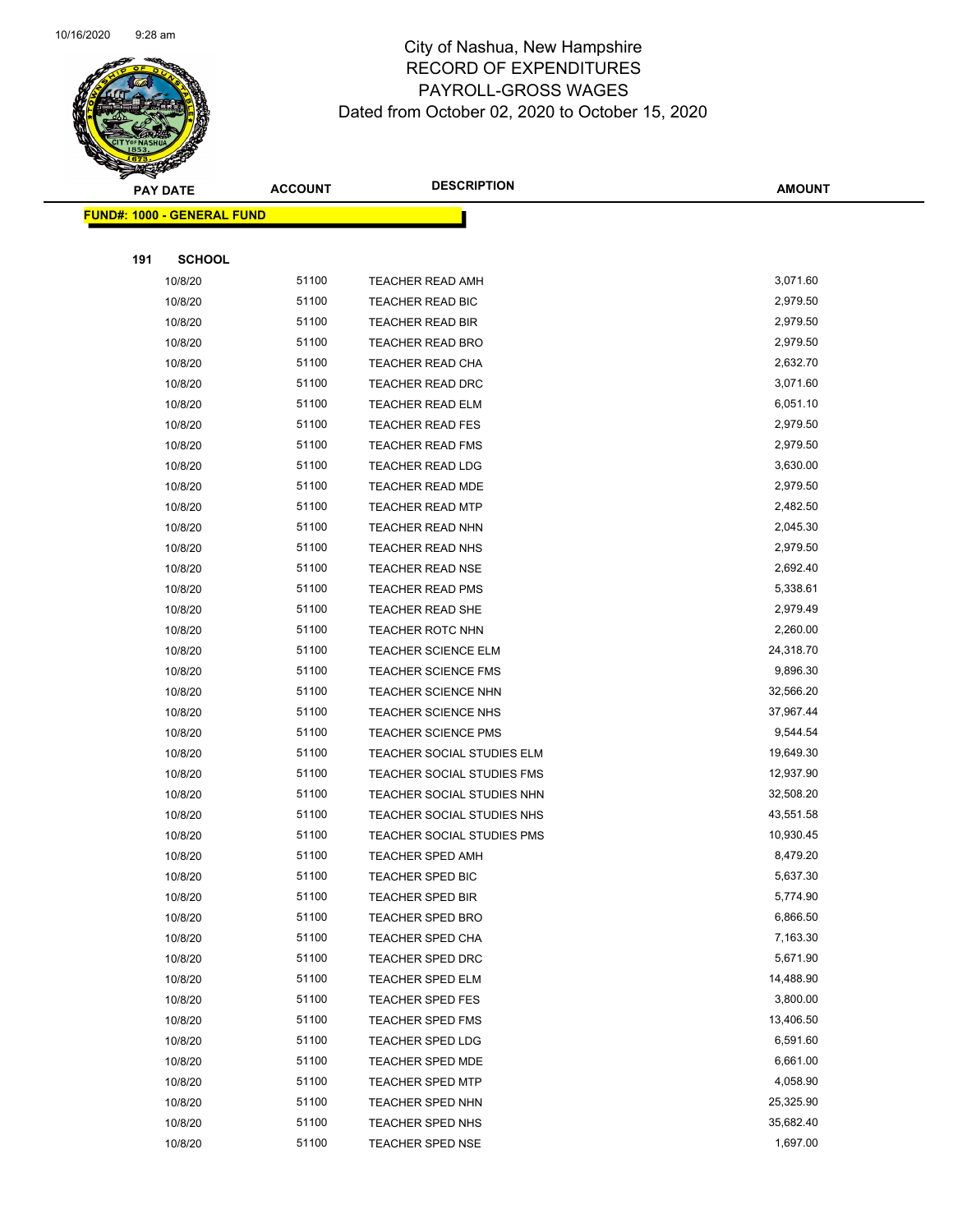

|     | <b>PAY DATE</b>                   | <b>ACCOUNT</b> | <b>DESCRIPTION</b>             | <b>AMOUNT</b> |
|-----|-----------------------------------|----------------|--------------------------------|---------------|
|     | <b>FUND#: 1000 - GENERAL FUND</b> |                |                                |               |
|     |                                   |                |                                |               |
| 191 | <b>SCHOOL</b>                     |                |                                |               |
|     | 10/8/20                           | 51100          | <b>TEACHER SPED PMS</b>        | 9,860.88      |
|     | 10/8/20                           | 51100          | TEACHER SPED SHE               | 7,567.50      |
|     | 10/8/20                           | 51100          | <b>TEACHER TECHED ELM</b>      | 5,884.10      |
|     | 10/8/20                           | 51100          | <b>TEACHER TECHED FMS</b>      | 1,832.00      |
|     | 10/8/20                           | 51100          | TEACHER TECHED NHN             | 6,391.90      |
|     | 10/8/20                           | 51100          | <b>TEACHER TECHED NHS</b>      | 11,641.90     |
|     | 10/8/20                           | 51100          | <b>TEACHER TECHED PMS</b>      | 5,958.94      |
|     | 10/8/20                           | 51100          | <b>TEACHER TTI MTP</b>         | 4,185.00      |
|     | 10/8/20                           | 51100          | <b>TEACHER TTI NURSERY</b>     | 1,258.00      |
|     | 10/8/20                           | 51100          | TEACHER TV PROD NHS            | 2,979.50      |
|     | 10/8/20                           | 51100          | <b>TEACHER VISION WID</b>      | 5,529.90      |
|     | 10/8/20                           | 51100          | TECH INTERGRATION ASST AMH     | 535.50        |
|     | 10/15/20                          | 51100          | TECH INTERGRATION ASST AMH     | 540.00        |
|     | 10/8/20                           | 51100          | TECH INTERGRATION ASST BIC     | 625.23        |
|     | 10/15/20                          | 51100          | TECH INTERGRATION ASST BIC     | 639.54        |
|     | 10/8/20                           | 51100          | TECH INTERGRATION ASST CHA     | 585.79        |
|     | 10/15/20                          | 51100          | TECH INTERGRATION ASST CHA     | 590.40        |
|     | 10/8/20                           | 51100          | TECH INTERGRATION ASST FES     | 699.83        |
|     | 10/15/20                          | 51100          | TECH INTERGRATION ASST FES     | 677.61        |
|     | 10/8/20                           | 51100          | TECH INTERGRATION ASST LDG     | 608.29        |
|     | 10/15/20                          | 51100          | TECH INTERGRATION ASST LDG     | 589.57        |
|     | 10/8/20                           | 51100          | TECH INTERGRATION ASST MDE     | 581.18        |
|     | 10/15/20                          | 51100          | TECH INTERGRATION ASST MDE     | 571.95        |
|     | 10/8/20                           | 51100          | TECH INTERGRATION ASST MTP     | 620.36        |
|     | 10/15/20                          | 51100          | TECH INTERGRATION ASST MTP     | 600.03        |
|     | 10/8/20                           | 51100          | TECH INTERGRATION ASST SHE     | 583.65        |
|     | 10/15/20                          | 51100          | TECH INTERGRATION ASST SHE     | 583.65        |
|     | 10/8/20                           | 51200          | ATHLETIC EQUIPMENT MANAGER NHN | 150.00        |
|     | 10/15/20                          | 51200          | ATHLETIC EQUIPMENT MANAGER NHN | 50.00         |
|     | 10/8/20                           | 51200          | ATHLETIC TRAINER NHN           | 120.00        |
|     | 10/15/20                          | 51200          | ATHLETIC TRAINER NHN           | 90.00         |
|     | 10/8/20                           | 51200          | CLERICAL BOARD OF ED SUP       | 720.83        |
|     | 10/15/20                          | 51200          | CLERICAL BOARD OF ED SUP       | 697.56        |
|     | 10/8/20                           | 51200          | CLERICAL GUIDANCE NHN          | 50.00         |
|     | 10/15/20                          | 51200          | CLERICAL GUIDANCE NHN          | 50.00         |
|     | 10/8/20                           | 51200          | <b>CLERICAL GUIDANCE NHS</b>   | 50.00         |
|     | 10/15/20                          | 51200          | <b>CROSSING GUARD WPO</b>      | 59.89         |
|     | 10/8/20                           | 51200          | DIRECTOR ADULT ED              | 3,051.79      |
|     | 10/8/20                           | 51200          | GUIDANCE COUNSELOR NHS         | 1,760.59      |
|     | 10/8/20                           | 51200          | HOME SCHOOL CORD TTI           | 732.81        |
|     | 10/15/20                          | 51200          | HOME SCHOOL CORD TTI           | 661.47        |
|     | 10/15/20                          | 51200          | LUNCH MONITOR AMH              | 216.08        |
|     | 10/15/20                          | 51200          | LUNCH MONITOR CHA              | 248.64        |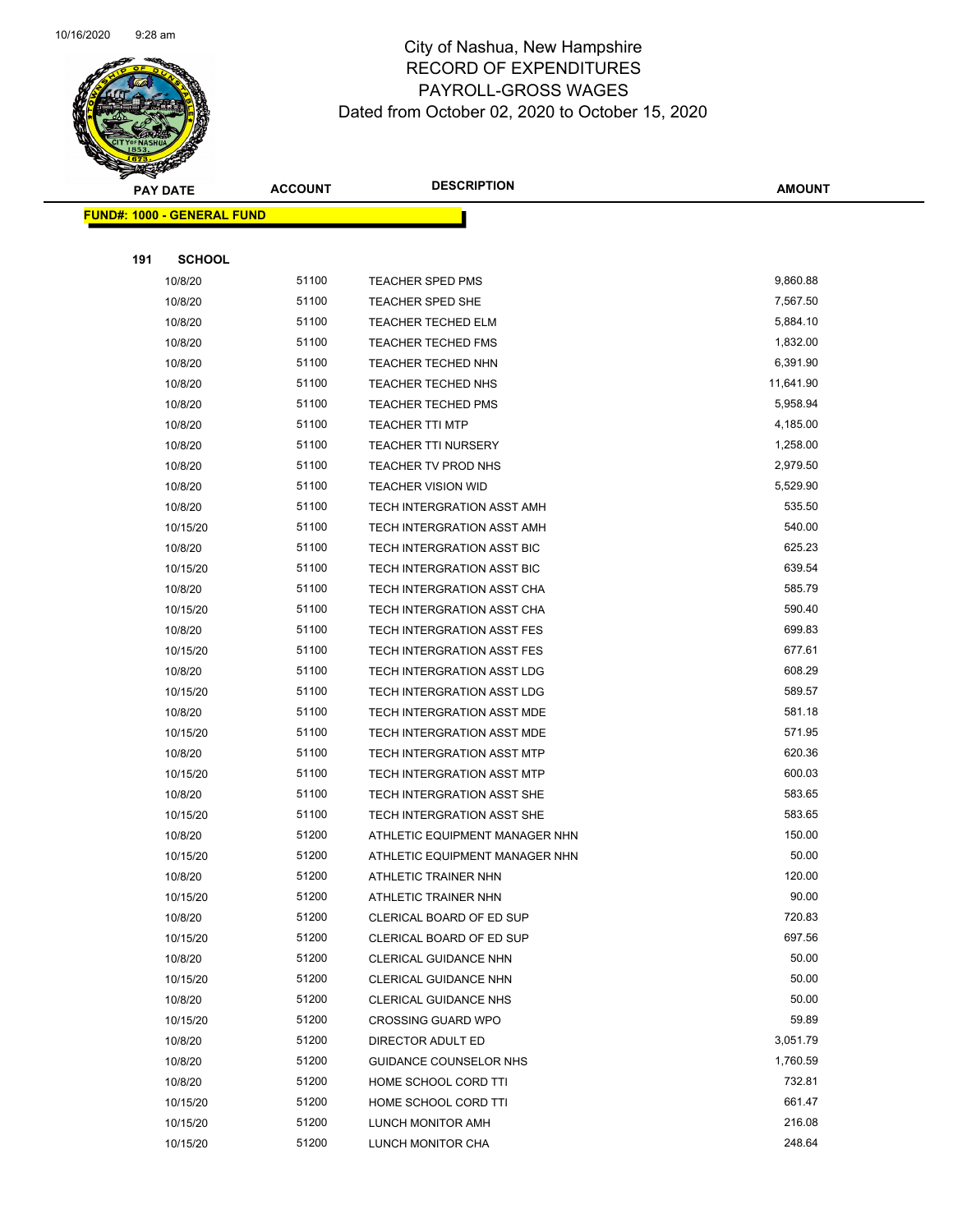

|     | <b>PAY DATE</b>                    | <b>ACCOUNT</b> | <b>DESCRIPTION</b>          | <b>AMOUNT</b> |
|-----|------------------------------------|----------------|-----------------------------|---------------|
|     | <u> FUND#: 1000 - GENERAL FUND</u> |                |                             |               |
|     |                                    |                |                             |               |
| 191 | <b>SCHOOL</b>                      |                |                             |               |
|     | 10/15/20                           | 51200          | LUNCH MONITOR MDE           | 195.36        |
|     | 10/15/20                           | 51200          | LUNCH MONITOR NSE           | 293.04        |
|     | 10/15/20                           | 51200          | LUNCH MONITOR SHE           | 19.96         |
|     | 10/8/20                            | 51200          | PARA PRE SCHOOL BIR         | 695.78        |
|     | 10/15/20                           | 51200          | PARA PRE SCHOOL BIR         | 743.04        |
|     | 10/8/20                            | 51200          | PARA DW SPEC ED BIR         | 897.24        |
|     | 10/15/20                           | 51200          | PARA DW SPEC ED BIR         | 990.78        |
|     | 10/8/20                            | 51200          | PARA DW SPEC ED MDE         | 462.00        |
|     | 10/15/20                           | 51200          | PARA DW SPEC ED MDE         | 462.00        |
|     | 10/8/20                            | 51200          | PARA DW SPEC ELM            | 50.00         |
|     | 10/15/20                           | 51200          | PARA DW SPEC ELM            | 50.00         |
|     | 10/8/20                            | 51200          | PARA INST AMH               | 897.31        |
|     | 10/15/20                           | 51200          | PARA INST AMH               | 872.52        |
|     | 10/8/20                            | 51200          | PARA INST BIC               | 674.23        |
|     | 10/15/20                           | 51200          | PARA INST BIC               | 674.23        |
|     | 10/8/20                            | 51200          | PARA INST NHN               | 315.04        |
|     | 10/15/20                           | 51200          | PARA INST NHN               | 315.04        |
|     | 10/8/20                            | 51200          | PARA INST SHE               | 166.20        |
|     | 10/15/20                           | 51200          | PARA INST SHE               | 166.20        |
|     | 10/8/20                            | 51200          | PARA PRE SCH BIC            | 1,308.80      |
|     | 10/15/20                           | 51200          | PARA PRE SCH BIC            | 1,308.80      |
|     | 10/8/20                            | 51200          | PARA PRE SCH BRO            | 1,412.90      |
|     | 10/15/20                           | 51200          | PARA PRE SCH BRO            | 1,426.45      |
|     | 10/2/20                            | 51200          | PARA PRE SCH NSE            | (467.70)      |
|     | 10/8/20                            | 51200          | PARA PRE SCH NSE            | 3,709.76      |
|     | 10/15/20                           | 51200          | PARA PRE SCH NSE            | 3,180.29      |
|     | 10/8/20                            | 51200          | PARA SCI NHS                | 275.00        |
|     | 10/15/20                           | 51200          | PARA SCI NHS                | 50.00         |
|     | 10/8/20                            | 51200          | SCHOOL PSYCHOLOGIST WID     | 2,530.90      |
|     | 10/8/20                            | 51200          | SPEECH LANG PATHOLOGIST WID | 6,689.18      |
|     | 10/8/20                            | 51200          | STUDENT ACTIVITY COORD NHS  | 1,093.00      |
|     | 10/8/20                            | 51200          | SUB CLERICAL                | 760.50        |
|     | 10/15/20                           | 51200          | SUB CLERICAL                | 760.50        |
|     | 10/8/20                            | 51200          | <b>SUB TEACHER</b>          | 364.00        |
|     | 10/15/20                           | 51200          | <b>SUB TEACHER</b>          | 474.50        |
|     | 10/8/20                            | 51200          | <b>TEACHER ART FMS</b>      | 2,095.80      |
|     | 10/8/20                            | 51200          | <b>TEACHER ART NHS</b>      | 1,022.66      |
|     | 10/8/20                            | 51200          | TEACHER BIO TEC NHN         | 579.10        |
|     | 10/8/20                            | 51200          | <b>TEACHER ENGLISH FMS</b>  | 25.00         |
|     | 10/8/20                            | 51200          | <b>TEACHER ENGLISH NHS</b>  | 1,241.20      |
|     | 10/8/20                            | 51200          | TEACHER HEALTH NHN          | 50.00         |
|     | 10/8/20                            | 51200          | <b>TEACHER MATH PMS</b>     | 200.00        |
|     | 10/8/20                            | 51200          | TEACHER PE FMS              | 50.00         |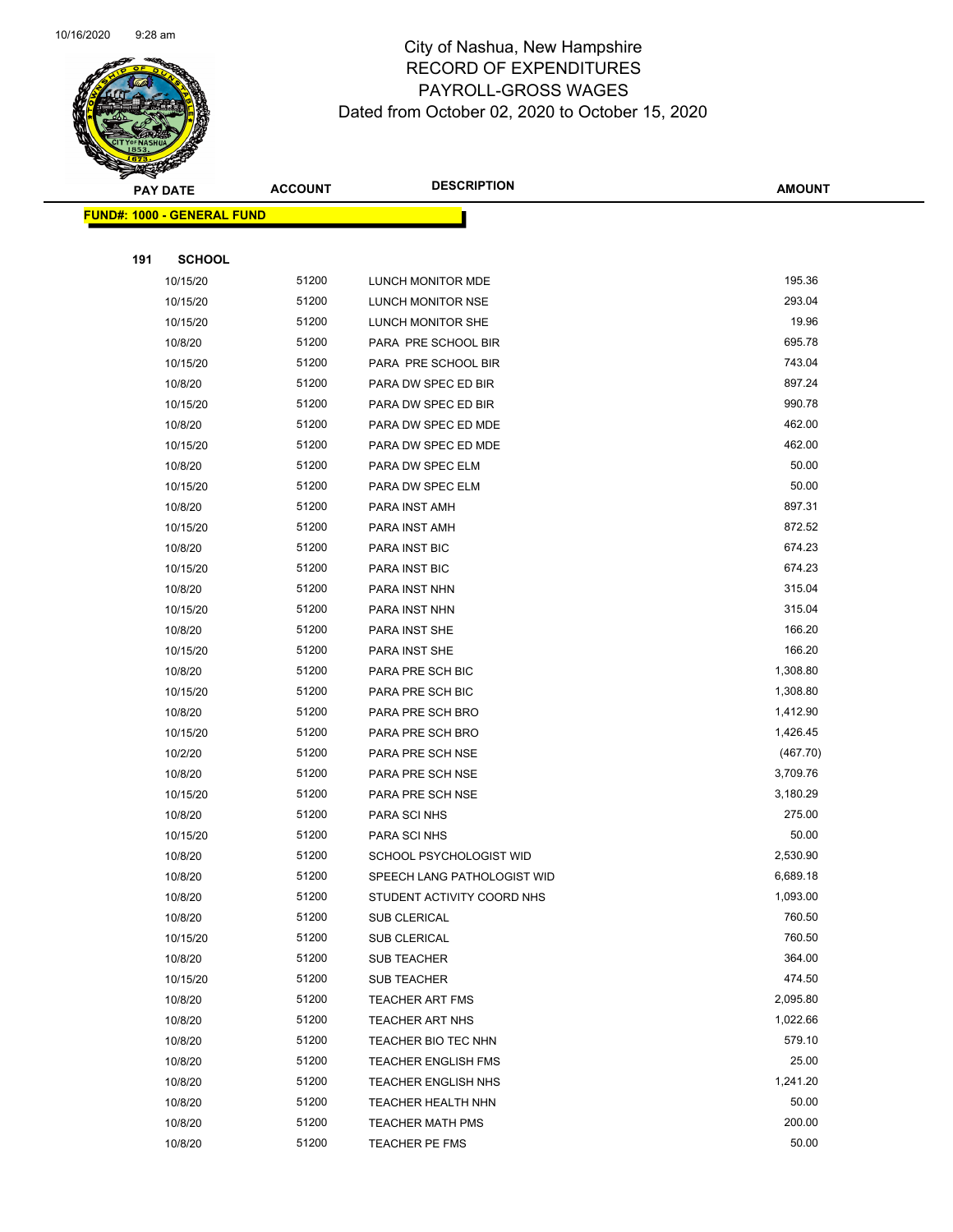

|     | <b>PAY DATE</b>                    | <b>ACCOUNT</b> | <b>DESCRIPTION</b>              | <b>AMOUNT</b>    |
|-----|------------------------------------|----------------|---------------------------------|------------------|
|     | <u> FUND#: 1000 - GENERAL FUND</u> |                |                                 |                  |
|     |                                    |                |                                 |                  |
| 191 | <b>SCHOOL</b>                      |                |                                 |                  |
|     | 10/8/20                            | 51200          | TEACHER PE NHN                  | 50.00            |
|     | 10/8/20                            | 51200          | <b>TEACHER READ ELM</b>         | 1,760.60         |
|     | 10/8/20                            | 51200          | <b>TEACHER SCIENCE FMS</b>      | 25.00            |
|     | 10/8/20                            | 51200          | <b>TEACHER TTI MTP</b>          | 3,884.80         |
|     | 10/8/20                            | 51200          | <b>TEACHER VISION WID</b>       | 842.81           |
|     | 10/8/20                            | 51200          | <b>TICKETSELLER</b>             | 75.00            |
|     | 10/15/20                           | 51200          | <b>TICKETSELLER</b>             | 50.00            |
|     | 10/8/20                            | 51200          | TITLE ONE PARA FES              | 439.80           |
|     | 10/15/20                           | 51200          | TITLE ONE PARA FES              | 415.50           |
|     | 10/15/20                           | 51200          | TRACK VS OUTDR BOYS NHS         | 75.00            |
|     | 10/15/20                           | 51300          | ATHLETIC TRAINER NHN            | 100.00           |
|     | 10/8/20                            | 51300          | <b>CLERICAL BUSINESS</b>        | 39.14            |
|     | 10/15/20                           | 51300          | <b>CLERICAL BUSINESS</b>        | 39.94            |
|     | 10/8/20                            | 51300          | <b>CLERICAL HUMAN RESOURCES</b> | 99.28            |
|     | 10/15/20                           | 51300          | CLERICAL HUMAN RESOURCES        | 21.28            |
|     | 10/8/20                            | 51300          | <b>CLERICAL PAYROLL SUP</b>     | 40.65            |
|     | 10/15/20                           | 51300          | <b>CLERICAL PAYROLL SUP</b>     | 41.03            |
|     | 10/8/20                            | 51300          | <b>CLERICAL PLANT OPS</b>       | 54.71            |
|     | 10/15/20                           | 51300          | <b>CLERICAL PLANT OPS</b>       | 54.71            |
|     | 10/8/20                            | 51300          | <b>CLERICAL PRINCIPAL AMH</b>   | 22.74            |
|     | 10/15/20                           | 51300          | <b>CLERICAL PRINCIPAL AMH</b>   | 14.92            |
|     | 10/8/20                            | 51300          | <b>CLERICAL PRINCIPAL BIC</b>   | 8.32             |
|     | 10/8/20                            | 51300          | CLERICAL PRINCIPAL CHA          | 7.82             |
|     | 10/8/20                            | 51300          | CLERICAL PRINCIPAL DRC          | 7.09             |
|     | 10/15/20                           | 51300          | CLERICAL PRINCIPAL DRC          | 8.21             |
|     | 10/15/20                           | 51300          | <b>CLERICAL PRINCIPAL ELM</b>   | (0.01)           |
|     | 10/8/20                            | 51300          | <b>CLERICAL PRINCIPAL FES</b>   | 8.21             |
|     | 10/15/20                           | 51300          | CLERICAL PRINCIPAL FES          | 24.63            |
|     | 10/8/20                            | 51300          | CLERICAL PRINCIPAL MDE          | 8.21             |
|     | 10/15/20                           | 51300          | CLERICAL PRINCIPAL MDE          | 24.23            |
|     | 10/8/20                            | 51300          | <b>CLERICAL PRINCIPAL NSE</b>   | 16.64            |
|     | 10/15/20                           | 51300          | <b>CLERICAL PRINCIPAL NSE</b>   | 24.96            |
|     | 10/8/20                            | 51300          | CLERICAL PRINCIPAL SHE          | 48.19            |
|     | 10/15/20                           | 51300          | CLERICAL PRINCIPAL SHE          | 23.24            |
|     | 10/8/20                            | 51300          | CLERICAL SPECIAL ED SUP         | 14.19            |
|     | 10/15/20                           | 51300          | CLERICAL SPECIAL ED SUP         | 7.09             |
|     | 10/15/20                           | 51300          | <b>CUSTODIAN ASST HEAD NHN</b>  | 129.78<br>257.16 |
|     | 10/15/20                           | 51300          | <b>CUSTODIAN ASST HEAD NHS</b>  |                  |
|     | 10/15/20                           | 51300<br>51300 | <b>CUSTODIAN FMS</b>            | 282.30<br>200.91 |
|     | 10/15/20                           | 51300          | <b>CUSTODIAN HEAD FES</b>       | 57.15            |
|     | 10/15/20                           | 51300          | <b>CUSTODIAN HEAD FMS</b>       | 112.51           |
|     | 10/15/20                           |                | <b>CUSTODIAN HEAD LDG</b>       |                  |
|     | 10/15/20                           | 51300          | <b>CUSTODIAN HEAD MDE</b>       | 8.04             |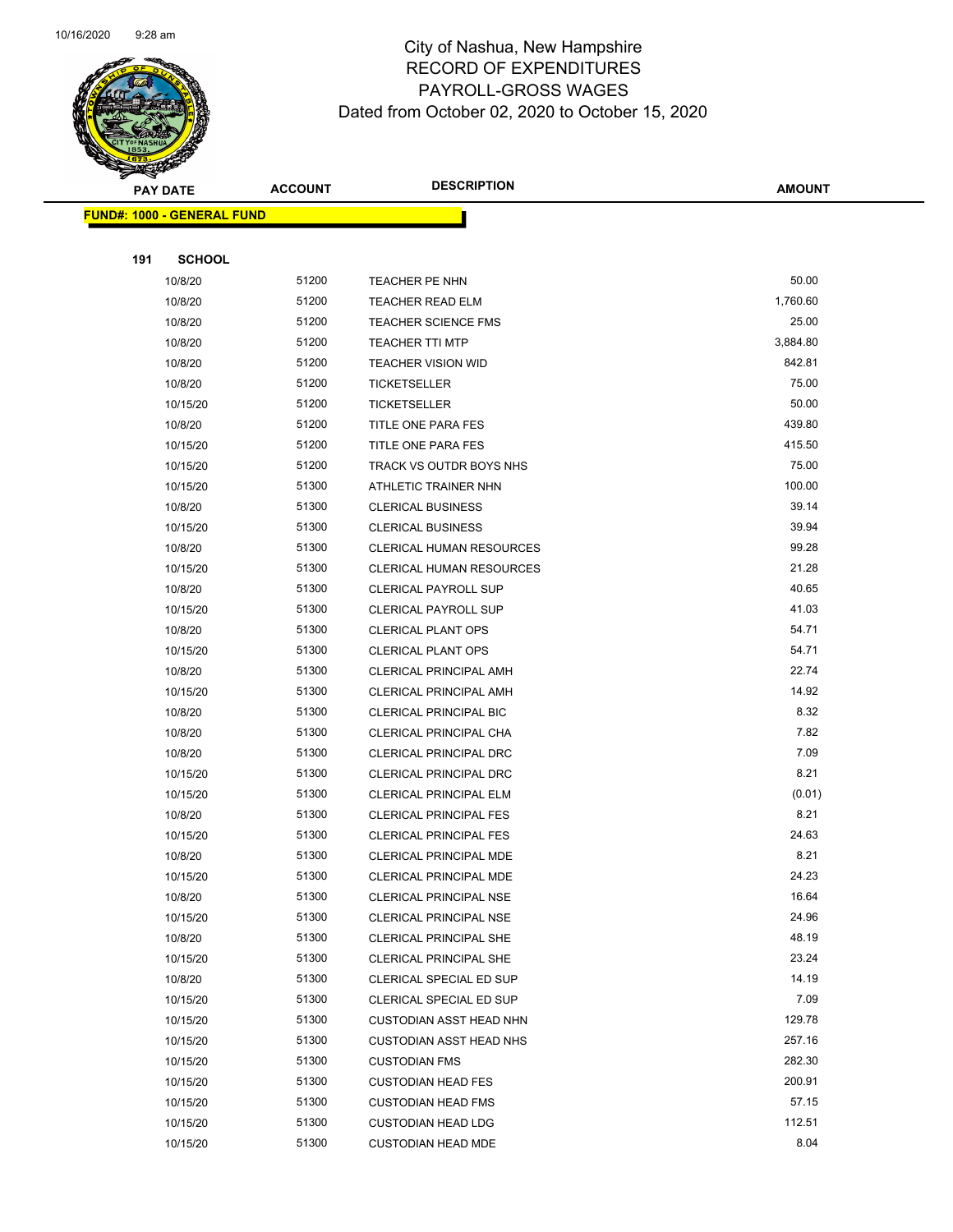

|     | <b>PAY DATE</b>                    | <b>ACCOUNT</b> | <b>DESCRIPTION</b>            | <b>AMOUNT</b>      |
|-----|------------------------------------|----------------|-------------------------------|--------------------|
|     | <u> FUND#: 1000 - GENERAL FUND</u> |                |                               |                    |
|     |                                    |                |                               |                    |
| 191 | <b>SCHOOL</b>                      |                |                               |                    |
|     | 10/15/20                           | 51300          | <b>CUSTODIAN HEAD MTP</b>     | 72.33              |
|     | 10/8/20                            | 51300          | <b>CUSTODIAN HEAD NHS</b>     | 114.98             |
|     | 10/15/20                           | 51300          | <b>CUSTODIAN NHS</b>          | 85.59              |
|     | 10/15/20                           | 51300          | <b>CUSTODIAN PMS</b>          | 21.18              |
|     | 10/15/20                           | 51300          | <b>INSTRUMENTAL MUSIC</b>     | 50.00              |
|     | 10/8/20                            | 51300          | MAINTENANCE ALARM WPO         | 117.95             |
|     | 10/15/20                           | 51300          | MAINTENANCE ALARM WPO         | 117.95             |
|     | 10/8/20                            | 51300          | MAINTENANCE ELECTRICIAN WPO   | 187.99             |
|     | 10/8/20                            | 51300          | MAINTENANCE GRDS FORMEN WPO   | 108.94             |
|     | 10/8/20                            | 51300          | MAINTENANCE GROUNDS WPO       | 251.45             |
|     | 10/15/20                           | 51300          | MAINTENANCE GROUNDS WPO       | 294.34             |
|     | 10/15/20                           | 51300          | MAINTENANCE HVAC WPO          | 398.97             |
|     | 10/15/20                           | 51300          | MAINTENANCE MESSENGER WPO     | 28.58              |
|     | 10/8/20                            | 51300          | <b>MAINTENANCE TRADES WPO</b> | 887.60             |
|     | 10/15/20                           | 51300          | MAINTENANCE TRADES WPO        | 611.79             |
|     | 10/15/20                           | 51300          | PER DIEM TEMP WID             | 50.00              |
|     | 10/8/20                            | 51300          | SECURITY MONITOR NHN          | 7.06               |
|     | 10/8/20                            | 51400          | <b>CUSTODIAN TEMP</b>         | 923.20             |
|     | 10/15/20                           | 51400          | <b>CUSTODIAN TEMP</b>         | 715.20             |
|     | 10/8/20                            | 51400          | SUMMER SCHOOL PARA EYP        | 385.00             |
|     | 10/15/20                           | 51400          | SUMMER SCHOOL PARA EYP        | 330.00             |
|     | 10/15/20                           | 51412          | <b>7PAR CTE NHN</b>           | 570.00             |
|     | 10/15/20                           | 51412          | PARA DW SPEC ED BRO           | 46.00              |
|     | 10/8/20                            | 51412          | PARA DW SPEC ELM              | 8.00               |
|     | 10/15/20                           | 51412          | PARA DW SPEC ELM              | 45.00              |
|     | 10/15/20                           | 51412          | PARA ELL FMS                  | 38.00              |
|     | 10/8/20                            | 51412          | PARA INST ELM                 | 7.00               |
|     | 10/15/20                           | 51412          | <b>PARA INST FMS</b>          | 12.00              |
|     | 10/8/20                            | 51412          | PARA INST NHN                 | 99.00              |
|     | 10/15/20                           | 51412          | PARA INST NHN                 | 198.00             |
|     | 10/8/20                            | 51412          | PARA TTI MTP                  | 875.00             |
|     | 10/15/20                           | 51412          | PARA TTI MTP                  | 875.00             |
|     | 10/8/20                            | 51412          | SIGN LANGUAGE INTERPRETER     | 1,062.25           |
|     | 10/15/20                           | 51412          | SIGN LANGUAGE INTERPRETER     | 1,062.25           |
|     | 10/8/20                            | 51412          | <b>SUB CLERICAL</b>           | 45.50              |
|     | 10/15/20                           | 51412          | SUB CLERICAL                  | 390.00             |
|     | 10/15/20                           | 51412          | <b>SUB LUNCH MONITOR</b>      | 106.56             |
|     | 10/8/20                            | 51412          | SUB PARA PROFESSIONAL         | 997.20             |
|     | 10/15/20                           | 51412          | SUB PARA PROFESSIONAL         | 695.59<br>2,185.00 |
|     | 10/8/20                            | 51412<br>51412 | SUB TEACHER                   | 1,725.00           |
|     | 10/15/20                           | 51412          | SUB TEACHER                   | 8,750.00           |
|     | 10/8/20                            | 51412          | SUB TEACHER LONG TERM         | 9,275.00           |
|     | 10/15/20                           |                | SUB TEACHER LONG TERM         |                    |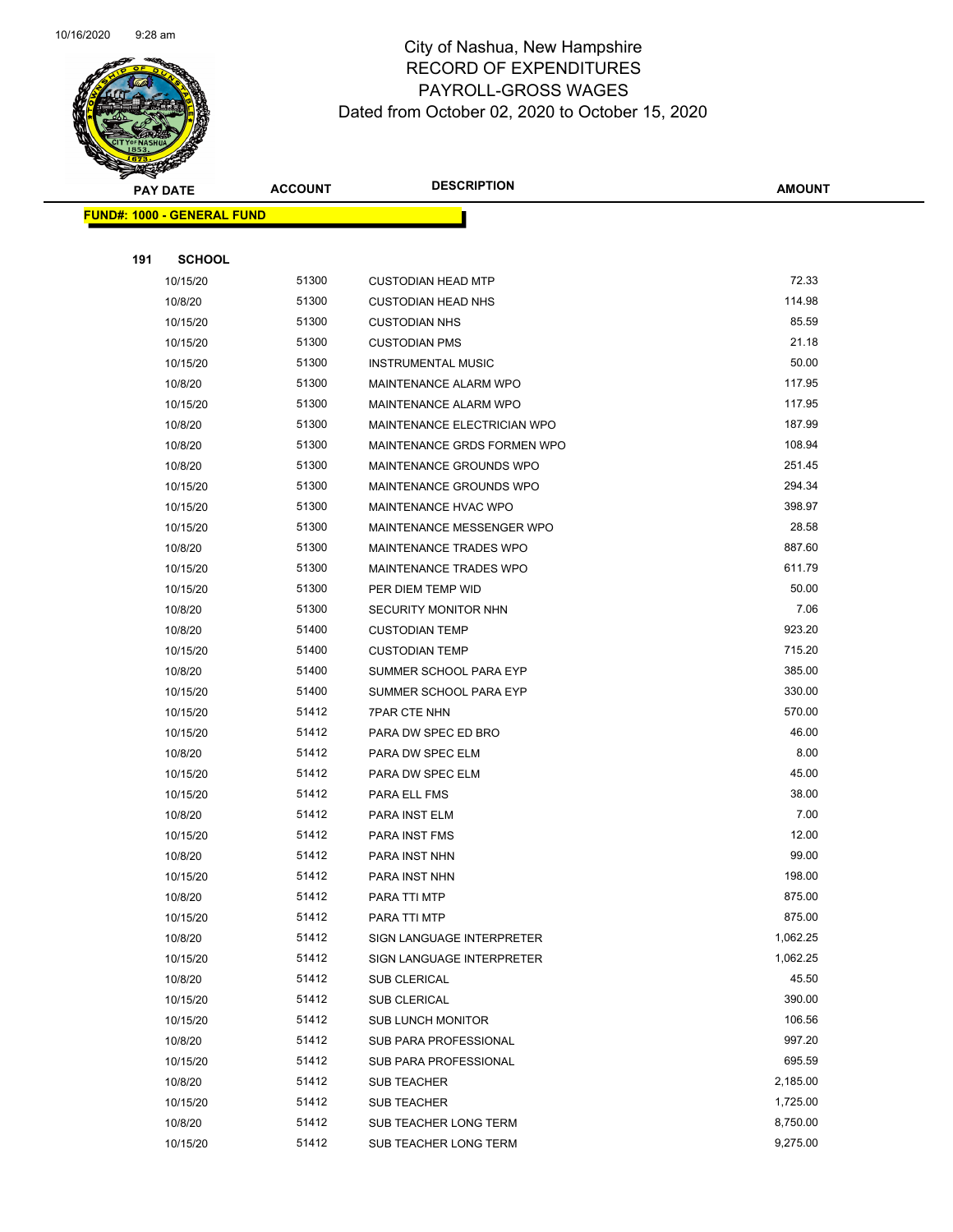

Page 88 of 104

|     | <b>PAY DATE</b>                    | <b>ACCOUNT</b> | <b>DESCRIPTION</b>                                             | AMOUNT          |
|-----|------------------------------------|----------------|----------------------------------------------------------------|-----------------|
|     | <u> FUND#: 1000 - GENERAL FUND</u> |                |                                                                |                 |
|     |                                    |                |                                                                |                 |
| 191 | <b>SCHOOL</b>                      |                |                                                                |                 |
|     | 10/8/20                            | 51600          | TEACHER SCIENCE NHN                                            | (40.00)         |
|     | 10/8/20                            | 51650          | GUIDANCE COUNSELOR NHS                                         | 16,363.83       |
|     | 10/8/20                            | 51650          | HOME SCHOOL CORD TTI                                           | 75.00           |
|     | 10/8/20                            | 51650          | <b>INTERPRETER</b>                                             | 2,031.25        |
|     | 10/15/20                           | 51650          | <b>INTERPRETER</b>                                             | 556.25          |
|     | 10/8/20                            | 51650          | <b>LUNCH MONITOR NHN</b>                                       | 218.75          |
|     | 10/15/20                           | 51650          | LUNCH MONITOR NHN                                              | 143.75          |
|     | 10/8/20                            | 51650          | PARA DW SPEC ED NHN                                            | 187.50          |
|     | 10/8/20                            | 51650          | SPEECH LANG PATHOLOGIST WID                                    | 120.48          |
|     | 10/8/20                            | 51650          | <b>TEACHER BEHAVIOR SPEC WID</b>                               | 100.00          |
|     | 10/8/20<br>10/8/20                 | 51650<br>51700 | <b>TEACHER ELL NHS</b>                                         | 112.50<br>69.23 |
|     | 10/8/20                            | 51700          | <b>GUIDANCE COUNSELOR BIR</b><br><b>GUIDANCE COUNSELOR ELM</b> | 69.23           |
|     | 10/8/20                            | 51700          | <b>LIBRARIAN NHS</b>                                           | 81.82           |
|     | 10/8/20                            | 51700          | <b>NURSE ELM</b>                                               | 81.82           |
|     | 10/8/20                            | 51700          | SCHOOL PSYCHOLOGIST WID                                        | 69.23           |
|     | 10/8/20                            | 51700          | SPEECH LANG PATHOLOGIST WID                                    | 69.23           |
|     | 10/8/20                            | 51700          | <b>TEACHER ART CHA</b>                                         | 34.62           |
|     | 10/8/20                            | 51700          | <b>TEACHER ART NHS</b>                                         | 34.62           |
|     | 10/8/20                            | 51700          | <b>TEACHER BUSINESS NHS</b>                                    | 69.23           |
|     | 10/8/20                            | 51700          | <b>TEACHER DWSE ELM</b>                                        | 69.23           |
|     | 10/8/20                            | 51700          | <b>TEACHER ENGLISH NHN</b>                                     | 69.23           |
|     | 10/8/20                            | 51700          | <b>TEACHER ENGLISH NHS</b>                                     | 69.23           |
|     | 10/8/20                            | 51700          | TEACHER FOREIGN LANG NHN                                       | 69.23           |
|     | 10/8/20                            | 51700          | <b>TEACHER FOREIGN LANG NHS</b>                                | 69.23           |
|     | 10/8/20                            | 51700          | <b>TEACHER GR6 ELM</b>                                         | 69.23           |
|     | 10/8/20                            | 51700          | <b>TEACHER GR6 FMS</b>                                         | 69.23           |
|     | 10/8/20                            | 51700          | <b>TEACHER GR6 PMS</b>                                         | 69.23           |
|     | 10/8/20                            | 51700          | <b>TEACHER MATH ELM</b>                                        | 81.82           |
|     | 10/8/20                            | 51700          | TEACHER MATH FMS                                               | 69.23           |
|     | 10/8/20                            | 51700          | <b>TEACHER MATH NHN</b>                                        | 69.23           |
|     | 10/8/20                            | 51700          | <b>TEACHER MATH NHS</b>                                        | 69.23           |
|     | 10/8/20                            | 51700          | <b>TEACHER MATH PMS</b>                                        | 69.23           |
|     | 10/8/20                            | 51700<br>51700 | <b>TEACHER MUSIC FMS</b>                                       | 69.23<br>34.62  |
|     | 10/8/20<br>10/8/20                 | 51700          | <b>TEACHER PE MDE</b><br>TEACHER PE NHN                        | 34.62           |
|     | 10/8/20                            | 51700          | <b>TEACHER READ ELM</b>                                        | 34.62           |
|     | 10/8/20                            | 51700          | <b>TEACHER READ FMS</b>                                        | 34.62           |
|     | 10/8/20                            | 51700          | <b>TEACHER SCIENCE ELM</b>                                     | 69.23           |
|     | 10/8/20                            | 51700          | <b>TEACHER SCIENCE FMS</b>                                     | 69.23           |
|     | 10/8/20                            | 51700          | <b>TEACHER SCIENCE NHN</b>                                     | 69.23           |
|     | 10/8/20                            | 51700          | TEACHER SCIENCE NHS                                            | 207.69          |
|     | 10/8/20                            | 51700          | <b>TEACHER SCIENCE PMS</b>                                     | 69.23           |
|     |                                    |                |                                                                |                 |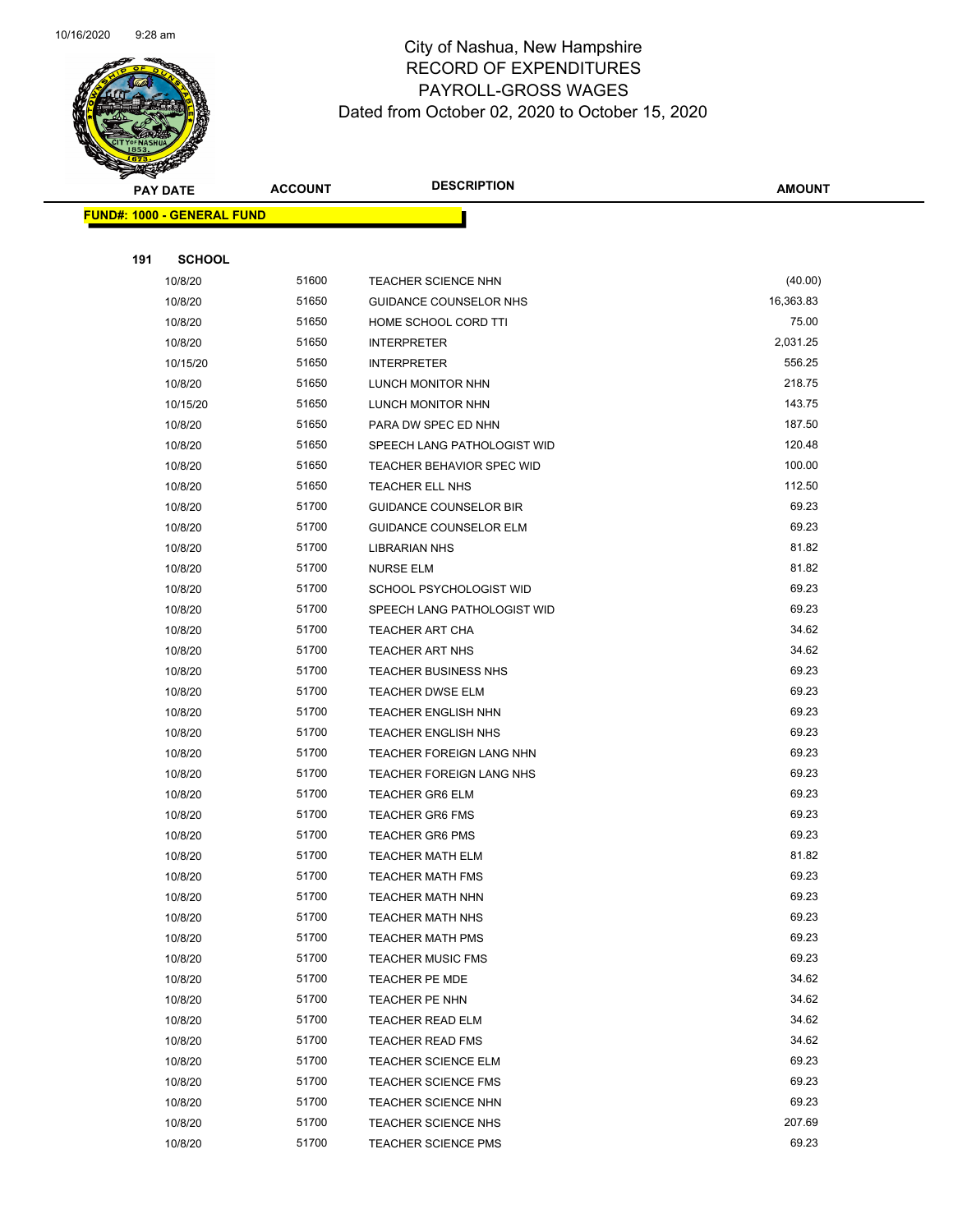

Page 89 of 104

|     | <b>PAY DATE</b>                   | <b>ACCOUNT</b> | <b>DESCRIPTION</b>                | <b>AMOUNT</b>  |
|-----|-----------------------------------|----------------|-----------------------------------|----------------|
|     | <b>FUND#: 1000 - GENERAL FUND</b> |                |                                   |                |
|     |                                   |                |                                   |                |
| 191 | <b>SCHOOL</b>                     |                |                                   |                |
|     | 10/8/20                           | 51700          | <b>TEACHER SOCIAL STUDIES ELM</b> | 69.23          |
|     | 10/8/20                           | 51700          | <b>TEACHER SOCIAL STUDIES FMS</b> | 69.23          |
|     | 10/8/20                           | 51700          | TEACHER SOCIAL STUDIES NHN        | 69.23          |
|     | 10/8/20                           | 51700          | TEACHER SOCIAL STUDIES NHS        | 69.23          |
|     | 10/8/20                           | 51700          | TEACHER SOCIAL STUDIES PMS        | 69.23          |
|     | 10/8/20                           | 51700          | TEACHER SPED NHN                  | 69.23          |
|     | 10/8/20                           | 51700          | TEACHER SPED NHS                  | 69.23          |
|     | 10/8/20                           | 51700          | TEACHER TECHED NHN                | 69.23          |
|     | 10/15/20                          | 51700          | TECH INTERGRATION ASST AMH        | 27.00          |
|     | 10/15/20                          | 51700          | TECH INTERGRATION ASST CHA        | 27.68          |
|     | 10/15/20                          | 51700          | TECH INTERGRATION ASST FES        | 33.33          |
|     | 10/15/20                          | 51700          | TECH INTERGRATION ASST LDG        | 28.08          |
|     | 10/15/20                          | 51700          | <b>TECH INTERGRATION ASST MTP</b> | 30.51          |
|     | 10/8/20                           | 51750          | <b>CLERICAL PRINCIPAL NHN</b>     | 641.07         |
|     | 10/8/20                           | 51750          | <b>CUSTODIAN SUPERVISOR WPO</b>   | 2,933.38       |
|     | 10/8/20                           | 51750          | PARA DW SPEC ED FMS               | 977.93         |
|     | 10/8/20                           | 51750          | <b>PARA INST BIC</b>              | 1,213.72       |
|     | 10/8/20                           | 55118          | TELEPHONE-CELLULAR                | (404.67)       |
|     | <b>TOTAL 191 - SCHOOL</b>         |                |                                   | \$3,424,845.30 |
|     |                                   |                |                                   |                |

**TOTAL FUND 1000 - GENERAL FUND \$5,473,223.33** 

 $\sim$  .

. . . . . . . . .

#### **FUND#: 2100 - FOOD SERVICES FUND**

| 10/8/20  | 51100 | CLERICAL FOOD SERVICE NHS            | 820.50   |
|----------|-------|--------------------------------------|----------|
| 10/15/20 | 51100 | <b>CLERICAL FOOD SERVICE NHS</b>     | 798.62   |
| 10/8/20  | 51100 | DELIVERY DRIVER FOOD SERVICE         | 752.77   |
| 10/15/20 | 51100 | DELIVERY DRIVER FOOD SERVICE         | 752.76   |
| 10/8/20  | 51100 | DIRECTOR FOOD SERVICE                | 3,311.55 |
| 10/8/20  | 51100 | <b>FOOD SERVICE BUSINESS MANAGER</b> | 2,411.68 |
| 10/8/20  | 51100 | FOOD SERVICE COOK AMH                | 531.30   |
| 10/15/20 | 51100 | FOOD SERVICE COOK AMH                | 531.30   |
| 10/8/20  | 51100 | <b>FOOD SERVICE COOK BIC</b>         | 543.55   |
| 10/15/20 | 51100 | FOOD SERVICE COOK BIC                | 543.55   |
| 10/8/20  | 51100 | FOOD SERVICE COOK BRO                | 531.91   |
| 10/15/20 | 51100 | FOOD SERVICE COOK BRO                | 543.55   |
| 10/8/20  | 51100 | <b>FOOD SERVICE COOK CHA</b>         | 548.80   |
| 10/15/20 | 51100 | FOOD SERVICE COOK CHA                | 548.80   |
| 10/8/20  | 51100 | <b>FOOD SERVICE COOK ELM</b>         | 1,051.75 |
| 10/15/20 | 51100 | FOOD SERVICE COOK ELM                | 1,051.75 |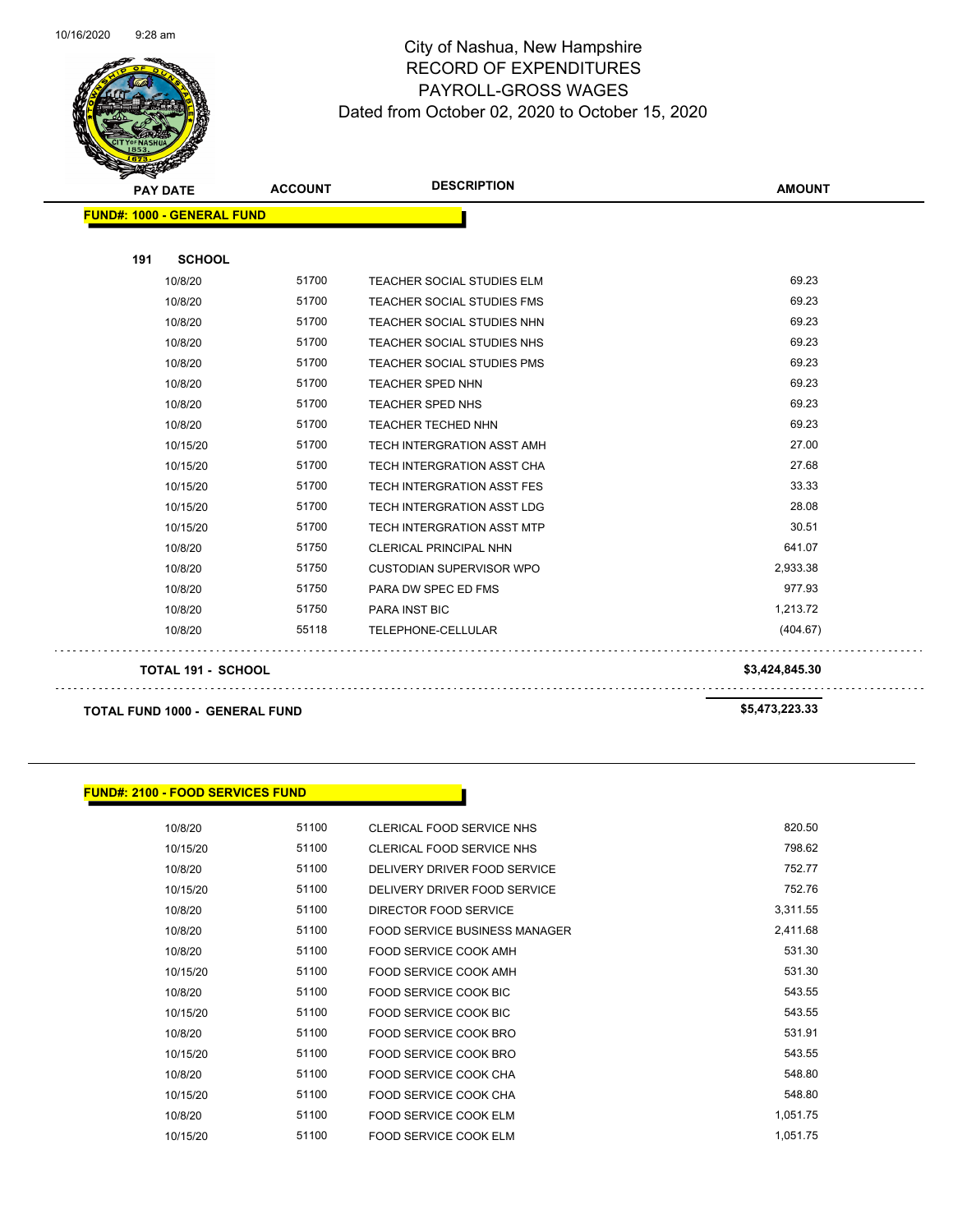

| <b>PAY DATE</b>                         | <b>ACCOUNT</b> | <b>DESCRIPTION</b>                                           | <b>AMOUNT</b> |
|-----------------------------------------|----------------|--------------------------------------------------------------|---------------|
| <b>FUND#: 2100 - FOOD SERVICES FUND</b> |                |                                                              |               |
|                                         | 51100          |                                                              | 548.80        |
| 10/8/20<br>10/15/20                     | 51100          | <b>FOOD SERVICE COOK FES</b><br><b>FOOD SERVICE COOK FES</b> | 548.80        |
| 10/8/20                                 | 51100          | FOOD SERVICE COOK FMS                                        | 542.85        |
| 10/15/20                                | 51100          | FOOD SERVICE COOK FMS                                        | 542.85        |
| 10/8/20                                 | 51100          | FOOD SERVICE COOK LDG                                        | 526.05        |
| 10/15/20                                | 51100          | FOOD SERVICE COOK LDG                                        | 526.05        |
| 10/8/20                                 | 51100          | FOOD SERVICE COOK MDE                                        | 531.30        |
| 10/15/20                                | 51100          | FOOD SERVICE COOK MDE                                        | 523.71        |
| 10/8/20                                 | 51100          | FOOD SERVICE COOK NHN                                        | 1,174.25      |
| 10/15/20                                | 51100          | FOOD SERVICE COOK NHN                                        | 1,140.70      |
| 10/8/20                                 | 51100          | FOOD SERVICE COOK NHS                                        | 1,146.25      |
| 10/15/20                                | 51100          | FOOD SERVICE COOK NHS                                        | 1,146.25      |
| 10/8/20                                 | 51100          | FOOD SERVICE COOK NSE                                        | 539.67        |
| 10/15/20                                | 51100          | FOOD SERVICE COOK NSE                                        | 531.91        |
| 10/8/20                                 | 51100          | <b>FOOD SERVICE COOK PMS</b>                                 | 582.05        |
| 10/15/20                                | 51100          | FOOD SERVICE COOK PMS                                        | 582.05        |
| 10/8/20                                 | 51100          | FOOD SERVICE COOK SHE                                        | 531.30        |
| 10/15/20                                | 51100          | FOOD SERVICE COOK SHE                                        | 531.30        |
| 10/8/20                                 | 51100          | <b>FOOD SERVICE SITE CORD</b>                                | 12,922.36     |
| 10/8/20                                 | 51100          | <b>FOOD SERVICECOOK MTP</b>                                  | 522.29        |
| 10/15/20                                | 51100          | <b>FOOD SERVICECOOK MTP</b>                                  | 522.29        |
| 10/8/20                                 | 51200          | FOOD SERVICE ASST PT AMH                                     | 350.30        |
| 10/15/20                                | 51200          | FOOD SERVICE ASST PT AMH                                     | 350.30        |
| 10/8/20                                 | 51200          | FOOD SERVICE ASST PT BIR                                     | 506.40        |
| 10/15/20                                | 51200          | FOOD SERVICE ASST PT BIR                                     | 506.40        |
| 10/8/20                                 | 51200          | FOOD SERVICE ASST PT BRO                                     | 397.80        |
| 10/15/20                                | 51200          | FOOD SERVICE ASST PT BRO                                     | 331.50        |
| 10/8/20                                 | 51200          | FOOD SERVICE ASST PT CHA                                     | 553.60        |
| 10/15/20                                | 51200          | FOOD SERVICE ASST PT CHA                                     | 529.75        |
| 10/8/20                                 | 51200          | FOOD SERVICE ASST PT DRC                                     | 378.00        |
| 10/15/20                                | 51200          | <b>FOOD SERVICE ASST PT DRC</b>                              | 2,762.31      |
| 10/8/20                                 | 51200          | FOOD SERVICE ASST PT ELM                                     | 1,072.59      |
| 10/15/20                                | 51200          | FOOD SERVICE ASST PT ELM                                     | 1,110.39      |
| 10/8/20                                 | 51200          | <b>FOOD SERVICE ASST PT FES</b>                              | 378.00        |
| 10/15/20                                | 51200          | <b>FOOD SERVICE ASST PT FES</b>                              | 425.25        |
| 10/8/20                                 | 51200          | FOOD SERVICE ASST PT FMS                                     | 592.56        |
| 10/15/20                                | 51200          | FOOD SERVICE ASST PT FMS                                     | 813.26        |
| 10/8/20                                 | 51200          | <b>FOOD SERVICE ASST PT LDG</b>                              | 467.50        |
| 10/15/20                                | 51200          | FOOD SERVICE ASST PT LDG                                     | 344.65        |
| 10/8/20                                 | 51200          | FOOD SERVICE ASST PT MDE                                     | 202.23        |
| 10/15/20                                | 51200          | FOOD SERVICE ASST PT MDE                                     | 279.27        |
| 10/8/20                                 | 51200          | FOOD SERVICE ASST PT MTP                                     | 264.60        |
| 10/15/20                                | 51200          | FOOD SERVICE ASST PT MTP                                     | 422.10        |
| 10/8/20                                 | 51200          | FOOD SERVICE ASST PT NHN                                     | 3,051.35      |
|                                         |                |                                                              |               |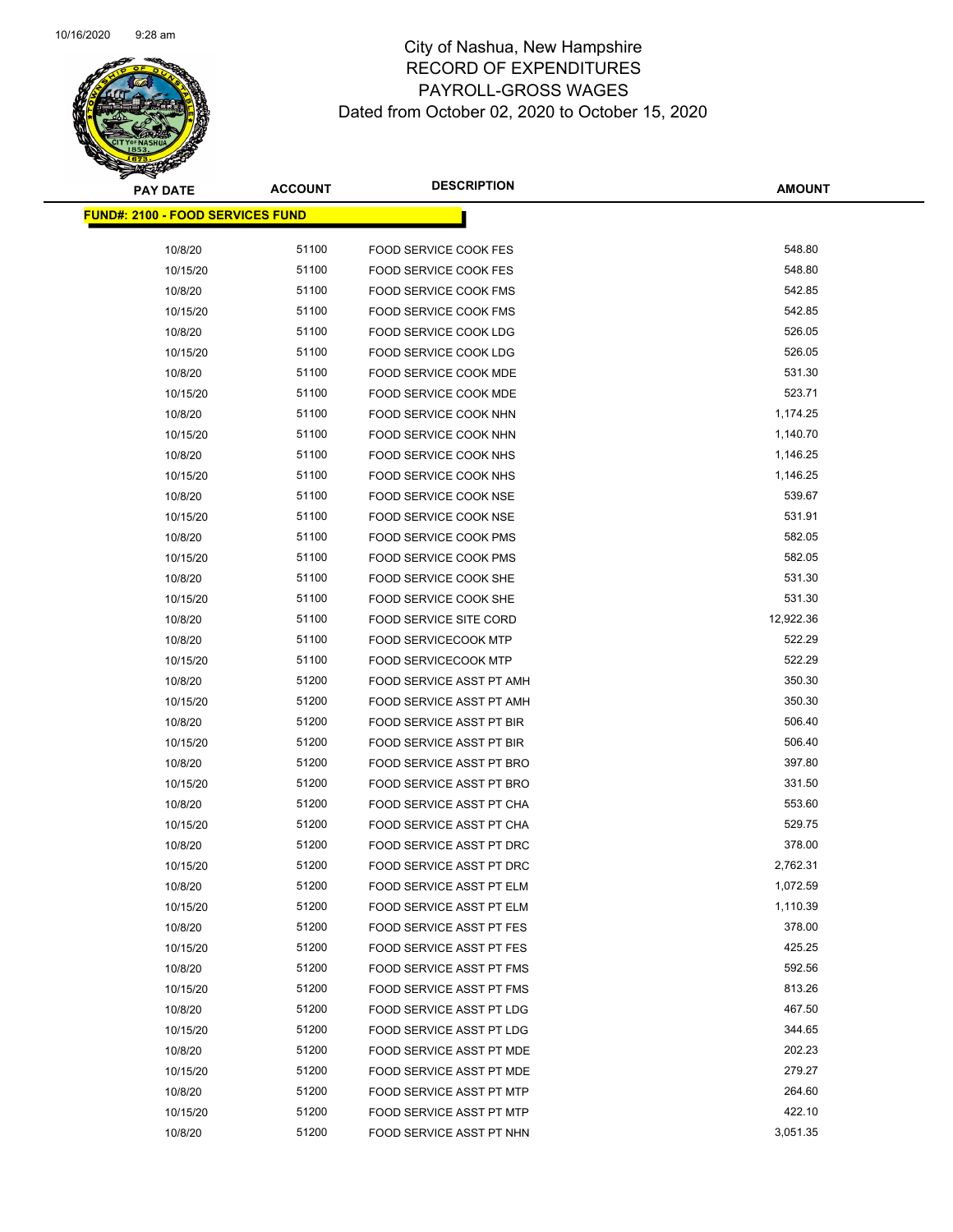

| <b>PAY DATE</b>                             | <b>ACCOUNT</b> | <b>DESCRIPTION</b>              | <b>AMOUNT</b> |
|---------------------------------------------|----------------|---------------------------------|---------------|
| <b>FUND#: 2100 - FOOD SERVICES FUND</b>     |                |                                 |               |
|                                             |                |                                 |               |
| 10/15/20                                    | 51200          | FOOD SERVICE ASST PT NHN        | 2,940.65      |
| 10/8/20                                     | 51200          | <b>FOOD SERVICE ASST PT NHS</b> | 2,287.29      |
| 10/15/20                                    | 51200          | FOOD SERVICE ASST PT NHS        | 2,380.95      |
| 10/8/20                                     | 51200          | <b>FOOD SERVICE ASST PT NSE</b> | 232.05        |
| 10/15/20                                    | 51200          | FOOD SERVICE ASST PT NSE        | 179.01        |
| 10/8/20                                     | 51200          | <b>FOOD SERVICE ASST PT PMS</b> | 1,842.66      |
| 10/15/20                                    | 51200          | <b>FOOD SERVICE ASST PT PMS</b> | 1,679.25      |
| 10/8/20                                     | 51200          | FOOD SERVICE ASST PT SHE        | 279.00        |
| 10/15/20                                    | 51200          | FOOD SERVICE ASST PT SHE        | 279.00        |
| 10/15/20                                    | 51300          | CLERICAL FOOD SERVICE NHS       | 32.83         |
| 10/8/20                                     | 51300          | <b>FOOD SERVICE COOK MDE</b>    | 5.70          |
| 10/8/20                                     | 51300          | <b>FOOD SERVICE COOK NHS</b>    | 6.58          |
| 10/15/20                                    | 51300          | <b>FOOD SERVICE COOK NHS</b>    | 12.28         |
| 10/8/20                                     | 51300          | <b>FOOD SERVICE COOK PMS</b>    | 6.24          |
| 10/15/20                                    | 51300          | FOOD SERVICE COOK PMS           | 6.24          |
| 10/8/20                                     | 51750          | FOOD SERVICE COOK DRC           | 700.08        |
| <b>TOTAL FUND 2100 - FOOD SERVICES FUND</b> |                |                                 | \$70,397.14   |
|                                             |                |                                 |               |
|                                             |                |                                 |               |

| 10/8/20  | 51100 | CLERICAL ADULT ED NHN | 769.68 |
|----------|-------|-----------------------|--------|
| 10/15/20 | 51100 | CLERICAL ADULT ED NHN | 820.50 |

| <b>FUND#: 2252 - DAY CARE</b>     |       |                            |            |
|-----------------------------------|-------|----------------------------|------------|
| 10/8/20                           | 51100 | PANTHER PRESCHOOL DIRECTOR | 1.123.60   |
| <b>TOTAL FUND 2252 - DAY CARE</b> |       |                            | \$1,123.60 |

| <b>FUND#: 2257 - SPECIAL ED LOCAL</b>    |
|------------------------------------------|
| 51100<br>10/15/20<br>PARA DW SPEC ED AMH |
| 51100<br>10/8/20<br>PARA DW SPEC ED NHS  |
| 51100<br>10/15/20<br>PARA DW SPEC ED NHS |
| 51100<br>10/8/20<br>PARA DW SPEC ED WID  |
| 51100<br>PARA DW SPEC ED WID<br>10/15/20 |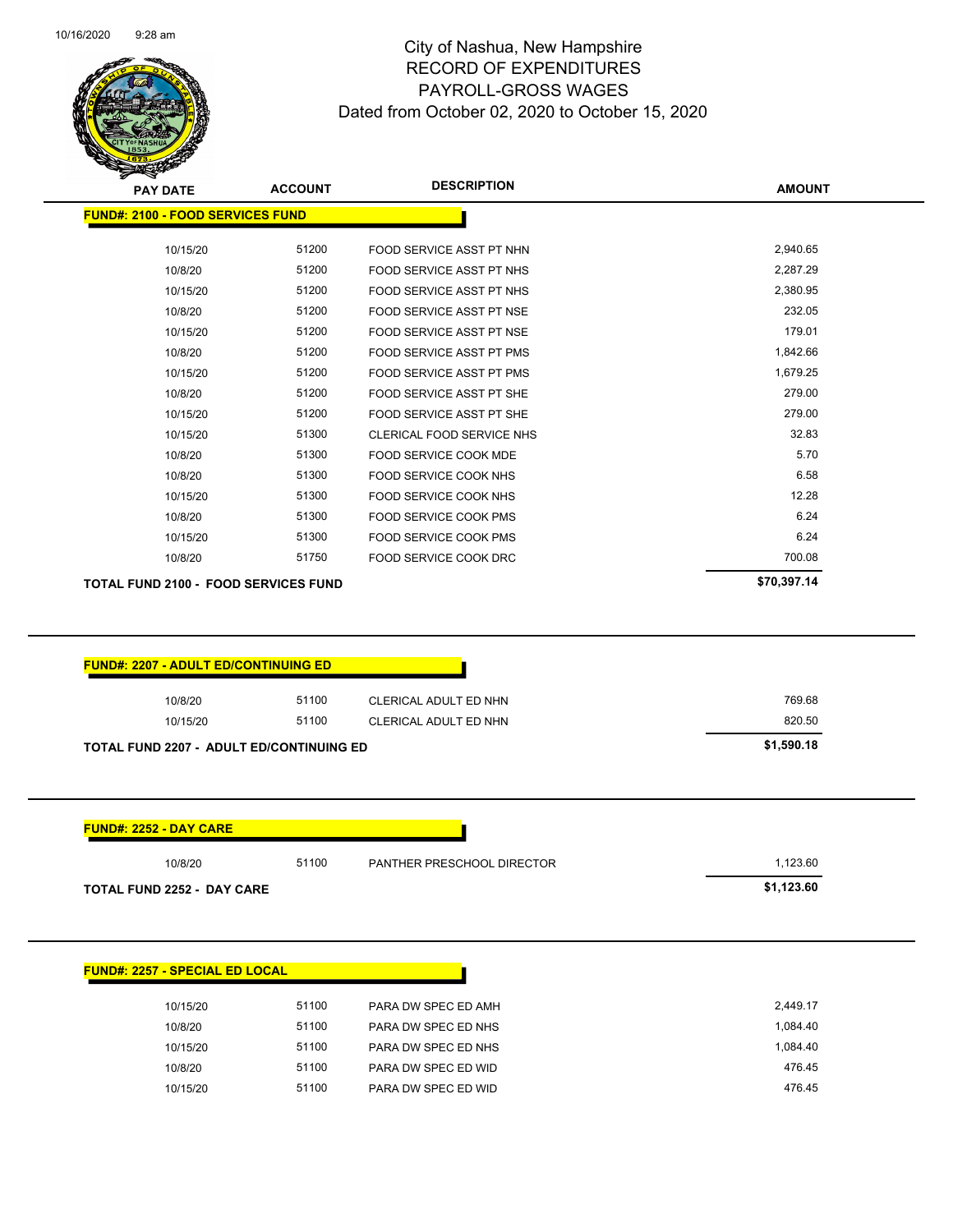|                                    |                                                        | City of Nashua, New Hampshire<br><b>RECORD OF EXPENDITURES</b><br>PAYROLL-GROSS WAGES<br>Dated from October 02, 2020 to October 15, 2020 | Page 92 of 104 |
|------------------------------------|--------------------------------------------------------|------------------------------------------------------------------------------------------------------------------------------------------|----------------|
| <b>PAY DATE</b>                    | <b>ACCOUNT</b>                                         | <b>DESCRIPTION</b>                                                                                                                       | <b>AMOUNT</b>  |
| TOTAL FUND 2257 - SPECIAL ED LOCAL |                                                        |                                                                                                                                          | \$5,570.87     |
|                                    | <b>FUND#: 2503 - PARKS &amp; REC PROGRAMS FUND</b>     |                                                                                                                                          |                |
| 10/8/20                            | 51100                                                  | PROGRAM COORDINATOR                                                                                                                      | 390.95         |
| 10/15/20                           | 51100                                                  | PROGRAM COORDINATOR                                                                                                                      | 390.95         |
|                                    | <b>TOTAL FUND 2503 - PARKS &amp; REC PROGRAMS FUND</b> |                                                                                                                                          | \$781.90       |
|                                    | <b>FUND#: 2505 - PEG ACCESS CHANNELS FUND</b>          |                                                                                                                                          |                |
| 10/8/20                            | 51100                                                  | ECHANNEL ACCESS ADMINISTRATOR                                                                                                            | 1,206.50       |
| 10/15/20                           | 51100                                                  | ECHANNEL ACCESS ADMINISTRATOR                                                                                                            | 1,206.50       |
| 10/8/20                            | 51100                                                  | PEG PROGRAM MANAGER                                                                                                                      | 1,307.05       |
| 10/15/20                           | 51100                                                  | PEG PROGRAM MANAGER                                                                                                                      | 1,307.05       |
| 10/15/20                           | 51200                                                  | <b>GAME OFFICIALS</b>                                                                                                                    | 60.00          |
| 10/8/20                            | 51200                                                  | <b>VIDEOGRAPHER</b>                                                                                                                      | 375.00         |
| 10/15/20                           | 51200                                                  | <b>VIDEOGRAPHER</b>                                                                                                                      | 1,567.50       |
|                                    | <b>TOTAL FUND 2505 - PEG ACCESS CHANNELS FUND</b>      |                                                                                                                                          | \$7,029.60     |
|                                    | <b>FUND#: 3010 - GENERAL GOV'T GRANTS FUND</b>         |                                                                                                                                          |                |
| 10/8/20                            | 51400                                                  | <b>CITY CLERK TEMP</b>                                                                                                                   | 5,843.75       |
| 10/15/20                           | 51400                                                  | <b>CITY CLERK TEMP</b>                                                                                                                   | 8,417.50       |
| 10/8/20                            | 51400                                                  | LUNCH MONITOR NHN                                                                                                                        | 242.72         |
| 10/15/20                           | 51400                                                  | LUNCH MONITOR NHN                                                                                                                        | 390.72         |
| 10/8/20                            | 51400                                                  | <b>SUB TEACHER</b>                                                                                                                       | 1,172.50       |
| 10/15/20                           | 51400                                                  | <b>SUB TEACHER</b>                                                                                                                       | 2,479.00       |
|                                    | <b>TOTAL FUND 3010 - GENERAL GOV'T GRANTS FUND</b>     |                                                                                                                                          | \$18,546.19    |
|                                    | <b>FUND#: 3030 - EMERGENCY MGMT GRANTS FUND</b>        |                                                                                                                                          |                |
| 10/15/20                           | 51200                                                  | EMERGENCY MANAGEMENT COORDINAT                                                                                                           | 267.92         |
|                                    | <b>TOTAL FUND 3030 - EMERGENCY MGMT GRANTS FUND</b>    |                                                                                                                                          | \$267.92       |
|                                    |                                                        |                                                                                                                                          |                |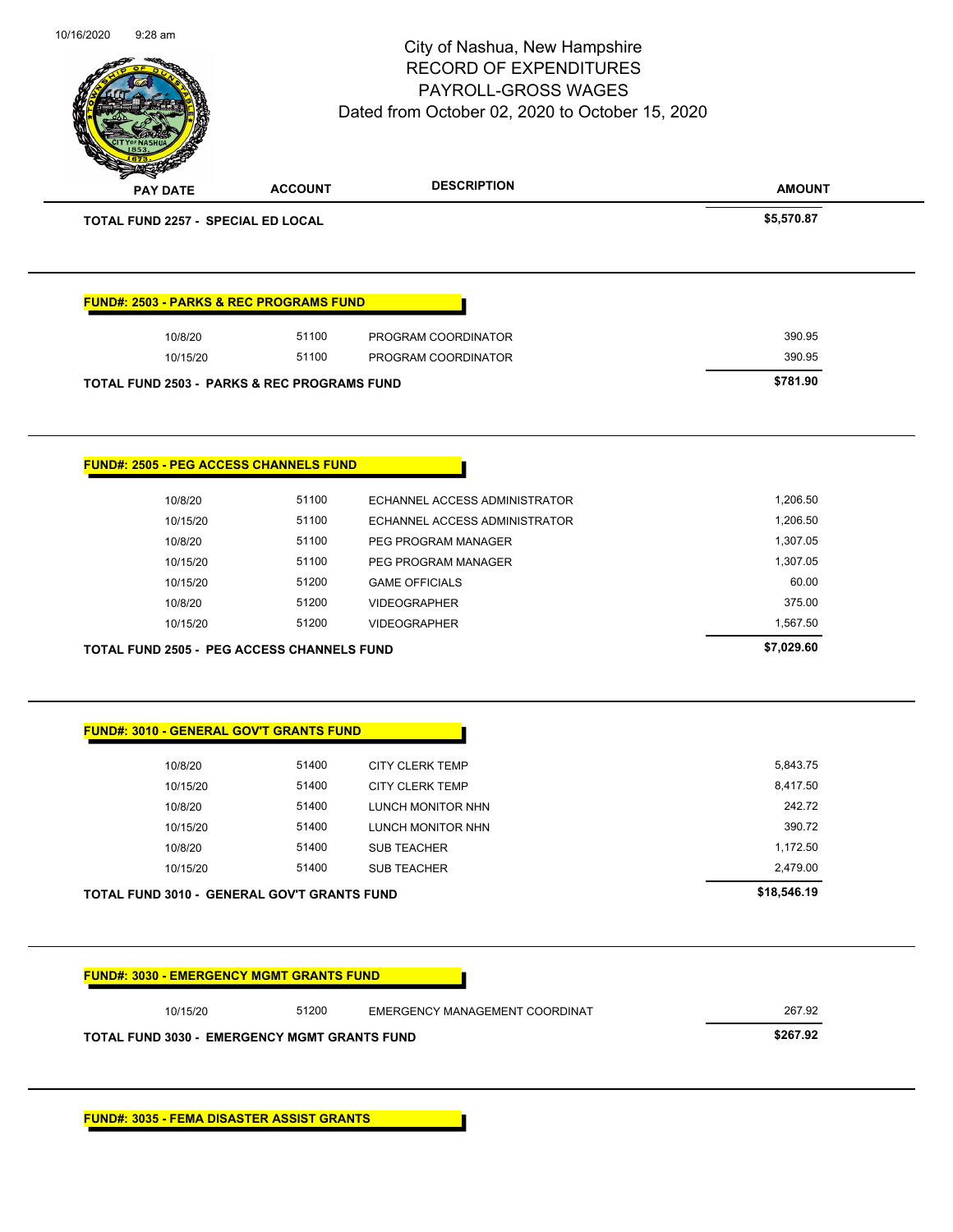

| <b>PAY DATE</b>                                  | <b>ACCOUNT</b> | <b>DESCRIPTION</b>                 | <b>AMOUNT</b> |
|--------------------------------------------------|----------------|------------------------------------|---------------|
| <b>FUND#: 3035 - FEMA DISASTER ASSIST GRANTS</b> |                |                                    |               |
|                                                  |                |                                    |               |
| 6/30/20                                          | 51200          | EMERGENCY MANAGEMENT COORDINAT     | 1.205.64      |
| 10/15/20                                         | 51300          | <b>BILINGUAL OUTREACH WORKER</b>   | 137.70        |
| 10/15/20                                         | 51300          | CAPTAIN FIRE TRAINING SAFETY       | 69.63         |
| 6/30/20                                          | 51300          | EMERGENCY MANAGEMENT COORDINAT     | 2,896.85      |
| 10/15/20                                         | 51300          | ENVIRONMENTAL TECH OFFICE MGR      | 41.47         |
| 10/8/20                                          | 51300          | <b>FIRE TRAINING OFFICER</b>       | 30.63         |
| 10/8/20                                          | 51300          | <b>FIREFIGHTERS ALL RANKS</b>      | 136.63        |
| 10/15/20                                         | 51300          | <b>FIREFIGHTERS ALL RANKS</b>      | 167.19        |
| 6/30/20                                          | 51300          | PATROLMAN ALL RANKS                | 581.66        |
| 10/15/20                                         | 51300          | PATROLMAN ALL RANKS                | 1,418.74      |
| 10/15/20                                         | 51300          | PROGRAM ASSISTANT COMMUNITY HEALTH | 35.56         |
| 6/30/20                                          | 51300          | <b>RADIO SYSTEMS MANAGER</b>       | 609.57        |
| 6/30/20                                          | 51300          | TECHNICAL SPEC II NET SUPPORT      | 381.96        |
| 6/30/20                                          | 51300          | <b>TECHNICAL SPECIALIST I</b>      | 475.03        |
| 6/30/20                                          | 51300          | WEB ADMINISTRATOR/GRAPHIC DESINGER | 248.93        |
| TOTAL FUND 3035 - FEMA DISASTER ASSIST GRANTS    |                |                                    | \$8,437.19    |

#### **FUND#: 3050 - POLICE GRANTS FUND**

| TOTAL FUND 3050 - POLICE GRANTS FUND |       |                            | \$10,656.83 |
|--------------------------------------|-------|----------------------------|-------------|
| 10/8/20                              | 51300 | <b>SERGEANT</b>            | 1,426.18    |
| 10/15/20                             | 51300 | PATROLMAN ALL RANKS        | 1.594.48    |
| 10/8/20                              | 51300 | PATROLMAN ALL RANKS        | 1.991.22    |
| 10/15/20                             | 51300 | <b>LIEUTENANT</b>          | 479.77      |
| 10/8/20                              | 51300 | LIEUTENANT                 | 241.72      |
| 10/15/20                             | 51300 | DOMESTIC VIOLENCE ADVOCATE | 55.46       |
| 10/15/20                             | 51100 | PATROLMAN ALL RANKS        | 1,477.00    |
| 10/8/20                              | 51100 | PATROLMAN ALL RANKS        | 1,477.00    |
| 10/15/20                             | 51100 | DOMESTIC VIOLENCE ADVOCATE | 957.00      |
| 10/8/20                              | 51100 | DOMESTIC VIOLENCE ADVOCATE | 957.00      |
|                                      |       |                            |             |

#### **FUND#: 3068 - COMMUNITY SERVICES GRANTS FUND**

| 10/8/20  | 51100 | BILINGUAL COMM HEALTH WORKER                    | 82.63  |
|----------|-------|-------------------------------------------------|--------|
| 10/15/20 | 51100 | <b>BILINGUAL COMM HEALTH WORKER</b>             | 82.64  |
| 10/8/20  | 51100 | COMMUNITY SERVICES PROGRAM ADMINISTRATIVE ASSIS | 840.21 |
| 10/15/20 | 51100 | COMMUNITY SERVICES PROGRAM ADMINISTRATIVE ASSIS | 840.20 |
| 10/8/20  | 51100 | <b>EPIDEMIOLOGIST</b>                           | 164.00 |
| 10/15/20 | 51100 | <b>EPIDEMIOLOGIST</b>                           | 164.00 |
| 10/8/20  | 51100 | PROGRAM ASSISTANT COMMUNITY HEALTH              | 118.51 |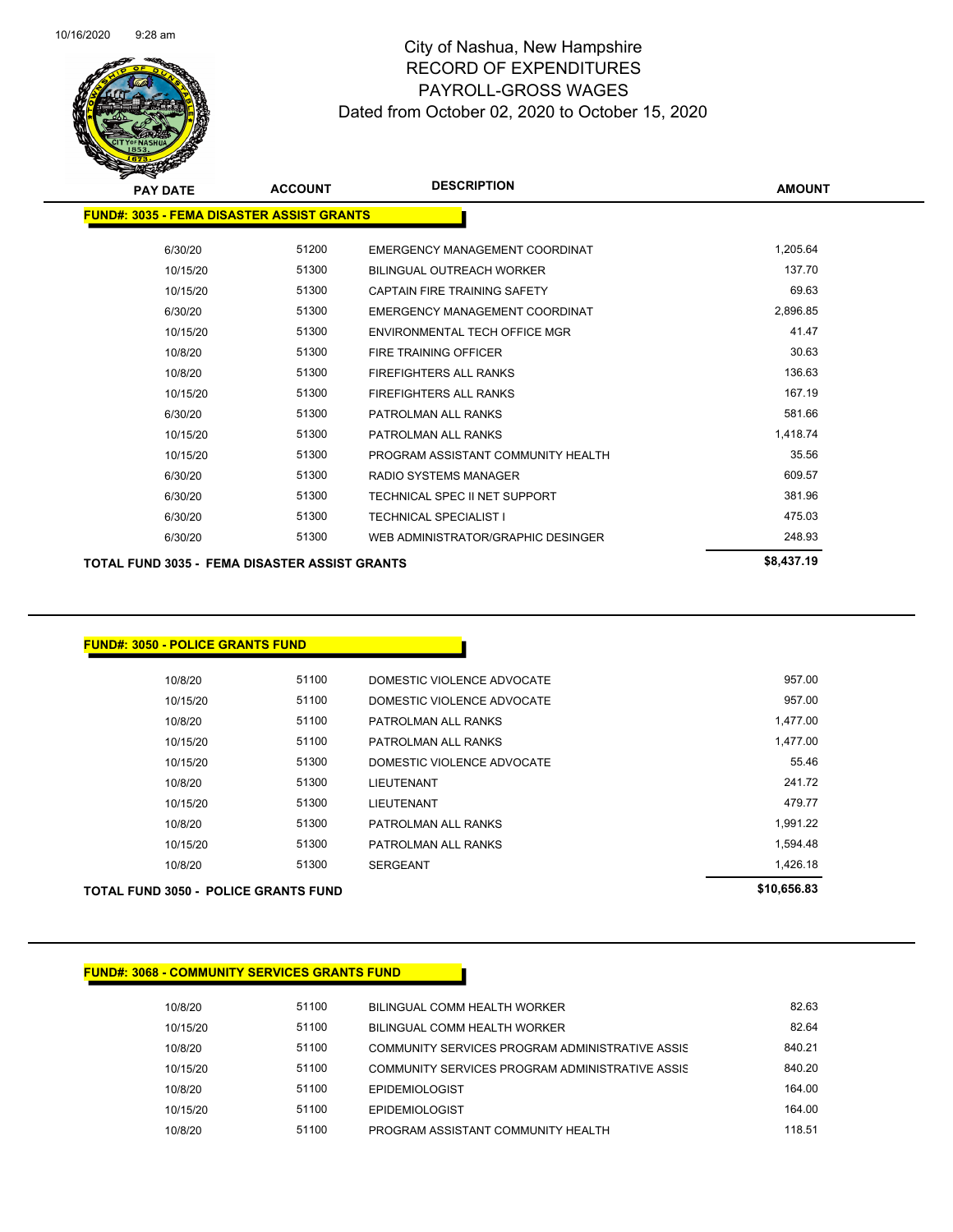

| <b>PAY DATE</b>                                         | <b>ACCOUNT</b> | <b>DESCRIPTION</b>                              | <b>AMOUNT</b> |
|---------------------------------------------------------|----------------|-------------------------------------------------|---------------|
| <b>FUND#: 3068 - COMMUNITY SERVICES GRANTS FUND</b>     |                |                                                 |               |
|                                                         |                |                                                 |               |
| 10/15/20                                                | 51100          | PROGRAM ASSISTANT COMMUNITY HEALTH              | 118.51        |
| 10/8/20                                                 | 51100          | PUB HEALTH NET SVS COORD                        | 1,418.95      |
| 10/15/20                                                | 51100          | PUB HEALTH NET SVS COORD                        | 1,418.95      |
| 10/8/20                                                 | 51100          | SMP PROGRAM COORDINATOR                         | 1,091.80      |
| 10/15/20                                                | 51100          | SMP PROGRAM COORDINATOR                         | 1,091.80      |
| 10/8/20                                                 | 51300          | BILINGUAL COMM HEALTH WORKER                    | 22.46         |
| 10/15/20                                                | 51300          | BILINGUAL COMM HEALTH WORKER                    | 6.20          |
| 10/8/20                                                 | 51300          | COMMUNITY SERVICES PROGRAM ADMINISTRATIVE ASSIS | 15.75         |
| 10/15/20                                                | 51300          | COMMUNITY SERVICES PROGRAM ADMINISTRATIVE ASSIS | 7.88          |
| 10/8/20                                                 | 51412          | PUB HEALTH NURSE                                | 968.69        |
| 10/15/20                                                | 51412          | PUB HEALTH NURSE                                | 974.45        |
| <b>TOTAL FUND 3068 - COMMUNITY SERVICES GRANTS FUND</b> |                |                                                 | \$9,427.63    |

#### **FUND#: 3070 - COMMUNITY HEALTH GRANTS FUND**

| <b>TOTAL FUND 3070 - COMMUNITY HEALTH GRANTS FUND</b> |       |                                    | \$5,821.43 |
|-------------------------------------------------------|-------|------------------------------------|------------|
| 10/15/20                                              | 51300 | BILINGUAL COMM HEALTH WORKER       | 55.78      |
| 10/8/20                                               | 51300 | BILINGUAL COMM HEALTH WORKER       | 202.17     |
| 10/15/20                                              | 51100 | PUB HEALTH NURSE                   | 1.208.35   |
| 10/8/20                                               | 51100 | PUB HEALTH NURSE                   | 1.208.35   |
| 10/15/20                                              | 51100 | PROGRAM ASSISTANT COMMUNITY HEALTH | 829.79     |
| 10/8/20                                               | 51100 | PROGRAM ASSISTANT COMMUNITY HEALTH | 829.79     |
| 10/15/20                                              | 51100 | BILINGUAL COMM HEALTH WORKER       | 743.60     |
| 10/8/20                                               | 51100 | BILINGUAL COMM HEALTH WORKER       | 743.60     |
|                                                       |       |                                    |            |

#### **FUND#: 3090 - URBAN PROGRAM GRANTS FUND**

| 10/8/20  | 51100 | CODE ENFORCEMENT OFFICER II    | 488.50   |
|----------|-------|--------------------------------|----------|
| 10/15/20 | 51100 | CODE ENFORCEMENT OFFICER II    | 488.50   |
| 10/8/20  | 51100 | <b>GRANT MGMT SPECIALIST</b>   | 1,103.65 |
| 10/15/20 | 51100 | <b>GRANT MGMT SPECIALIST</b>   | 1,103.65 |
| 10/8/20  | 51100 | <b>MANAGER URBAN PROGRAMS</b>  | 1,709.25 |
| 10/15/20 | 51100 | <b>MANAGER URBAN PROGRAMS</b>  | 1,709.25 |
| 10/8/20  | 51100 | PROGRAM COORDINATOR LP&HH      | 1.282.35 |
| 10/15/20 | 51100 | PROGRAM COORDINATOR LP&HH      | 1.282.35 |
| 10/8/20  | 51100 | PROJECT ADMINISTRATOR          | 1,334.15 |
| 10/15/20 | 51100 | PROJECT ADMINISTRATOR          | 1,334.15 |
| 10/8/20  | 51100 | PROJECT ADMINISTRATOR LP&HH    | 1.257.20 |
| 10/15/20 | 51100 | PROJECT ADMINISTRATOR LP&HH    | 1,257.20 |
| 10/8/20  | 51100 | PROJECT SPECIALIST URBAN PROGR | 1.196.35 |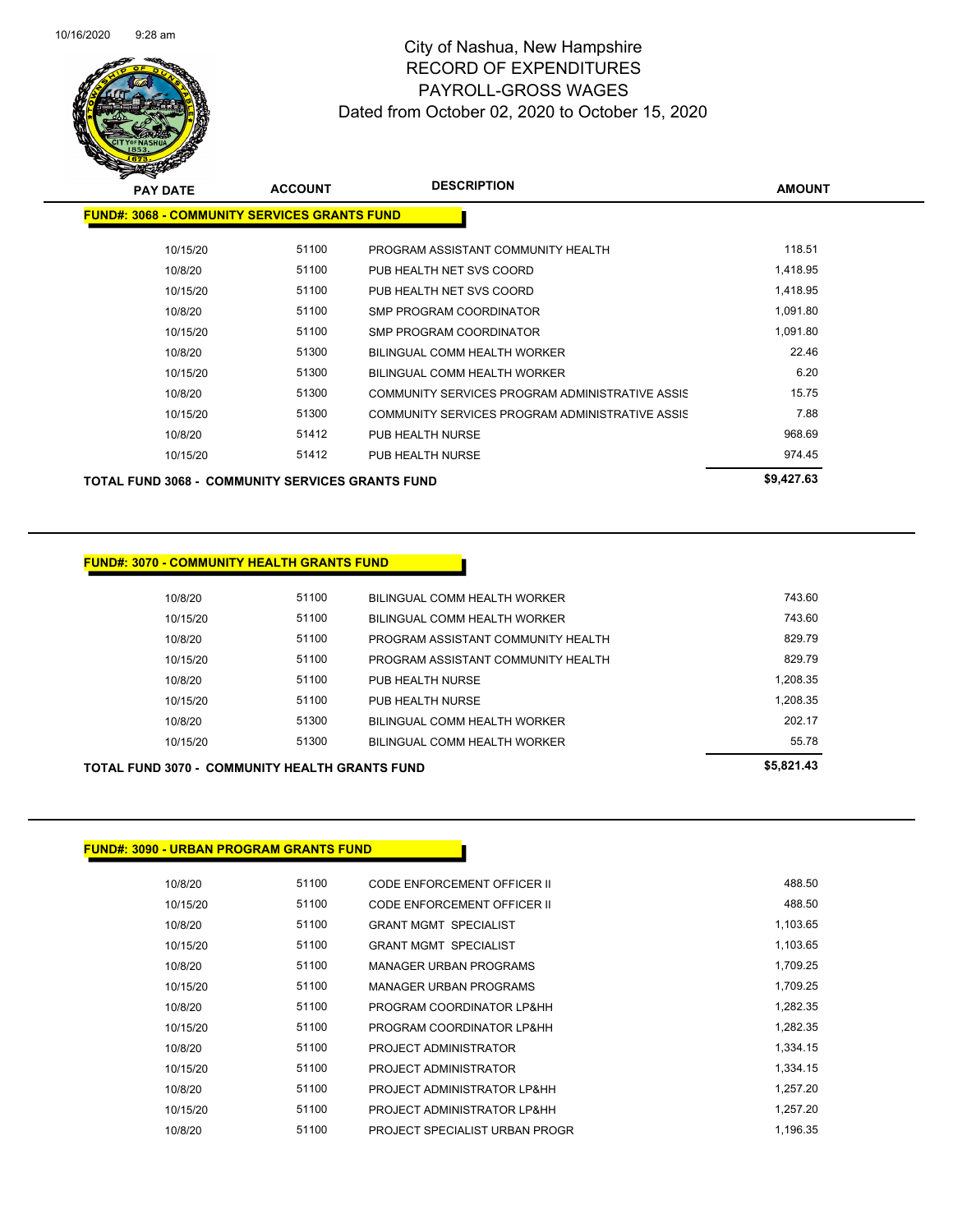| 10/16/2020<br>$9:28$ am                        |                | City of Nashua, New Hampshire<br><b>RECORD OF EXPENDITURES</b><br><b>PAYROLL-GROSS WAGES</b><br>Dated from October 02, 2020 to October 15, 2020 | Page 95 of 104 |
|------------------------------------------------|----------------|-------------------------------------------------------------------------------------------------------------------------------------------------|----------------|
| <b>PAY DATE</b>                                | <b>ACCOUNT</b> | <b>DESCRIPTION</b>                                                                                                                              | <b>AMOUNT</b>  |
| <b>FUND#: 3090 - URBAN PROGRAM GRANTS FUND</b> |                |                                                                                                                                                 |                |
| 10/15/20                                       | 51100          | PROJECT SPECIALIST URBAN PROGR                                                                                                                  | 1,196.33       |
| TOTAL FUND 3090 - URBAN PROGRAM GRANTS FUND    |                |                                                                                                                                                 | \$16,742.88    |
|                                                |                |                                                                                                                                                 |                |

| <b>FUND#: 3120 - TRANSIT GRANTS FUND</b> |       |                                       |             |
|------------------------------------------|-------|---------------------------------------|-------------|
| 10/8/20                                  | 51100 | <b>COMMUNICATION SPEC</b>             | 1,147.95    |
| 10/15/20                                 | 51100 | <b>COMMUNICATION SPEC</b>             | 1,147.95    |
| 10/8/20                                  | 51100 | <b>TRANSIT ADMINISTRATOR</b>          | 1,809.80    |
| 10/15/20                                 | 51100 | <b>TRANSIT ADMINISTRATOR</b>          | 1,809.80    |
| 10/8/20                                  | 51100 | <b>TRANSIT FINANCE COORDINATOR</b>    | 1,308.00    |
| 10/15/20                                 | 51100 | <b>TRANSIT FINANCE COORDINATOR</b>    | 1,308.00    |
| 10/8/20                                  | 51100 | <b>TRANSIT FLEET FACILITIES SUPV</b>  | 1,103.65    |
| 10/15/20                                 | 51100 | <b>TRANSIT FLEET FACILITIES SUPV</b>  | 1,103.65    |
| 10/8/20                                  | 51100 | <b>TRANSIT MECHANICS</b>              | 2,001.65    |
| 10/15/20                                 | 51100 | <b>TRANSIT MECHANICS</b>              | 2,001.65    |
| 10/8/20                                  | 51100 | <b>TRANSIT OPERATIONS COORDINATOR</b> | 990.90      |
| 10/15/20                                 | 51100 | <b>TRANSIT OPERATIONS COORDINATOR</b> | 990.90      |
| 10/8/20                                  | 51100 | <b>TRANSIT UTILITY SERVICE WORKER</b> | 1,473.65    |
| 10/15/20                                 | 51100 | <b>TRANSIT UTILITY SERVICE WORKER</b> | 1,473.65    |
| 10/15/20                                 | 51300 | <b>TRANSIT UTILITY SERVICE WORKER</b> | 27.94       |
| TOTAL FUND 3120 - TRANSIT GRANTS FUND    |       |                                       | \$19,699.14 |

#### **FUND#: 3800 - SCHOOL GRANTS FUND**

| 10/8/20  | 51100 | 21 CENTURY ELEM MFAM RES COORD | 8,485.00 |
|----------|-------|--------------------------------|----------|
| 9/30/20  | 51100 | ASSISTANT PRINCIPAL AMH        | (0.15)   |
| 10/8/20  | 51100 | ASSISTANT PRINCIPAL AMH        | 1,605.80 |
| 9/30/20  | 51100 | ASSISTANT PRINCIPAL BIR        | (0.17)   |
| 10/8/20  | 51100 | ASSISTANT PRINCIPAL BIR        | 1,380.33 |
| 10/8/20  | 51100 | ASSISTANT PRINCIPAL DR CRSP    | 2,587.50 |
| 9/30/20  | 51100 | ASSISTANT PRINCIPAL MTP        | (0.18)   |
| 10/8/20  | 51100 | ASSISTANT PRINCIPAL MTP        | 1,315.44 |
| 10/8/20  | 51100 | ASSISTANT PRINCIPAL SHE        | 1,485.60 |
| 10/8/20  | 51100 | CLERICAL 21 CENTURY            | 820.50   |
| 10/15/20 | 51100 | <b>CLERICAL 21 CENTURY</b>     | 820.50   |
| 10/8/20  | 51100 | <b>DIRECTOR TITLE 1</b>        | 3,728.88 |
| 10/8/20  | 51100 | <b>HOMELESS LIASION</b>        | 1,446.40 |
| 10/15/20 | 51100 | <b>HOMELESS LIASION</b>        | 1,446.40 |
| 10/8/20  | 51100 | LICENSED PRACTICAL NURSE NHS   | 1,681.80 |
| 10/8/20  | 51100 | <b>OFFICE MANAGER TITLE 1</b>  | 1,773.89 |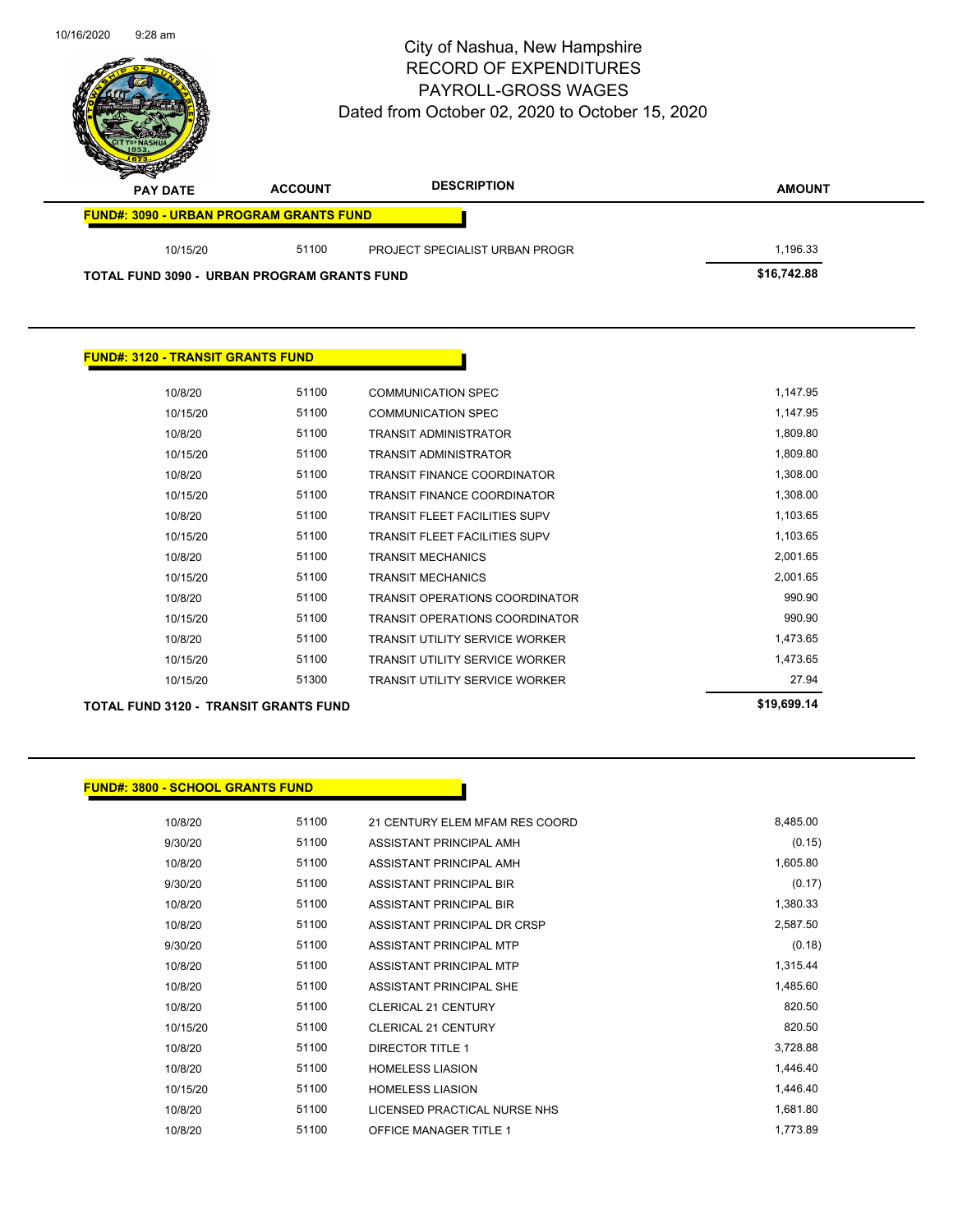

| <b>PAY DATE</b>                         | <b>ACCOUNT</b> | <b>DESCRIPTION</b>         | <b>AMOUNT</b> |
|-----------------------------------------|----------------|----------------------------|---------------|
| <b>FUND#: 3800 - SCHOOL GRANTS FUND</b> |                |                            |               |
| 10/8/20                                 | 51100          | PARA INST LDG              | 578.10        |
| 10/15/20                                | 51100          | PARA INST LDG              | 578.10        |
| 10/8/20                                 | 51100          | PARA INST SHE              | 473.20        |
| 10/15/20                                | 51100          | PARA INST SHE              | 473.20        |
| 10/8/20                                 | 51100          | PARA TTI AMH               | 825.41        |
| 10/15/20                                | 51100          | PARA TTI AMH               | 855.21        |
| 10/8/20                                 | 51100          | PARA TTI LDG               | 3,596.40      |
| 10/15/20                                | 51100          | PARA TTI LDG               | 3,626.15      |
| 10/8/20                                 | 51100          | PARA TTI MTP               | 2,553.31      |
| 10/15/20                                | 51100          | PARA TTI MTP               | 2,549.75      |
| 10/8/20                                 | 51100          | PARA TTI NURSERY           | 360.10        |
| 10/15/20                                | 51100          | PARA TTI NURSERY           | 346.25        |
| 10/8/20                                 | 51100          | PEER COACH                 | 15,969.78     |
| 10/8/20                                 | 51100          | SEASONAL                   | 385.00        |
| 10/8/20                                 | 51100          | SIGN LANGUAGE INTERPRETER  | 1,120.00      |
| 10/15/20                                | 51100          | SIGN LANGUAGE INTERPRETER  | 1,120.00      |
| 10/8/20                                 | 51100          | SOCIAL WORKER              | 4,454.60      |
| 10/8/20                                 | 51100          | TEACHER BEHAVIOR SPEC WID  | 2,979.50      |
| 10/8/20                                 | 51100          | <b>TEACHER DWSE BRO</b>    | 1,888.80      |
| 10/8/20                                 | 51100          | <b>TEACHER DWSE CHA</b>    | 3,932.50      |
| 10/8/20                                 | 51100          | <b>TEACHER DWSE ELM</b>    | 1,971.59      |
| 10/8/20                                 | 51100          | <b>TEACHER DWSE MDE</b>    | 2,022.10      |
| 10/8/20                                 | 51100          | TEACHER DWSE NHS           | 5,110.40      |
| 10/8/20                                 | 51100          | TEACHER PRESCHOOL NHS      | 2,751.31      |
| 10/8/20                                 | 51100          | TEACHER SPED BIC           | 2,168.60      |
| 10/8/20                                 | 51100          | <b>TEACHER SPED BRO</b>    | 1,792.60      |
| 10/8/20                                 | 51100          | <b>TEACHER SPED DRC</b>    | 1,899.90      |
| 10/8/20                                 | 51100          | TEACHER SPED ELM           | 3,686.00      |
| 10/8/20                                 | 51100          | TEACHER SPED FES           | 3,420.20      |
| 10/8/20                                 | 51100          | <b>TEACHER SPED FMS</b>    | 1,605.20      |
| 10/8/20                                 | 51100          | <b>TEACHER SPED LDG</b>    | 1,605.20      |
| 10/8/20                                 | 51100          | <b>TEACHER SPED MDE</b>    | 2,168.60      |
| 10/8/20                                 | 51100          | TEACHER SPED NHN           | 8,072.70      |
| 10/8/20                                 | 51100          | TEACHER SPED NHS           | 6,601.01      |
| 10/8/20                                 | 51100          | <b>TEACHER SPED NSE</b>    | 6,624.70      |
| 10/8/20                                 | 51100          | <b>TEACHER SPED PMS</b>    | 4,073.98      |
| 10/8/20                                 | 51100          | <b>TEACHER TTI LDG</b>     | 3,537.30      |
| 10/8/20                                 | 51100          | TITLE ONE PARA FES         | 1,616.10      |
| 10/15/20                                | 51100          | TITLE ONE PARA FES         | 1,616.10      |
| 10/8/20                                 | 51200          | ELL OUTREACH WORKER HOURLY | 1,183.50      |
| 10/15/20                                | 51200          | ELL OUTREACH WORKER HOURLY | 1,154.25      |
| 10/8/20                                 | 51200          | <b>FAMILY LIAISON</b>      | 500.00        |
| 10/15/20                                | 51200          | <b>FAMILY LIAISON</b>      | 600.00        |
| 10/8/20                                 | 51200          | HOME SCHOOL CORD TTI       | 4,111.27      |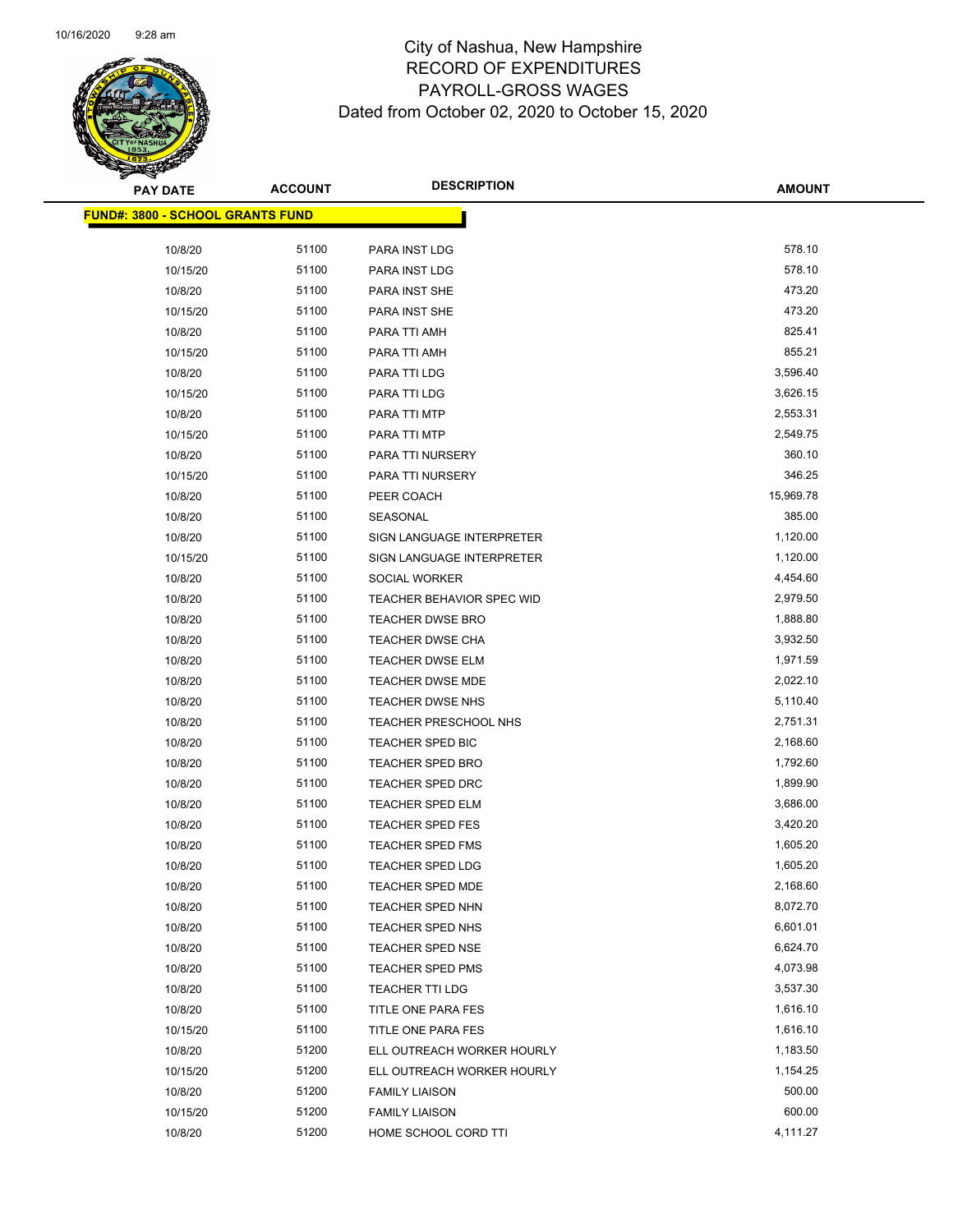

| <b>PAY DATE</b>                         | <b>ACCOUNT</b> | <b>DESCRIPTION</b>            | AMOUNT   |
|-----------------------------------------|----------------|-------------------------------|----------|
| <b>FUND#: 3800 - SCHOOL GRANTS FUND</b> |                |                               |          |
| 10/15/20                                | 51200          | HOME SCHOOL CORD TTI          | 3,470.11 |
| 10/8/20                                 | 51200          | <b>TEACHER TTI AMH</b>        | 8,889.80 |
| 10/8/20                                 | 51200          | <b>TEACHER TTI BIR</b>        | 2,457.29 |
| 10/8/20                                 | 51200          | <b>TEACHER TTI FES</b>        | 1,452.30 |
| 10/8/20                                 | 51200          | <b>TEACHER TTI LDG</b>        | 7,433.30 |
| 10/8/20                                 | 51200          | <b>TEACHER TTI NURSERY</b>    | 5,082.30 |
| 10/8/20                                 | 51200          | TEACHER TTI SHE               | 2,383.60 |
| 10/8/20                                 | 51200          | <b>TEACHER TTIDRC</b>         | 4,902.90 |
| 10/8/20                                 | 51200          | TITLE ONE TUTOR               | 200.00   |
| 10/15/20                                | 51200          | TITLE ONE TUTOR               | 100.00   |
| 10/8/20                                 | 51650          | ADULT ED DIPOLMA TEACHER      | 375.00   |
| 10/15/20                                | 51650          | ADULT ED DIPOLMA TEACHER      | 300.00   |
| 10/8/20                                 | 51650          | ADULT ED INSTRUCTOR           | 200.00   |
| 10/8/20                                 | 51650          | ASSISTANT PRINCIPAL NHS       | 150.00   |
| 10/8/20                                 | 51650          | GUIDANCE COUNSELOR NHN        | 25.00    |
| 10/8/20                                 | 51650          | <b>GUIDANCE COUNSELOR NHS</b> | 425.00   |
| 10/15/20                                | 51650          | <b>INTERPRETER</b>            | 79.00    |
| 10/8/20                                 | 51650          | <b>PARA INST BIC</b>          | 25.00    |
| 10/8/20                                 | 51650          | PARA KIND FES                 | 78.76    |
| 10/8/20                                 | 51650          | SPEECH LANG PATHOLOGIST WID   | 240.96   |
| 10/8/20                                 | 51650          | <b>TEACHER COMPUTER NHN</b>   | 200.00   |
| 10/8/20                                 | 51650          | <b>TEACHER ENGLISH NHS</b>    | 200.00   |
| 10/8/20                                 | 51650          | <b>TEACHER GR1 NSE</b>        | 100.00   |
| 10/8/20                                 | 51650          | <b>TEACHER KIND AMH</b>       | 300.00   |
| 10/8/20                                 | 51650          | <b>TEACHER KIND BIC</b>       | 400.00   |
| 10/8/20                                 | 51650          | <b>TEACHER KIND BIR</b>       | 200.00   |
| 10/8/20                                 | 51650          | <b>TEACHER KIND BRO</b>       | 200.00   |
| 10/8/20                                 | 51650          | <b>TEACHER KIND CHA</b>       | 300.00   |
| 10/8/20                                 | 51650          | <b>TEACHER KIND DRC</b>       | 300.00   |
| 10/8/20                                 | 51650          | <b>TEACHER KIND FES</b>       | 400.00   |
| 10/8/20                                 | 51650          | <b>TEACHER KIND LDG</b>       | 500.00   |
| 10/8/20                                 | 51650          | <b>TEACHER KIND MDE</b>       | 200.00   |
| 10/8/20                                 | 51650          | <b>TEACHER KIND MTP</b>       | 300.00   |
| 10/8/20                                 | 51650          | <b>TEACHER KIND NSE</b>       | 100.00   |
| 10/8/20                                 | 51650          | TEACHER KIND SHE              | 300.00   |
| 10/8/20                                 | 51650          | <b>TEACHER MATH NHS</b>       | 525.00   |
| 10/8/20                                 | 51650          | <b>TEACHER SCIENCE NHN</b>    | 200.00   |
| 10/8/20                                 | 51650          | TEACHER SOCIAL STUDIES NHN    | 200.00   |
| 10/8/20                                 | 51650          | TEACHER SOCIAL STUDIES NHS    | 200.00   |
| 10/8/20                                 | 51650          | TEACHER SPED NHN              | 100.00   |
| 10/8/20                                 | 51650          | TEACHER SPED NHS              | 100.00   |
| 10/8/20                                 | 51650          | <b>TEACHER SPED NSE</b>       | 100.00   |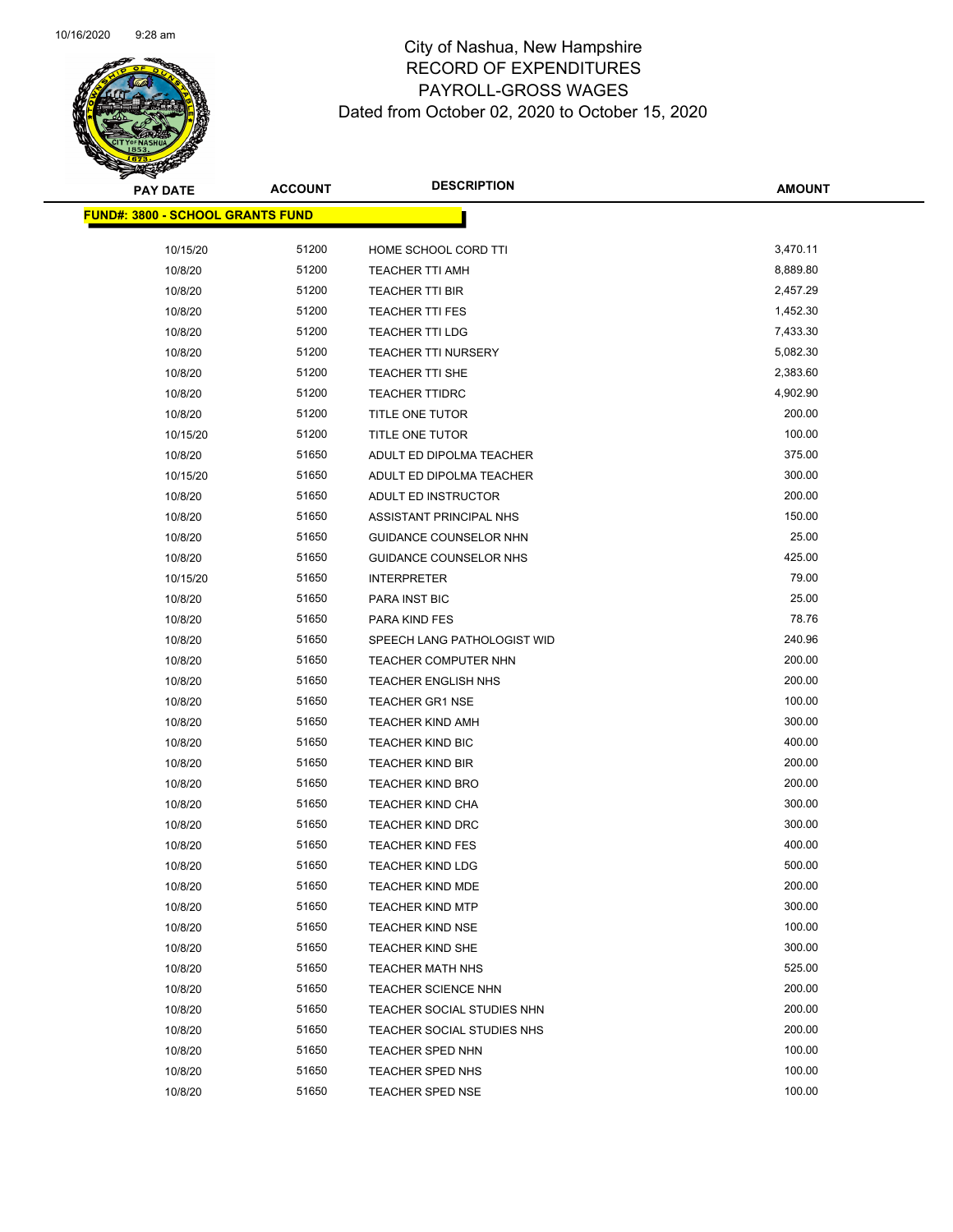| 10/8/20  | 51300<br>LIEUTENANT          |
|----------|------------------------------|
| 10/15/20 | 51300<br>LIEUTENANT          |
| 10/8/20  | 51300<br>PATROLMAN ALL RANKS |
| 10/15/20 | 51300<br>PATROLMAN ALL RANKS |

#### **FUND#: 4035 - POLICE OVERTIME BILLING FUND**

| TOTAL FUND 4030 - POLICE SPECIAL DETAILS FUND | \$24.199.78 |                                     |          |
|-----------------------------------------------|-------------|-------------------------------------|----------|
| 10/15/20                                      | 51712       | <b>SERGEANT</b>                     | 2,752.85 |
| 10/8/20                                       | 51712       | <b>SERGEANT</b>                     | 2,728.40 |
| 10/15/20                                      | 51712       | PATROLMAN ALL RANKS                 | 1,100.03 |
| 10/8/20                                       | 51712       | PATROLMAN ALL RANKS                 | 928.91   |
| 10/15/20                                      | 51712       | <b>LIEUTENANT</b>                   | 259.45   |
| 10/8/20                                       | 51712       | <b>LIEUTENANT</b>                   | 259.45   |
| 10/15/20                                      | 51712       | 1st YR SPECIAL OFFICER CERTIFIED II | 391.12   |
| 10/15/20                                      | 51710       | PATROLMAN ALL RANKS                 | 8,225.50 |
| 10/8/20                                       | 51710       | PATROLMAN ALL RANKS                 | 7,554.07 |
|                                               |             |                                     |          |

| <b>TOTAL FUND 4010 - MOTOR VEHICLE ADMIN FUND</b> |          |       |                    | \$598.30 |
|---------------------------------------------------|----------|-------|--------------------|----------|
|                                                   | 10/15/20 | 51100 | <b>MVR CLERK I</b> | 299.15   |
|                                                   | 10/8/20  | 51100 | <b>MVR CLERK I</b> | 299.15   |

**FUND#: 4010 - MOTOR VEHICLE ADMIN FUND**

**FUND#: 4030 - POLICE SPECIAL DETAILS FUND**

| <b>FOTAL FUND 3810 - FOOD SERVICE GRANTS FUND</b> |       |                          | \$652.17 |
|---------------------------------------------------|-------|--------------------------|----------|
| 10/15/20                                          | 51650 | FOOD SERVICE ASST PT SHE | 98.48    |
| 10/15/20                                          | 51650 | FOOD SERVICE ASST PT NHS | 98.48    |
| 10/15/20                                          | 51650 | FOOD SERVICE ASST PT NHN | 132.60   |
| 10/15/20                                          | 51650 | FOOD SERVICE ASST PT LDG | 65.66    |
| 10/15/20                                          | 51650 | FOOD SERVICE ASST PT FMS | 88.43    |
| 10/15/20                                          | 51650 | FOOD SERVICE ASST PT BRO | 66.30    |
| 10/15/20                                          | 51650 | FOOD SERVICE ASST PT AMH | 102.22   |
|                                                   |       |                          |          |

**TOTAL FUND 3800 - SCHOOL GRANTS FUND \$190,830.83** 

**FUND#: 3810 - FOOD SERVICE GRANTS FUND**

**PAY DATE ACCOUNT DESCRIPTION**

10/16/2020 9:28 am

#### City of Nashua, New Hampshire RECORD OF EXPENDITURES PAYROLL-GROSS WAGES Dated from October 02, 2020 to October 15, 2020

Page 98 of 104

**AMOUNT**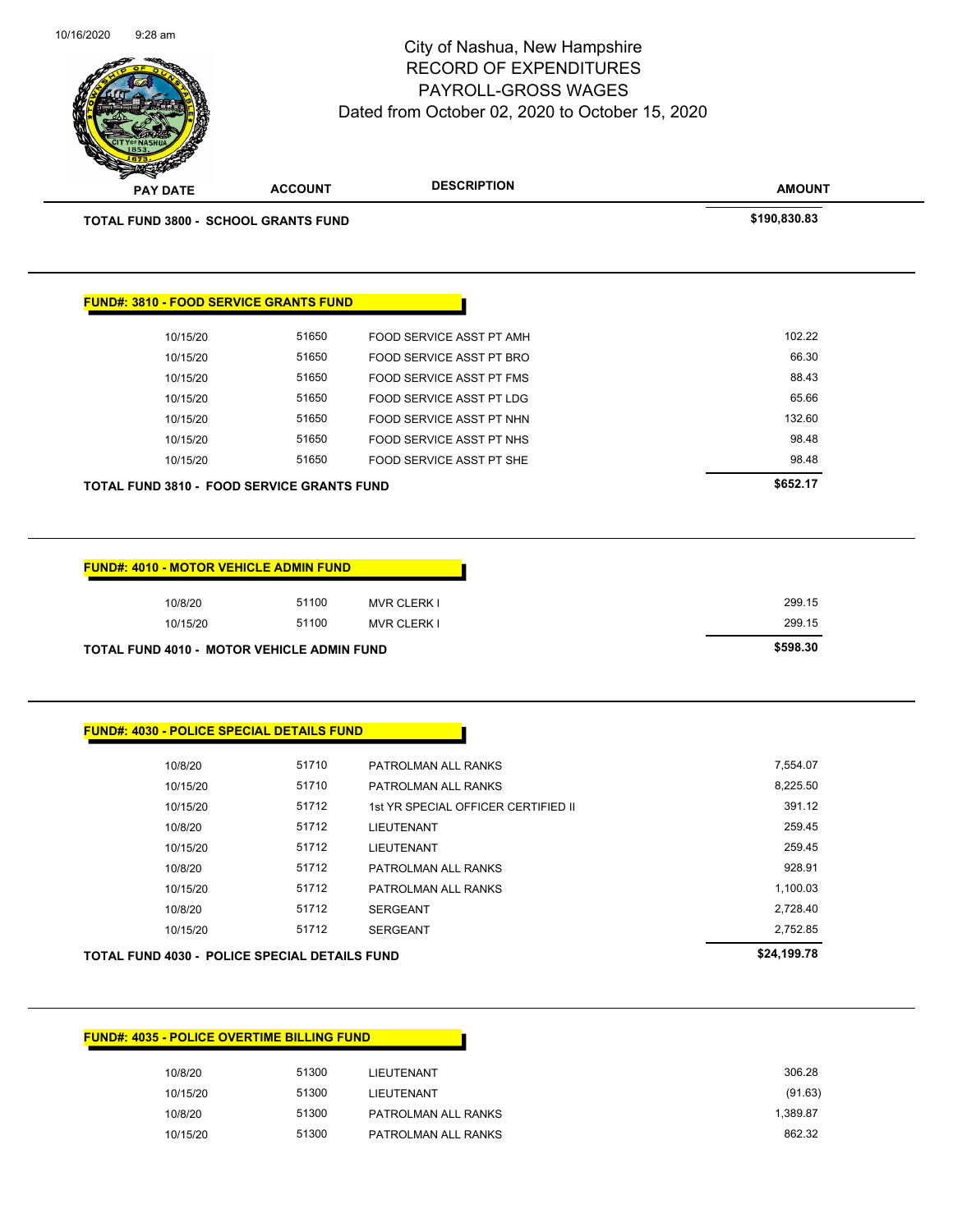

| ₩<br><b>PAY DATE</b>                              | <b>ACCOUNT</b> | <b>DESCRIPTION</b> | <b>AMOUNT</b> |
|---------------------------------------------------|----------------|--------------------|---------------|
| <b>FUND#: 4035 - POLICE OVERTIME BILLING FUND</b> |                |                    |               |
| 10/8/20                                           | 51300          | <b>SERGEANT</b>    | 415.17        |
|                                                   |                |                    | $\cdots$      |

**TOTAL FUND 4035 - POLICE OVERTIME BILLING FUND \$2,882.01** 

#### **FUND#: 4600 - ECON DEV-GREATER NASHUA RLF**

| 10/8/20                                              | 51100    | DWNTWN SPCLST & OED PGRM COOR | 209.15 |
|------------------------------------------------------|----------|-------------------------------|--------|
| 10/15/20                                             | 51100    | DWNTWN SPCLST & OED PGRM COOR | 209.15 |
| <b>TOTAL FUND 4600 - ECON DEV-GREATER NASHUA RLF</b> | \$418.30 |                               |        |

**FUND#: 4610 - ECON DEV-BROWNFIELDS RLF**

|          |       |                               | \$418.20                                   |
|----------|-------|-------------------------------|--------------------------------------------|
| 10/15/20 | 51100 | DWNTWN SPCLST & OED PGRM COOR | 209.10                                     |
| 10/8/20  | 51100 | DWNTWN SPCLST & OED PGRM COOR | 209.10                                     |
|          |       |                               | TOTAL FUND 4610 - ECON DEV-BROWNFIELDS RLF |

#### **FUND#: 6000 - SOLID WASTE FUND**

| 10/8/20  | 51100 | ADMINISTRATIVE ASSISTANT II          | 1,637.54 |
|----------|-------|--------------------------------------|----------|
| 10/15/20 | 51100 | ADMINISTRATIVE ASSISTANT II          | 1,637.55 |
| 10/8/20  | 51100 | ASSISTANT DIRECTOR OF PUBLIC WORKS   | 225.20   |
| 10/15/20 | 51100 | ASSISTANT DIRECTOR OF PUBLIC WORKS   | 225.20   |
| 10/8/20  | 51100 | AUTOMATED TRASH COLLECTION OPR       | 4,898.00 |
| 10/15/20 | 51100 | AUTOMATED TRASH COLLECTION OPR       | 4,898.00 |
| 10/8/20  | 51100 | <b>CITY ENGINEER</b>                 | 371.20   |
| 10/15/20 | 51100 | <b>CITY ENGINEER</b>                 | 371.20   |
| 10/8/20  | 51100 | <b>COLLECTION EQUIP OPR</b>          | 8,101.52 |
| 10/15/20 | 51100 | <b>COLLECTION EQUIP OPR</b>          | 8,132.28 |
| 10/8/20  | 51100 | <b>COLLECTION EQUIP OPR LANDFILL</b> | 1,940.80 |
| 10/15/20 | 51100 | COLLECTION EQUIP OPR LANDFILL        | 1,940.81 |
| 10/8/20  | 51100 | DEP TREASURER TAX COLLECTOR          | 271.45   |
| 10/15/20 | 51100 | DEP TREASURER TAX COLLECTOR          | 271.45   |
| 10/8/20  | 51100 | <b>DEPUTY CITY ENGINEER</b>          | 90.49    |
| 10/15/20 | 51100 | <b>DEPUTY CITY ENGINEER</b>          | 90.50    |
| 10/8/20  | 51100 | DIRECTOR PUBLIC WORKS                | 281.55   |
| 10/15/20 | 51100 | DIRECTOR PUBLIC WORKS                | 281.55   |
| 10/8/20  | 51100 | DPW BILLING ACCOUNTANT               | 509.80   |
| 10/15/20 | 51100 | DPW BILLING ACCOUNTANT               | 509.80   |
| 10/8/20  | 51100 | DPW COLLECTIONS SPEC III             | 414.80   |
| 10/15/20 | 51100 | DPW COLLECTIONS SPEC III             | 414.80   |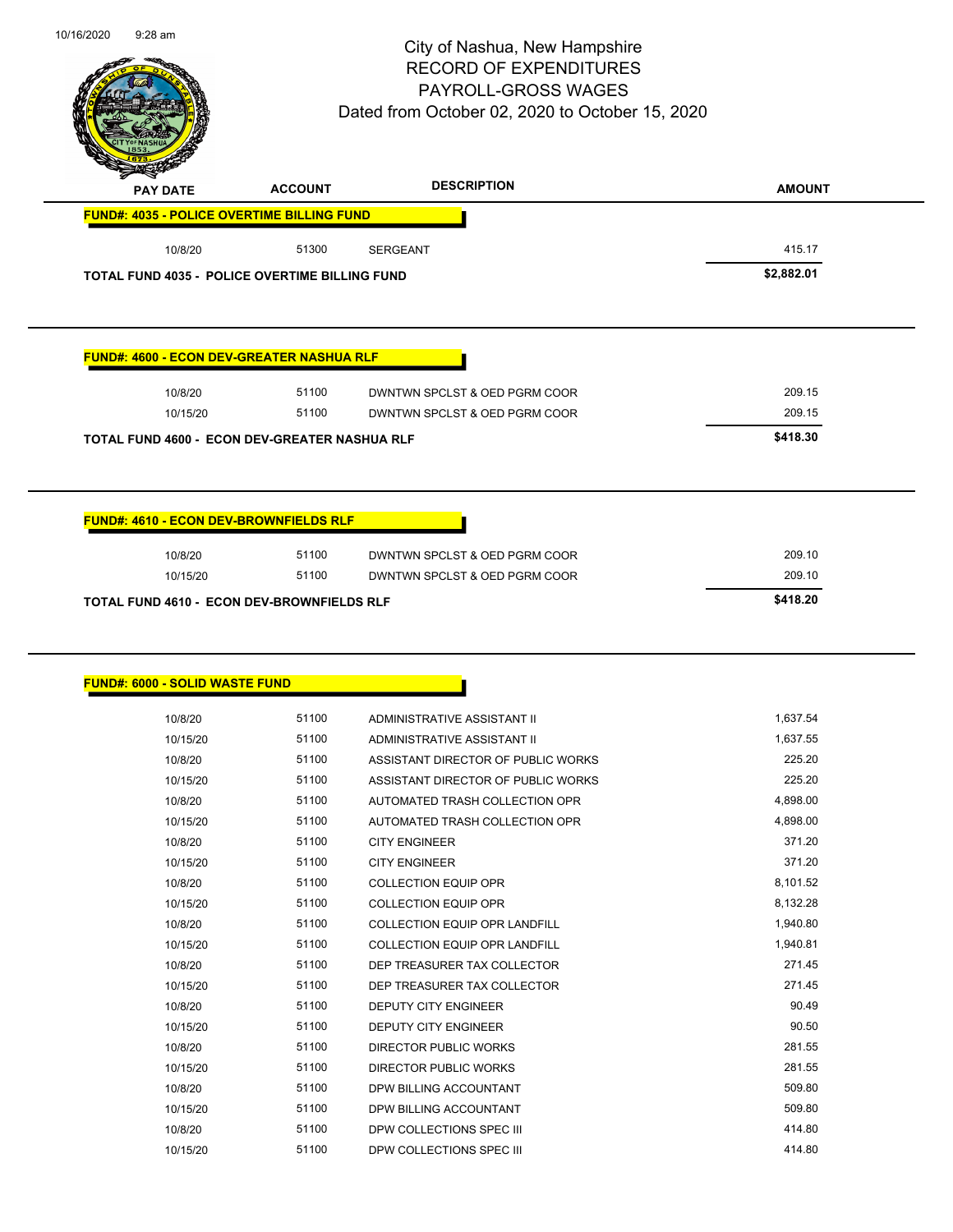

| <b>PAY DATE</b>                       | <b>ACCOUNT</b> | <b>DESCRIPTION</b>                   | <b>AMOUNT</b> |
|---------------------------------------|----------------|--------------------------------------|---------------|
| <b>FUND#: 6000 - SOLID WASTE FUND</b> |                |                                      |               |
| 10/8/20                               | 51100          | DPW CONTRACT ADMINISTRATOR           | 124.30        |
| 10/15/20                              | 51100          | DPW CONTRACT ADMINISTRATOR           | 124.30        |
| 10/8/20                               | 51100          | <b>ENVIRONMENTAL ENGINEER</b>        | 1,608.70      |
| 10/15/20                              | 51100          | <b>ENVIRONMENTAL ENGINEER</b>        | 1,608.70      |
| 10/8/20                               | 51100          | <b>EQUIPMENT OPR LANDFILL</b>        | 5,718.00      |
| 10/15/20                              | 51100          | <b>EQUIPMENT OPR LANDFILL</b>        | 5,916.00      |
| 10/8/20                               | 51100          | <b>EXECUTIVE ASSISTANT</b>           | 177.05        |
| 10/15/20                              | 51100          | <b>EXECUTIVE ASSISTANT</b>           | 177.05        |
| 10/8/20                               | 51100          | FINANCE AND ADMIN MANAGER            | 452.45        |
| 10/15/20                              | 51100          | FINANCE AND ADMIN MANAGER            | 452.45        |
| 10/8/20                               | 51100          | FLEET MANAGER STREET DEPT            | 358.95        |
| 10/15/20                              | 51100          | FLEET MANAGER STREET DEPT            | 358.95        |
| 10/8/20                               | 51100          | LICENSED SCALE OPERATOR              | 1,760.75      |
| 10/15/20                              | 51100          | LICENSED SCALE OPERATOR              | 1,760.75      |
| 10/8/20                               | 51100          | PUBLIC RELATIONS ADMINISTRATOR       | 181.00        |
| 10/15/20                              | 51100          | PUBLIC RELATIONS ADMINISTRATOR       | 181.00        |
| 10/8/20                               | 51100          | RECYCLING COORDINATOR                | 1,218.50      |
| 10/15/20                              | 51100          | RECYCLING COORDINATOR                | 1,218.50      |
| 10/8/20                               | 51100          | SENIOR STAFF ENGINEER                | 160.85        |
| 10/15/20                              | 51100          | SENIOR STAFF ENGINEER                | 160.85        |
| 10/8/20                               | 51100          | <b>SOLID WASTE FOREMAN</b>           | 2,649.19      |
| 10/15/20                              | 51100          | <b>SOLID WASTE FOREMAN</b>           | 2,649.19      |
| 10/8/20                               | 51100          | SOLID WASTE TECHNICIAN               | 1,206.50      |
| 10/15/20                              | 51100          | SOLID WASTE TECHNICIAN               | 1,206.50      |
| 10/8/20                               | 51100          | SR MGR ACCT FIN REPORTING            | 201.05        |
| 10/15/20                              | 51100          | SR MGR ACCT FIN REPORTING            | 201.05        |
| 10/8/20                               | 51100          | SUPERINTENDENT OF SOLID WASTE        | 2,010.85      |
| 10/15/20                              | 51100          | SUPERINTENDENT OF SOLID WASTE        | 2,010.85      |
| 10/15/20                              | 51300          | ADMINISTRATIVE ASSISTANT II          | 8.22          |
| 10/15/20                              | 51300          | AUTO MECH 2ND CLASS                  | 128.58        |
| 10/8/20                               | 51300          | AUTOMATED TRASH COLLECTION OPR       | 356.00        |
| 10/15/20                              | 51300          | AUTOMATED TRASH COLLECTION OPR       | 103.12        |
| 10/8/20                               | 51300          | <b>COLLECTION EQUIP OPR</b>          | 491.40        |
| 10/15/20                              | 51300          | <b>COLLECTION EQUIP OPR</b>          | 435.67        |
| 10/8/20                               | 51300          | <b>COLLECTION EQUIP OPR LANDFILL</b> | 204.93        |
| 10/15/20                              | 51300          | <b>COLLECTION EQUIP OPR LANDFILL</b> | 389.58        |
| 10/15/20                              | 51300          | <b>COLLECTION SYSTEMS OPERATOR</b>   | 138.96        |
| 10/8/20                               | 51300          | DPW COLLECTIONS SPEC III             | 19.44         |
| 10/8/20                               | 51300          | <b>EQUIPMENT OPR LANDFILL</b>        | 754.81        |
| 10/15/20                              | 51300          | <b>EQUIPMENT OPR LANDFILL</b>        | 1,258.99      |
| 10/8/20                               | 51300          | LICENSED SCALE OPERATOR              | 363.33        |
| 10/15/20                              | 51300          | LICENSED SCALE OPERATOR              | 238.45        |
| 10/8/20                               | 51300          | SOLID WASTE FOREMAN                  | 484.31        |
| 10/15/20                              | 51300          | <b>SOLID WASTE FOREMAN</b>           | 620.91        |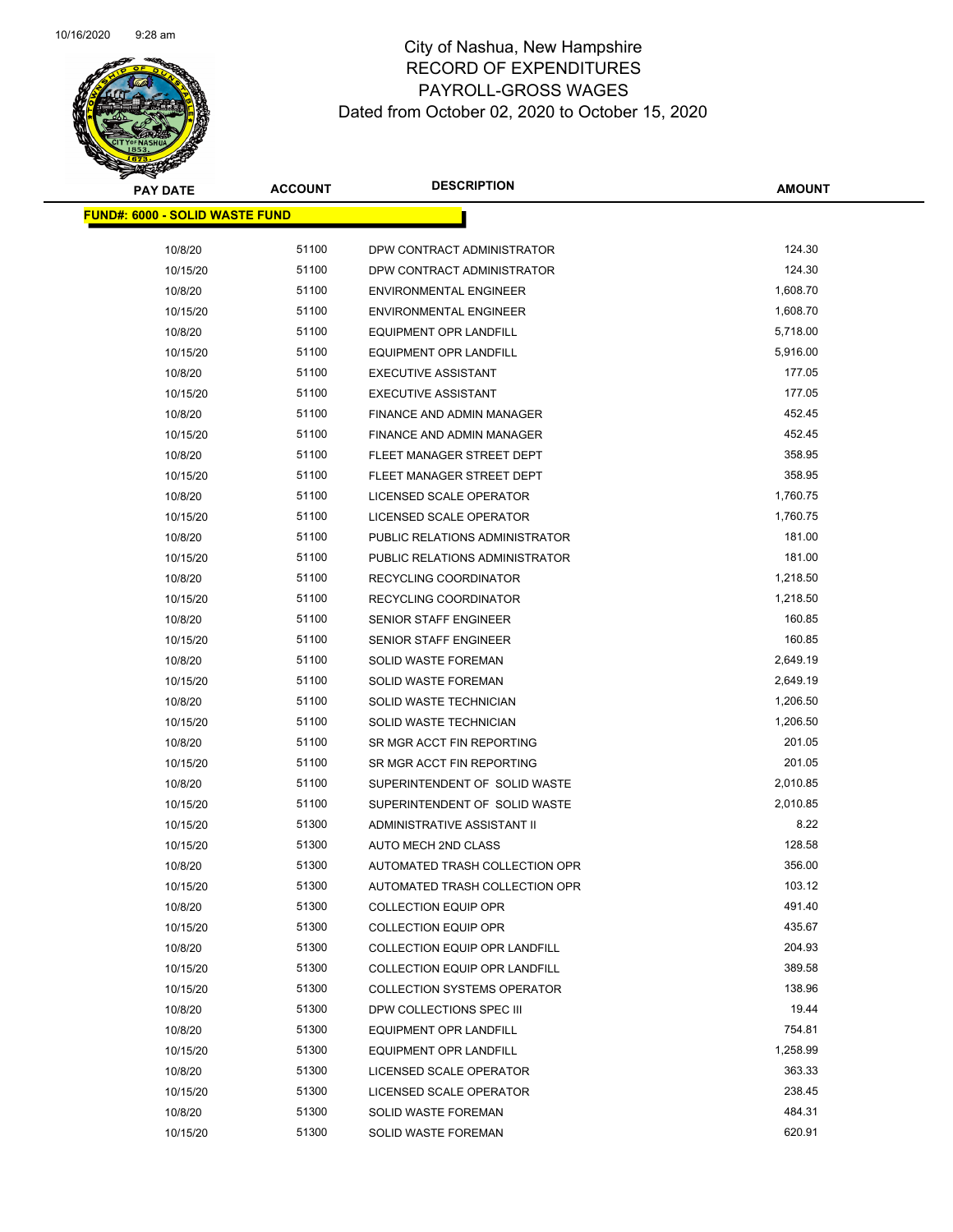

| $\boldsymbol{z}$<br>-<br><b>PAY DATE</b> | <b>ACCOUNT</b>                     | <b>DESCRIPTION</b>                 | <b>AMOUNT</b> |
|------------------------------------------|------------------------------------|------------------------------------|---------------|
| <b>FUND#: 6000 - SOLID WASTE FUND</b>    |                                    |                                    |               |
| 10/15/20                                 | 51300                              | TRUCK DRIVER STREET REPAIR         | 469.00        |
| 10/8/20                                  | 51400                              | TEMPORARY RUBBISH COLLECTOR        | 4,751.50      |
| 10/15/20                                 | 51400                              | <b>TEMPORARY RUBBISH COLLECTOR</b> | 4,063.00      |
| 10/8/20                                  | 51600                              | <b>COLLECTION EQUIP OPR</b>        | 800.00        |
|                                          | TOTAL FUND 6000 - SOLID WASTE FUND | \$89,449.97                        |               |

#### **FUND#: 6200 - WASTEWATER FUND**

| 10/8/20  | 51100 | ADMINISTRATIVE ASSISTANT II                 | 760.20   |
|----------|-------|---------------------------------------------|----------|
| 10/15/20 | 51100 | ADMINISTRATIVE ASSISTANT II                 | 760.20   |
| 10/8/20  | 51100 | <b>ANALYTICAL CHEMIST</b>                   | 847.06   |
| 10/15/20 | 51100 | <b>ANALYTICAL CHEMIST</b>                   | 863.25   |
| 10/8/20  | 51100 | ASSISTANT DIRECTOR OF PUBLIC WORKS          | 225.24   |
| 10/15/20 | 51100 | ASSISTANT DIRECTOR OF PUBLIC WORKS          | 225.24   |
| 10/8/20  | 51100 | <b>CITY ENGINEER</b>                        | 866.20   |
| 10/15/20 | 51100 | <b>CITY ENGINEER</b>                        | 866.20   |
| 10/8/20  | 51100 | <b>COLLECTION SYSTEMS OPERATOR</b>          | 1,959.20 |
| 10/15/20 | 51100 | <b>COLLECTION SYSTEMS OPERATOR</b>          | 1,959.20 |
| 10/8/20  | 51100 | <b>COLLECTION SYSTEMS TECHNICIAN</b>        | 3,154.82 |
| 10/15/20 | 51100 | <b>COLLECTION SYSTEMS TECHNICIAN</b>        | 3,154.80 |
| 10/8/20  | 51100 | DEP TREASURER TAX COLLECTOR                 | 271.45   |
| 10/15/20 | 51100 | DEP TREASURER TAX COLLECTOR                 | 271.45   |
| 10/8/20  | 51100 | <b>DEPUTY CITY ENGINEER</b>                 | 904.91   |
| 10/15/20 | 51100 | <b>DEPUTY CITY ENGINEER</b>                 | 904.90   |
| 10/8/20  | 51100 | <b>DIRECTOR PUBLIC WORKS</b>                | 563.00   |
| 10/15/20 | 51100 | DIRECTOR PUBLIC WORKS                       | 563.00   |
| 10/8/20  | 51100 | DPW BILLING ACCOUNTANT                      | 509.75   |
| 10/15/20 | 51100 | DPW BILLING ACCOUNTANT                      | 509.75   |
| 10/8/20  | 51100 | DPW COLLECTIONS SPEC III                    | 414.85   |
| 10/15/20 | 51100 | DPW COLLECTIONS SPEC III                    | 414.86   |
| 10/8/20  | 51100 | DPW CONTRACT ADMINISTRATOR                  | 745.70   |
| 10/15/20 | 51100 | DPW CONTRACT ADMINISTRATOR                  | 745.70   |
| 10/8/20  | 51100 | ELECTRICAL DIAGNOSTIC TECH I                | 1,120.00 |
| 10/15/20 | 51100 | ELECTRICAL DIAGNOSTIC TECH I                | 1,120.00 |
| 10/8/20  | 51100 | ENVIRONMENTAL PERMIT & PROGRAMS COORDINATOR | 1,360.79 |
| 10/15/20 | 51100 | ENVIRONMENTAL PERMIT & PROGRAMS COORDINATOR | 1,360.79 |
| 10/8/20  | 51100 | <b>EXECUTIVE ASSISTANT</b>                  | 177.05   |
| 10/15/20 | 51100 | <b>EXECUTIVE ASSISTANT</b>                  | 177.05   |
| 10/8/20  | 51100 | <b>FINANCE AND ADMIN MANAGER</b>            | 452.45   |
| 10/15/20 | 51100 | FINANCE AND ADMIN MANAGER                   | 452.45   |
| 10/8/20  | 51100 | FLEET MANAGER STREET DEPT                   | 119.65   |
| 10/15/20 | 51100 | FLEET MANAGER STREET DEPT                   | 119.65   |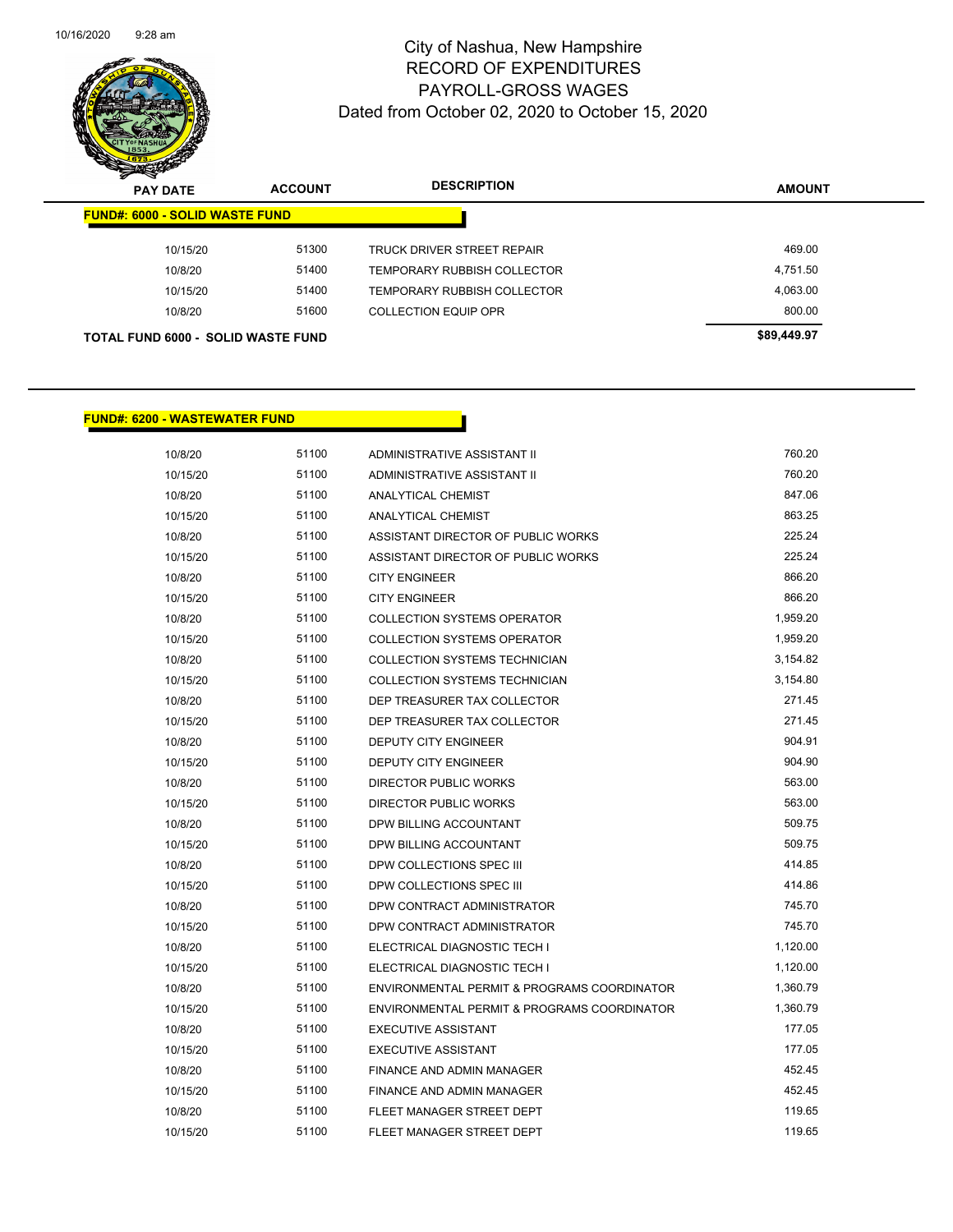

| <b>PAY DATE</b>                      | <b>ACCOUNT</b> | <b>DESCRIPTION</b>                 | <b>AMOUNT</b> |
|--------------------------------------|----------------|------------------------------------|---------------|
| <b>FUND#: 6200 - WASTEWATER FUND</b> |                |                                    |               |
| 10/8/20                              | 51100          | <b>GIS SPECIALIST</b>              | 762.65        |
| 10/15/20                             | 51100          | <b>GIS SPECIALIST</b>              | 762.65        |
| 10/8/20                              | 51100          | MECHANIC WWTP 1ST CLASS            | 4,315.21      |
| 10/15/20                             | 51100          | MECHANIC WWTP 1ST CLASS            | 4,315.20      |
| 10/8/20                              | 51100          | <b>OPERATOR II WWTP 1st</b>        | 5,368.00      |
| 10/15/20                             | 51100          | OPERATOR II WWTP 1st               | 5,368.00      |
| 10/8/20                              | 51100          | OPERATOR II WWTP 2nd               | 1,086.41      |
| 10/15/20                             | 51100          | OPERATOR II WWTP 2nd               | 1,086.40      |
| 10/8/20                              | 51100          | OPERATOR II WWTP 3rd               | 1,965.98      |
| 10/15/20                             | 51100          | OPERATOR II WWTP 3rd               | 1,965.97      |
| 10/8/20                              | 51100          | <b>OPERATOR III WWTP 1st</b>       | 2,265.60      |
| 10/15/20                             | 51100          | <b>OPERATOR III WWTP 1st</b>       | 2,265.60      |
| 10/8/20                              | 51100          | PLANT OPERATIONS SUPERVISOR        | 1,523.20      |
| 10/15/20                             | 51100          | PLANT OPERATIONS SUPERVISOR        | 1,523.20      |
| 10/8/20                              | 51100          | PROCESS CHEMIST                    | 1,002.50      |
| 10/15/20                             | 51100          | PROCESS CHEMIST                    | 1,002.50      |
| 10/8/20                              | 51100          | PUBLIC RELATIONS ADMINISTRATOR     | 241.25        |
| 10/15/20                             | 51100          | PUBLIC RELATIONS ADMINISTRATOR     | 241.25        |
| 10/8/20                              | 51100          | <b>SENIOR STAFF ENGINEER</b>       | 2,521.95      |
| 10/15/20                             | 51100          | SENIOR STAFF ENGINEER              | 2,521.95      |
| 10/8/20                              | 51100          | SR MGR ACCT FIN REPORTING          | 402.20        |
| 10/15/20                             | 51100          | SR MGR ACCT FIN REPORTING          | 402.20        |
| 10/8/20                              | 51100          | <b>STAFF ENGINEER</b>              | 1,190.91      |
| 10/15/20                             | 51100          | <b>STAFF ENGINEER</b>              | 1,190.90      |
| 10/8/20                              | 51100          | SUPERINTENDENT OF WASTEWATER       | 2,115.95      |
| 10/15/20                             | 51100          | SUPERINTENDENT OF WASTEWATER       | 2,115.95      |
| 10/8/20                              | 51100          | <b>SUPV LABORATORY</b>             | 1,237.59      |
| 10/15/20                             | 51100          | <b>SUPV LABORATORY</b>             | 1,237.60      |
| 10/8/20                              | 51100          | TRUCK DRIVER STREET REPAIR         | 918.40        |
| 10/15/20                             | 51100          | TRUCK DRIVER STREET REPAIR         | 918.40        |
| 10/8/20                              | 51100          | <b>WASTEWATER ASSISTANT</b>        | 1,792.80      |
| 10/15/20                             | 51100          | <b>WASTEWATER ASSISTANT</b>        | 1,792.80      |
| 10/8/20                              | 51100          | <b>WASTEWATER FOREMAN</b>          | 2,500.18      |
| 10/15/20                             | 51100          | <b>WASTEWATER FOREMAN</b>          | 2,502.95      |
| 10/8/20                              | 51100          | WASTEWATER PROJECT ENGINEER        | 1,608.70      |
| 10/15/20                             | 51100          | WASTEWATER PROJECT ENGINEER        | 1,608.70      |
| 10/8/20                              | 51300          | <b>COLLECTION SYSTEMS OPERATOR</b> | 367.35        |
| 10/15/20                             | 51300          | <b>COLLECTION SYSTEMS OPERATOR</b> | 192.86        |
| 10/8/20                              | 51300          | COLLECTION SYSTEMS TECHNICIAN      | 317.76        |
| 10/15/20                             | 51300          | COLLECTION SYSTEMS TECHNICIAN      | 89.37         |
| 10/8/20                              | 51300          | DPW COLLECTIONS SPEC III           | 19.46         |
| 10/8/20                              | 51300          | MECHANIC WWTP 1ST CLASS            | 2,304.79      |
| 10/8/20                              | 51300          | OPERATOR II WWTP 1st               | 1,272.16      |
| 10/15/20                             | 51300          | OPERATOR II WWTP 1st               | 1,966.93      |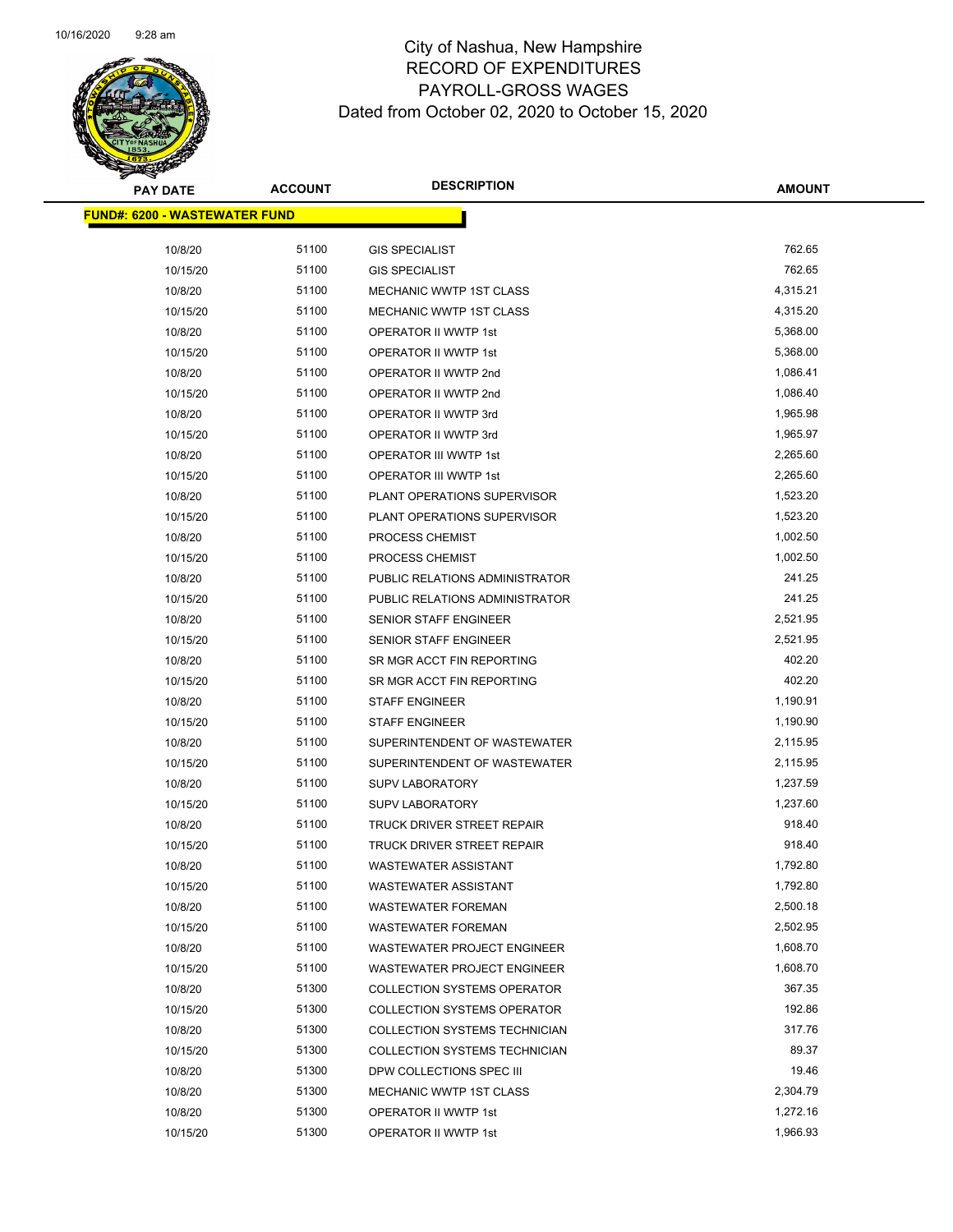

| <b>PAY DATE</b>                          | <b>ACCOUNT</b> | <b>DESCRIPTION</b>          | <b>AMOUNT</b> |
|------------------------------------------|----------------|-----------------------------|---------------|
| <b>FUND#: 6200 - WASTEWATER FUND</b>     |                |                             |               |
| 10/8/20                                  | 51300          | OPERATOR II WWTP 3rd        | 983.64        |
| 10/15/20                                 | 51300          | OPERATOR II WWTP 3rd        | 983.64        |
| 10/8/20                                  | 51300          | <b>PROCESS CHEMIST</b>      | 366.55        |
| 10/15/20                                 | 51300          | <b>PROCESS CHEMIST</b>      | 159.78        |
| 10/15/20                                 | 51300          | <b>SUPV LABORATORY</b>      | 208.84        |
| 10/8/20                                  | 51300          | <b>WASTEWATER ASSISTANT</b> | 702.09        |
| 10/15/20                                 | 51300          | <b>WASTEWATER ASSISTANT</b> | 583.37        |
| 10/8/20                                  | 51300          | <b>WASTEWATER FOREMAN</b>   | 1,440.50      |
| 10/15/20                                 | 51300          | <b>WASTEWATER FOREMAN</b>   | 633.33        |
| <b>TOTAL FUND 6200 - WASTEWATER FUND</b> |                |                             | \$107,154.93  |

| <b>FUND#: 6500 - PROPERTY &amp; CASUALTY FUND</b> |       |                                    |             |
|---------------------------------------------------|-------|------------------------------------|-------------|
|                                                   |       |                                    |             |
| 10/8/20                                           | 51100 | <b>DEPUTY RISK MANAGER</b>         | 1,519.30    |
| 10/15/20                                          | 51100 | <b>DEPUTY RISK MANAGER</b>         | 1,519.30    |
| 10/8/20                                           | 51100 | <b>LOSS &amp; ADA SPECIALIST</b>   | 1,400.05    |
| 10/15/20                                          | 51100 | <b>LOSS &amp; ADA SPECIALIST</b>   | 1,400.05    |
| 10/8/20                                           | 51100 | PROGRAM SUPV                       | 1,508.15    |
| 10/15/20                                          | 51100 | PROGRAM SUPV                       | 1,508.15    |
| 10/8/20                                           | 51100 | PROPERTY AND CASUALTY ADJUSTER     | 1,307.05    |
| 10/15/20                                          | 51100 | PROPERTY AND CASUALTY ADJUSTER     | 1,307.06    |
| 10/8/20                                           | 51100 | <b>RISK MANAGER</b>                | 2,010.85    |
| 10/15/20                                          | 51100 | <b>RISK MANAGER</b>                | 2,010.85    |
| 9/30/20                                           | 59207 | <b>WORKERS COMPENSATION CLAIMS</b> | (651.60)    |
| 10/8/20                                           | 59207 | <b>WORKERS COMPENSATION CLAIMS</b> | 6,772.26    |
| 10/15/20                                          | 59207 | <b>WORKERS COMPENSATION CLAIMS</b> | 7,940.43    |
| 10/5/20                                           | 59225 | <b>GENERAL LIABILITY CLAIMS</b>    | 11,141.67   |
| 10/8/20                                           | 59290 | LONG TERM DISABILITY CLAIMS        | 935.27      |
| 10/15/20                                          | 59290 | LONG TERM DISABILITY CLAIMS        | 1,204.70    |
| TOTAL FUND 6500 - PROPERTY & CASUALTY FUND        |       |                                    | \$42,833.54 |

#### **FUND#: 6600 - BENEFITS SELF INSURANCE FUND**

| 10/8/20  | 51100 | EMPLOYEE BENEFITS ASSISTANT        | 816.35   |
|----------|-------|------------------------------------|----------|
| 10/15/20 | 51100 | <b>FMPLOYEE BENEEITS ASSISTANT</b> | 816.35   |
| 10/8/20  | 51100 | <b>EMPLOYEE BENEFITS MANAGER</b>   | 1.608.70 |
| 10/15/20 | 51100 | EMPLOYEE BENEFITS MANAGER          | 1.608.70 |
| 10/8/20  | 51100 | <b>EMPLOYEE BENEFITS SPEC</b>      | 1.161.85 |
| 10/15/20 | 51100 | <b>EMPLOYEE BENEFITS SPEC</b>      | 1.161.84 |
| 10/8/20  | 51100 | <b>HUMAN RESOURCES DIRECTOR</b>    | 356.70   |
|          |       |                                    |          |